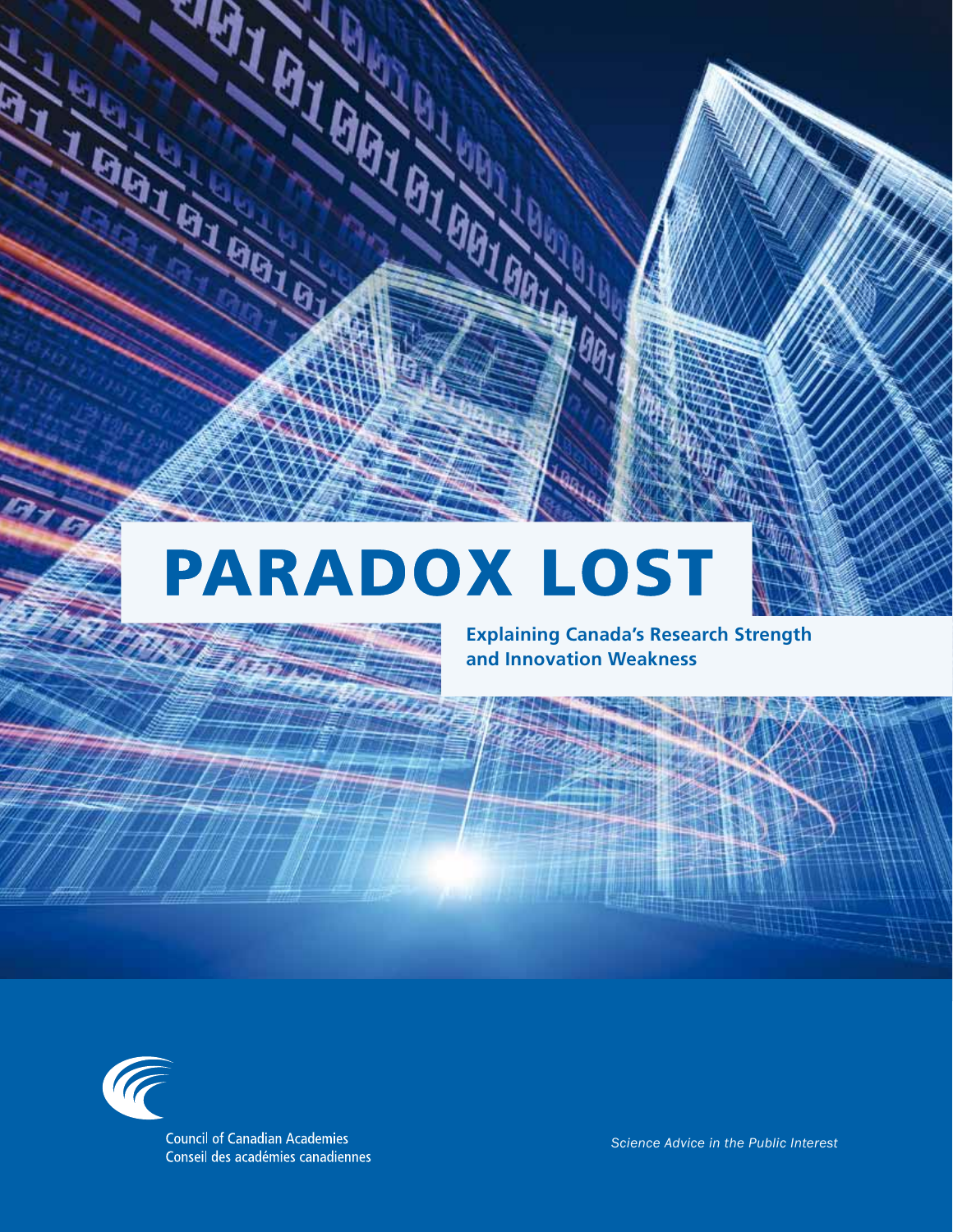#### The Council of Canadian Academies

180 Elgin Street, Suite 1401, Ottawa, ON, Canada, K2P 2K3

**Notice:** This report was initiated by the Council of Canadian Academies on the authority of its Board of Governors. The members of the Advisory Group that authored this report were selected by the Council for their special competencies and with regard for appropriate balance. Board members are drawn from the Royal Society of Canada (RSC), the Canadian Academy of Engineering (CAE), and the Canadian Academy of Health Sciences (CAHS), as well as from the general public.

Any opinions, findings, or conclusions expressed in this publication are those of the authors and do not necessarily represent the views of their organizations of affiliation or employment.

#### **Library and Archives Canada Cataloguing in Publication**

Paradox lost : explaining Canada's research strength and innovation weakness.

Issued also in French under title: Un paradoxe dissipé. Includes bibliographical references and index. Electronic monograph in PDF format. Issued also in print format. ISBN 978-1-926558-71-4 (pdf)

1. Research, Industrial--Canada. 2. Technological innovations--Canada. I. Council of Canadian Academies, issuing body T177.C2P37 2013a 607'.271 C2013-906004-9

This report should be cited as: Council of Canadian Academies, 2013. *PARADOX LOST: Explaining Canada's Research Strength and Innovation Weakness*. Ottawa (ON): Advisory Group, Council of Canadian Academies.

**Disclaimer:** The internet data and information referenced in this report were correct, to the best of the Council's knowledge, at the time of publication. Due to the dynamic nature of the internet, resources that are free and publicly available may subsequently require a fee or restrict access, and the location of items may change as menus and webpages are reorganized.

© 2013 Council of Canadian Academies Printed in Ottawa, Canada



**Council of Canadian Academies** Conseil des académies canadiennes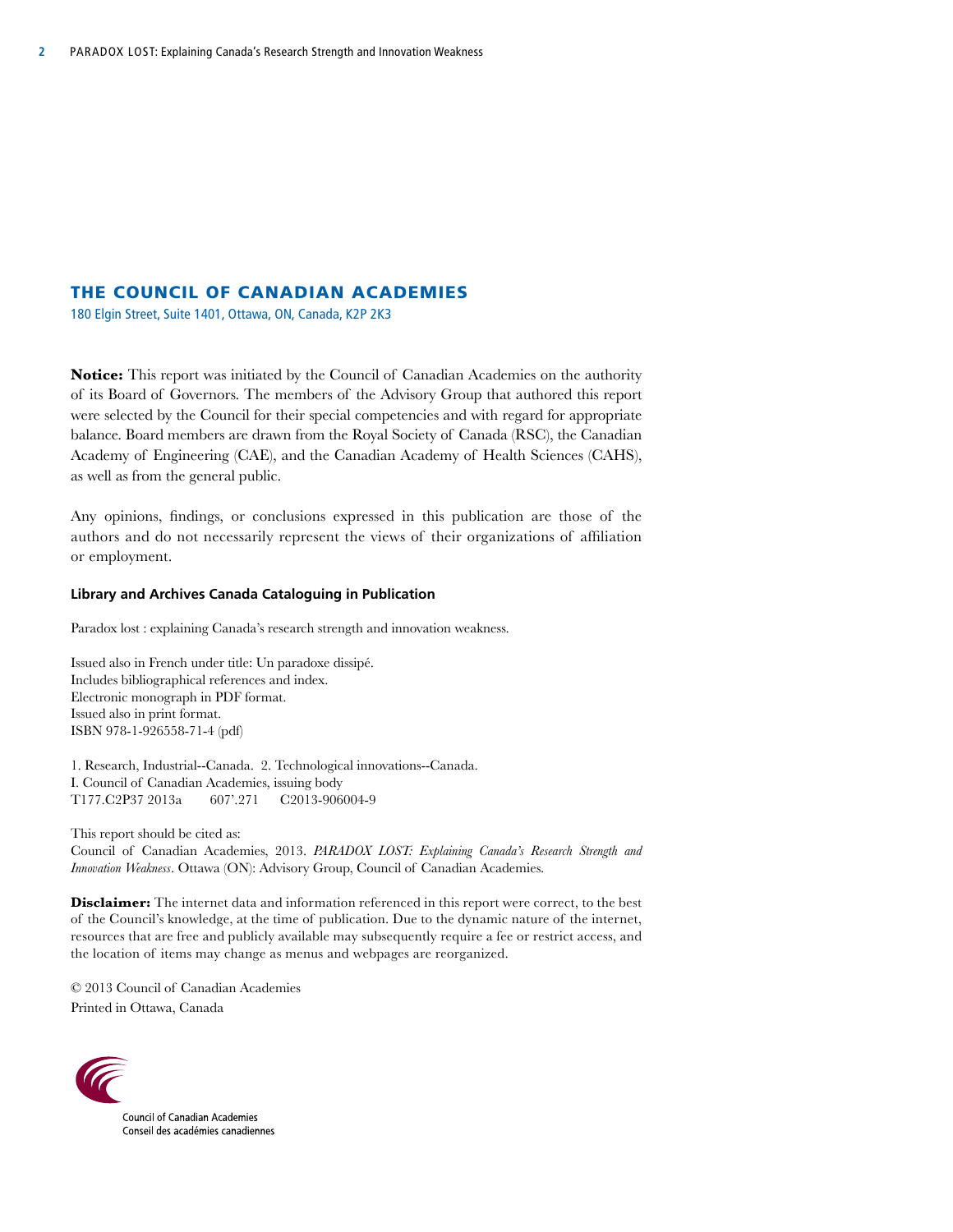#### The Council of Canadian Academies *Science Advice in the Public Interest*

The Council of Canadian Academies (the Council) is an independent, not-for-profit corporation that supports independent, science-based, expert assessments to inform public policy development in Canada. Led by a 12-member Board of Governors and advised by a 16-member Scientific Advisory Committee, the Council's work encompasses a broad definition of "science," incorporating the natural, social, and health sciences as well as engineering and the humanities.

Council assessments are conducted by independent, multidisciplinary panels of experts from across Canada and abroad. Assessments strive to identify emerging issues, gaps in knowledge, Canadian strengths, and international trends and practices. Upon completion, assessments provide government decision-makers, academia, and stakeholders with high-quality information required to develop informed and innovative public policy.

All Council assessments undergo a formal report review and are published and made available to the public free of charge in English and French. Assessments can be referred to the Council by foundations, non-governmental organizations, the private sector, or any level of government.

The Council is also supported by its three founding Member Academies:

**The Royal Society of Canada (RSC)** is the senior national body of distinguished Canadian scholars, artists, and scientists. The primary objective of the RSC is to promote learning and research in the arts and sciences. The RSC consists of nearly 2,000 Fellows — men and women who are selected by their peers for outstanding contributions to the natural and social sciences, the arts and the humanities. The RSC exists to recognize academic excellence, to advise governments and organizations, and to promote Canadian culture.

**The Canadian Academy of Engineering (CAE)** is the national institution through which Canada's most distinguished and experienced engineers provide strategic advice on matters of critical importance to Canada. The Academy is an independent, self-governing, and non-profit organization established in 1987. Fellows of the Academy are nominated and elected by their peers in recognition of their distinguished achievements and career-long service to the engineering profession. Fellows of the Academy, who number approximately 600, are committed to ensuring that Canada's engineering expertise is applied to the benefit of all Canadians.

#### **The Canadian Academy of Health Sciences (CAHS)**

recognizes individuals of great achievement in the academic health sciences in Canada. Founded in 2004, CAHS has approximately 400 Fellows and appoints new Fellows on an annual basis. The organization is managed by a voluntary Board of Directors and a Board Executive. The main function of CAHS is to provide timely, informed, and unbiased assessments of urgent issues affecting the health of Canadians. The Academy also monitors global health-related events to enhance Canada's state of readiness for the future, and provides a Canadian voice for health sciences internationally. CAHS provides a collective, authoritative, multidisciplinary voice on behalf of the health sciences community.

www.scienceadvice.ca @scienceadvice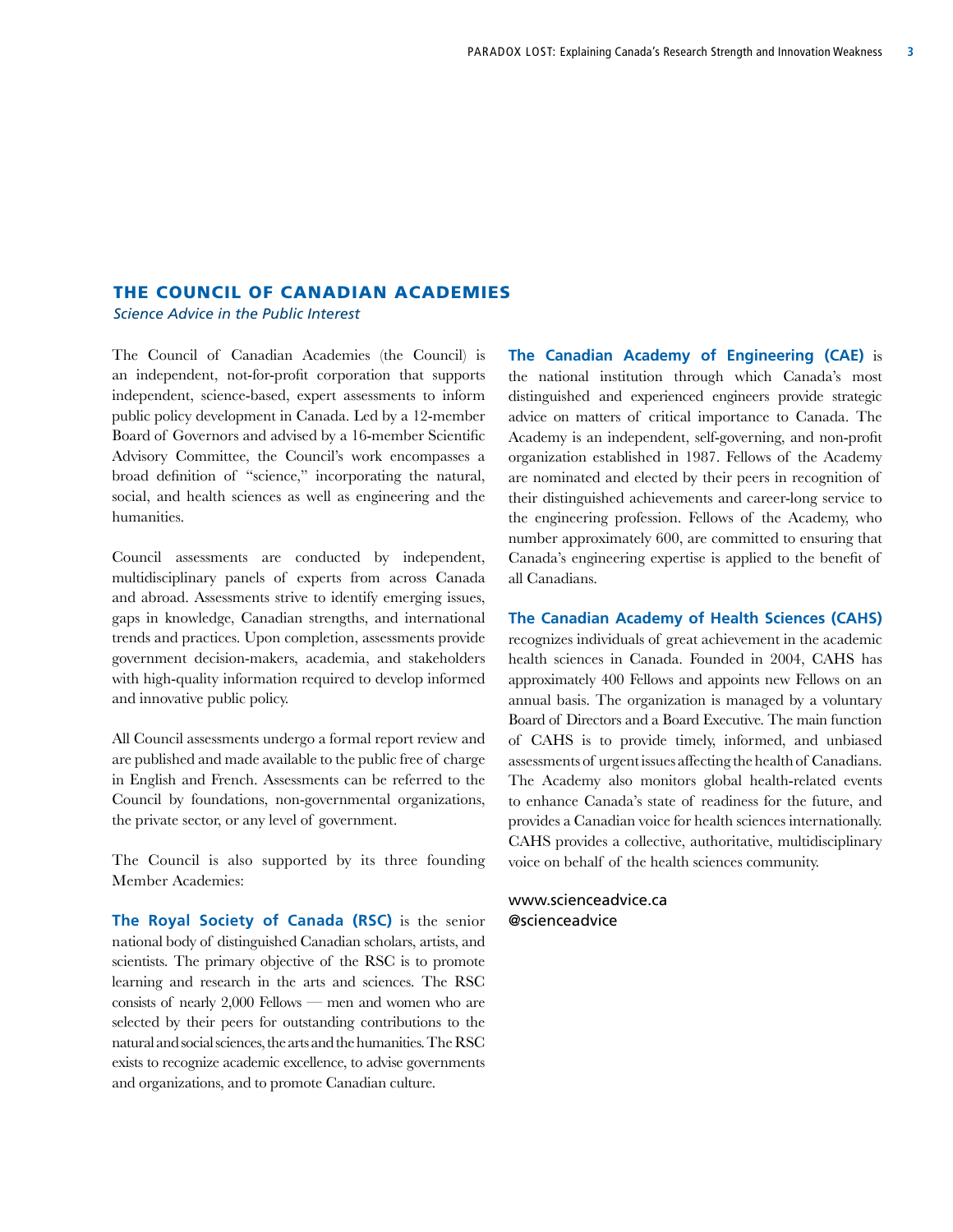#### Message from the President

Science and technology, research and development, and innovation are the engines of every leading economy. To determine how best to leverage Canada's innovative capacity, today's policy-makers must rely on authoritative and accurate data on the opportunities and challenges to be found in both the private sector and academia.

Over the last several years, the Council of Canadian Academies has developed a portfolio of assessments on different aspects of Canada's S&T, R&D, and innovation performance. It is with pleasure that I now present the Council's inaugural synthesis report, which draws from the findings and insights of seven assessments: *The State of Science and Technology in Canada* (2006 and 2012), *Innovation and Business Strategy: Why Canada Falls Short (2009), Catalyzing Canada's Digital Economy* (2010), *Informing Research Choices: Indicators and Judgment* (2012), *Innovation Impacts: Measurement and Assessment* (2013), and *The State of Industrial R&D in Canada* (2013). By synthesizing the conclusions of these assessments into one brief yet comprehensive document, we attempt to provide a broad, up-to-the-minute perspective to better serve decision-makers as they navigate a global economy shaped by rapid technological change.

I must thank Peter Nicholson, Bob Fessenden, and Marcel Côté — the synthesis report's Advisory Group — for their tireless efforts and unwavering commitment to this project. Their analysis and expertise permit reports such as this one to inform policies that ultimately serve all Canadians.

Sincerely,

Carrideswell

Elizabeth Dowdeswell, O.C. President and CEO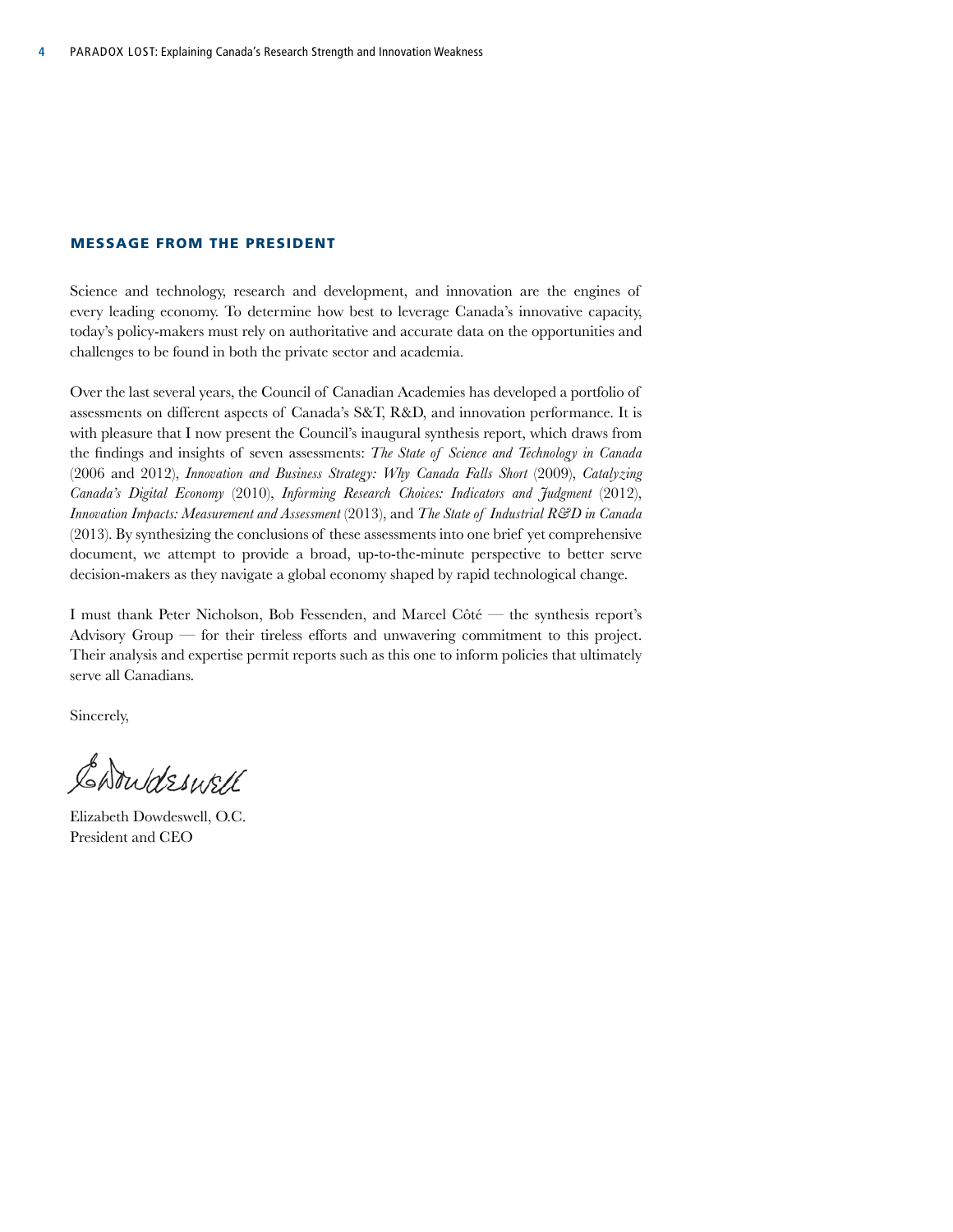#### **Contents**

| 6 | <b>Executive Summary</b> |
|---|--------------------------|
|   |                          |

- 11 **Chapter 1: Canada's Innovation Paradox**
- 14 **Chapter 2: Canada's Research Performance**
- 22 **Chapter 3: Canada's Business Innovation Performance**
- 33 **Chapter 4: Looking Forward**
- 35 **References**

#### Advisory Group

Peter Nicholson, Former President, Council of Canadian Academies (Ottawa, ON) **Bob Fessenden**, Fellow of the Institute for Public Economics, University of Alberta (Edmonton, AB) **Marcel Côté**, Founding Partner of SECOR Inc. (Montréal, QC)

#### Project Staff of the Council of Canadian Academies

**Eleanor Fast**, Program Director **Aled ab Iorwerth**, Research Associate **Kristen Cucan**, Program Coordinator

#### With the assistance from:

**Clare Walker**, Editor **Benoît Thouin**, Translator, En-Fr, TETRACOMM inc. **Mary-Christine Thouin**, Proofreader (French), TETRACOMM inc.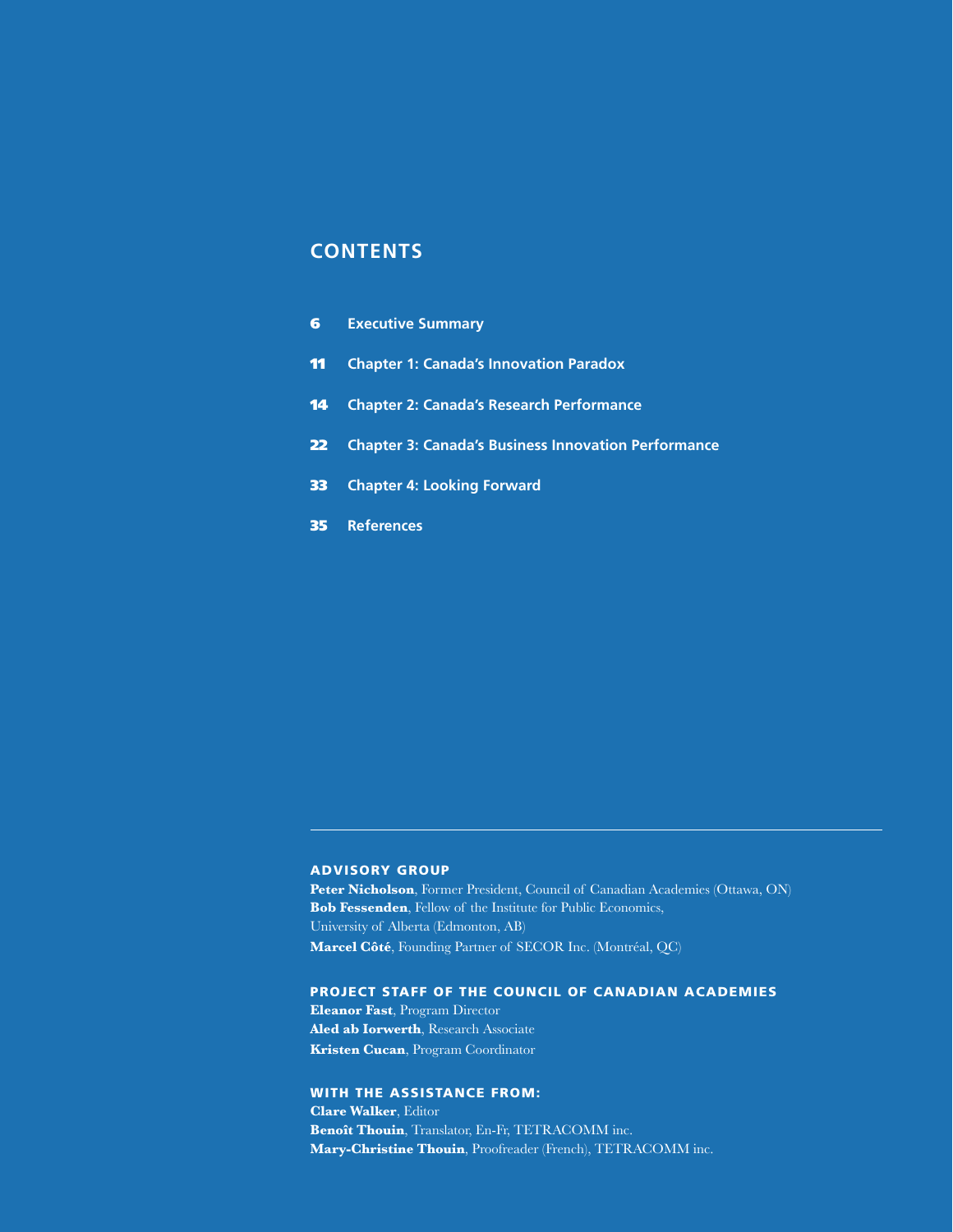### Executive Summary

The Council of Canadian Academies (the Council) has, since 2006, completed seven expert panel assessments analyzing in great depth Canada's performance in science and technology (S&T) and innovation. This document synthesizes the main findings of that work, from which two main conclusions emerge:

- Canadian academic research, overall, is strong and well regarded internationally.
- Canadian business innovation, by contrast, is weak by international standards, and this is the primary cause of Canada's poor productivity growth.

The conclusions are linked by a paradox. Why has Canada's research excellence not translated into more business innovation? The paradox is resolved once it is recognized that (i) most innovation does not work according to a "linear" model in which academic research yields a pipeline filled with ideas that, following some research and development (R&D), are commercialized by business; and (ii) business strategy in Canada is powerfully influenced by many factors besides those that motivate innovation. These factors include Canada's comparative advantage in a remarkably integrated North American economy, the state of domestic competition, the profitability of existing business models, and the particular Canadian attitude to business risk that has been shaped by the foregoing conditions.

There is a second paradox. How has Canada's economy sustained relative prosperity despite weak innovation and correspondingly feeble productivity growth? The answer is that Canadian firms have been as innovative as they have needed to be. Until the early 2000s, their competitiveness was supported by an ample labour supply and a favourable exchange rate, which made productivity growth less urgent. Since then, the boom in commodity prices has supported Canadian incomes in the aggregate. But a high-wage country like Canada cannot sustain its prosperity indefinitely without healthy productivity growth and its necessary prerequisite an aggressively innovative business sector.

#### Canada's Research Performance

Evaluations of Canadian research have consistently confirmed strong performance in most fields. This has become part of the conventional wisdom, and thus risks breeding a complacency that needs to be resisted. Canada must sustain its hard-won status as a global research leader because research excellence is essential to:

- underpin the production of highly qualified people, trained at the leading edge so as to enhance the innovative capacity of Canadian business;
- ensure that Canadians have "insider access" to the latest global knowledge pools since inclusion in the best international networks depends on the quality of one's contributions; and
- make Canada a stronger magnet for business investment in knowledge-intensive activity where ready access to world-class talent and facilities is a *sine qua non*.

Council reports on the state of S&T research in 2006 and 2012 developed an innovative methodology to assess Canada's strengths against global performance standards. A multi-lens perspective (bibliometrics, and domestic and international surveys) on the three principal dimensions of strength (i.e., publication output, quality/impact of the output, and trends in quantity and quality) was applied with unprecedented granularity at the level of individual research fields. The evaluation methodology provided the essential blend of quantitative and judgmental evidence needed to draw properly nuanced conclusions.

*The State of Science and Technology in Canada, 2012* implicitly challenges the Canadian research community to debate its findings in each of the 20 major fields evaluated, and particularly the 176 sub-fields, and to suggest how the evaluation methods can be improved. The individual expert communities have a unique opportunity to better understand how their own fields are positioned internationally and within the Canadian research enterprise as a whole. This deeper understanding would provide Canada with the guidance and motivation to enhance its position among the world's research leaders.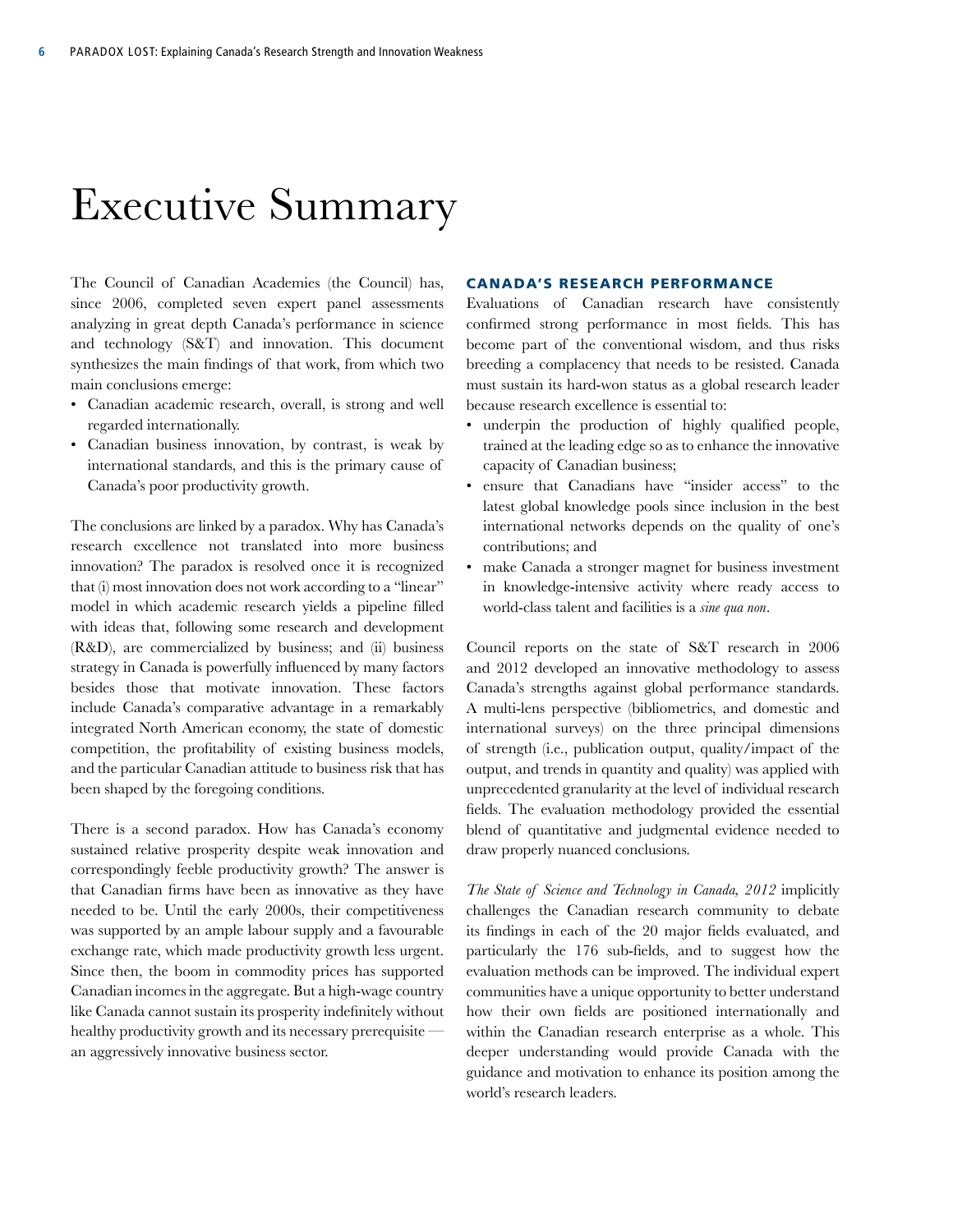#### Canada's Business Innovation Performance

The Council's assessments of business innovation demonstrate the need for a fundamental change of paradigm away from a preoccupation with "R&D supplypush" and toward a *firm-centric* perspective emphasizing (i) the conditions that determine the health of the innovation ecosystem, i.e., the network of knowledge generators, facilitators, and policy-makers within which innovating firms are embedded; and (ii) the main factors that influence a firm's decision whether or not to choose innovation as a core business strategy. A focus on innovation inputs, like academic research and R&D, puts the cart before the horse. A firm must first decide that a commitment to innovation, and the investments required, makes business sense.

Business (or "industrial") R&D is undeniably an essential stage in many important kinds of innovation, certainly in manufacturing and increasingly in knowledge-intensive services. Understanding the source of Canada's persistently weak business R&D spending, as well as the reason for its unprecedented decline (as a percentage of GDP) since 2001, is therefore important. *The State of Industrial R&D in Canada* (2013) showed that the latter has been due to the steep reduction in the manufacturing sector's share of the Canadian economy since the end of the "tech boom."

Canada's traditional R&D gap relative to the United States is explained by the greater specialization of the U.S. manufacturing sector in higher-technology, R&D-intensive industries than is the case for Canadian manufacturing. This structural condition accounts for many of the issues that continue to confound the innovation policy dialogue in Canada, e.g., the relatively weak demand for graduates with advanced degrees in science and engineering, and the particular difficulty of connecting university research with business. These are *demand-side* problems for which *supplyside* solutions continue to be proposed. Unless and until highly R&D-intensive firms achieve much greater weight in Canada's economy, a shortage of business receptors will continue to frustrate supply-push policies.

The fundamental question remains as to why Canadian business has never shown much inclination to adopt innovation-focused business strategies. There appear to be three principal reasons:

- **Canada's role in an integrated North American economy** — The nation's comparative advantage has for generations been as an upstream supplier of both commodities and cost-competitive manufactured products in highly integrated value networks largely dominated by U.S. firms. Acquiring needed innovation from the United States has simply been easier and cheaper.
- **Size of the domestic market**Small markets tend to support less innovation than large markets, but examples like Switzerland and Sweden prove that a small domestic market does not necessarily inhibit innovation. The key is that these countries are aggressive competitors in global markets — as they *had* to be. Many Canadian exporters, however, have been content with the U.S. market next door and to play an upstream or subsidiary role.
- **Commercial success of Canadian business** Most significantly, Canadian business has prospered in its chosen niche. With little motivation to change a successful formula, many firms have settled into a "lowinnovation equilibrium" that has conditioned business habits and ambitions. Canadian business behaviour cannot be expected to change unless the conditions that have sustained its profitable, low-innovation equilibrium change first.

In fact, those conditions *are* changing profoundly.

#### Looking Forward

Four key megatrends are destined to shape the competitive environment facing Canadian businesses, and the policy challenges for governments, for years to come:

- Declining growth rates in the United States and other highly developed economies, combined with the upsurge of competitive vitality in emerging markets, are shifting the locus of export opportunity (and import competition) from areas where Canada has always enjoyed a unique geographical and cultural advantage.
- The global, development-driven demand for resource commodities, particularly energy, is creating growing environmental challenges and volatile price swings. These destabilizing factors will drive worldwide research priorities aimed at developing new sources and/or substitutes, and challenge Canadian resource firms to become innovation leaders.
- S&T revolutions in information and communication technologies, and fields like genomics and nanotechnology,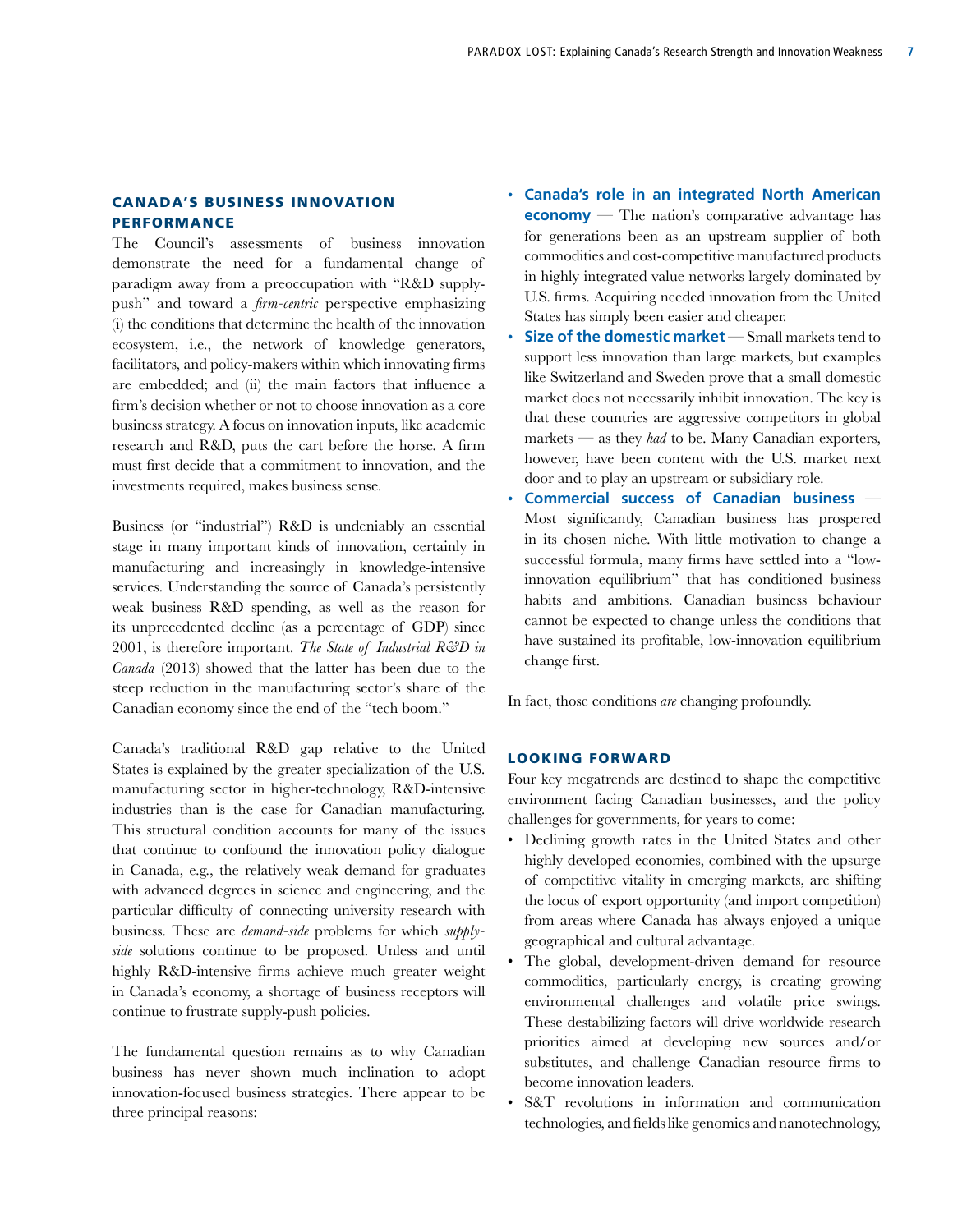are destined to invade all aspects of business and social life. To remain competitive, Canadian firms will have to be among the leaders in the innovative application of these technologies. They are not there now.

• Population ageing will tend to create worker shortages that force up labour costs, thus placing a growing premium on productivity growth and the innovation required to create it.

These megatrends have changed the game. Canadian business is, for the most part, ill prepared to play. Many firms operating at the cutting edge of global competition are already keenly aware of the challenges ahead. Others have an intellectual awareness, but not yet the visceral realization needed to motivate a meaningful change in strategy. But it is coming — fast.

Canada's fundamental challenge is to transform its commodity-based economy to one based on providing a greatly expanded number of markets with an increased variety of goods and services where firms must compete primarily through product and marketing innovation. And, as more Canadian firms, out of sheer necessity, develop strategies that focus on innovation, they will create a much more powerful "business pull" on Canada's strong S&T capacity.

The Council's work, summarized in this document, suggests that the conceptual framework governing innovation policy needs to shift from the prevailing paradigm of R&D supplypush to a demand-pull perspective centred on the firm, the innovation ecosystem, and the factors that determine the choice of business strategy.

In summary:

- Policy-makers and commentators need to acknowledge that the business innovation problem in Canada has a pedigree as old as the country itself.
- Canadian business has not become more innovative because it has been able to prosper without needing to do so.
- Now, business will have to embrace innovation-focused business strategies to compete and survive.
- This creates the conditions where public policies to support business innovation can be more effective than in the past because innovation policy objectives and business motivation will finally be aligned.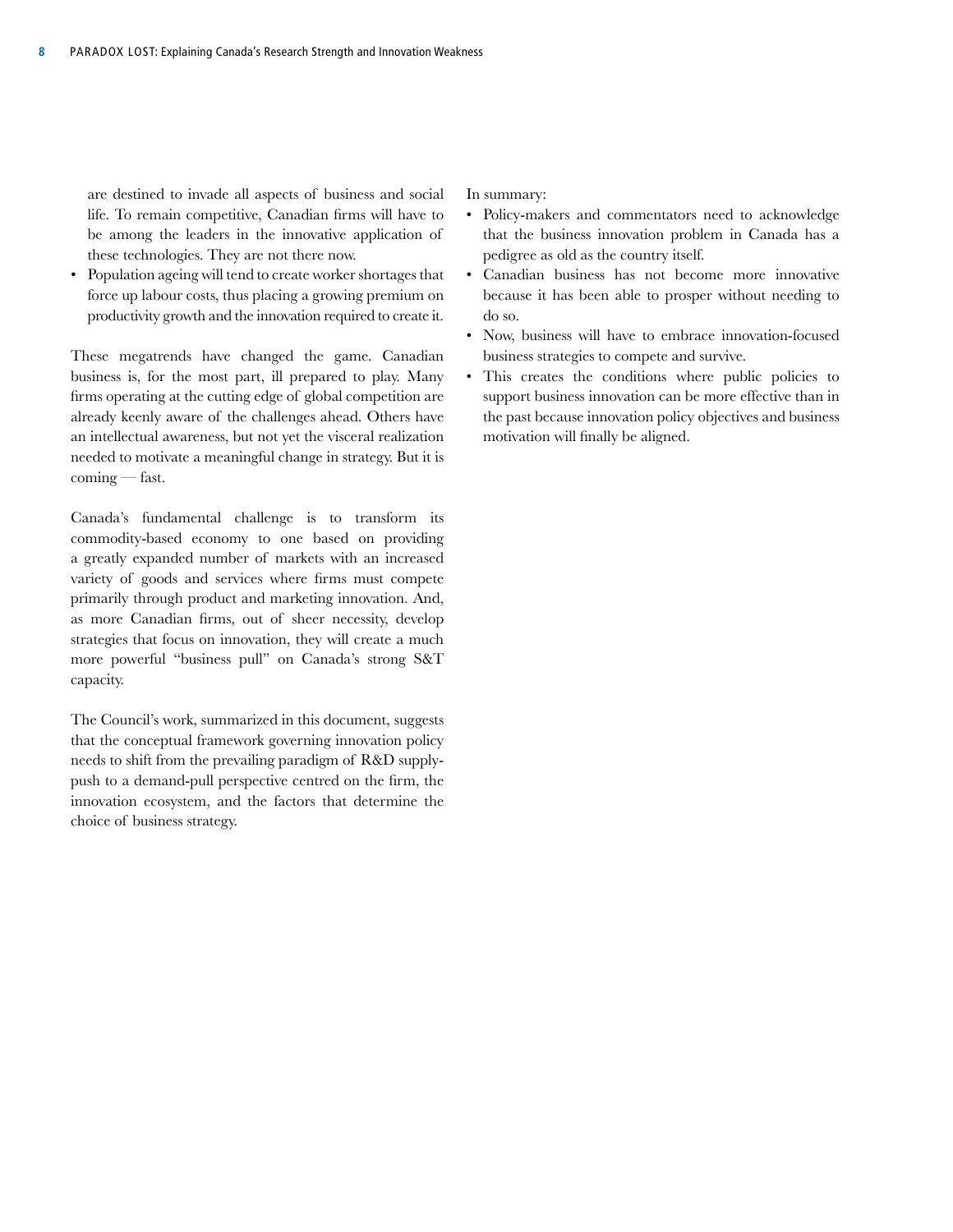## 1

## Canada's Innovation Paradox

In September 2006 the Council of Canadian Academies (the Council) published its first expert panel assessment, *The State of Science & Technology in Canada*, which provided the evidence base for the designation of the priority areas in the new federal government's science and technology strategy.<sup>1</sup> Since then, the Council has completed six more

multidisciplinary expert panel assessments that have analyzed in great depth Canada's performance in science and technology (S&T) and innovation from several perspectives (see Box 1.1). This document synthesizes the main findings of that work.

#### **BOX 1.1 Council Assessments of Science & Technology and Innovation**

- **1.** *The State of Science and Technology in Canada* (2006) provides an extraordinarily detailed analysis of Canada's strengths and weaknesses, relative to global benchmarks, in almost 200 fields of research and technology, and related infrastructure. The findings on major areas of strength have been incorporated in the federal government's 2007 S&T strategy as priority areas for support.
- **2.** *Innovation and Business Strategy: Why Canada Falls*  **Short** (2009) provides a deep analysis of business innovation and its relation to Canada's productivity growth over several decades. It analyzes the principal factors that determine whether or not an individual Canadian firm adopts an innovation-focused business strategy.
- **3.** *Catalyzing Canada's Digital Economy* (2010) explores the puzzling weakness of Canadian business investment in information and communication technologies (ICTs; hardware, software, and systems), and links this to sub-par business innovation. The study identifies the barriers that discourage ICT investment by small and medium-sized enterprises, and proposes a program solution that strongly influenced the creation of the government's \$80-million Digital Technology Adoption Pilot Program in 2011.
- **4.** *Informing Research Choices: Indicators and Judgment* (2012) assesses global best practices for the use of quantitative indicators and expert judgment to inform the allocation, among fields in the natural sciences and engineering, of government support for research.

l -

- **5.** *The State of Science and Technology in Canada, 2012* (2012) updates and significantly extends the 2006 report, using leading-edge bibliometric analysis and a unique survey of more than 5,000 of the world's top-cited researchers to assess Canada's research performance in 20 major fields and 176 sub-fields across science, engineering, humanities, and the arts. The report includes data on the distribution of research strength by province, as well as a "technometric" assessment of Canadian patenting.
- **6.** *Innovation Impacts: Measurement and Assessment* (2013) assesses the current state of knowledge and practice on assessment/measurement of the impact of government investment to foster business innovation. A firm-centric framework is developed that conceptualizes innovation as occurring within an ecosystem of multiple actors. Thus, an assessment of the full impact of an investment needs to take into account its impact on the relevant parts of the innovation ecosystem.
- **7.** *The State of Industrial R&D* (2013) examines the magnitude and distribution, across industries and provinces, of business R&D and analyzes quantitatively the R&D intensity gap between the United States and Canada. (The report complements *The State of Science and Technology in Canada, 2012*.) Aerospace, ICT, oil and gas, and pharmaceutical and medical manufacturing are identified as Canadian industries with strong R&D intensity relative to global measures.

<sup>1</sup> The priority areas in *Mobilizing Science and Technology to Canada's Advantage* (2007) were natural resources and energy, information and communications technologies, health and related life sciences and technologies, and environmental science and technologies.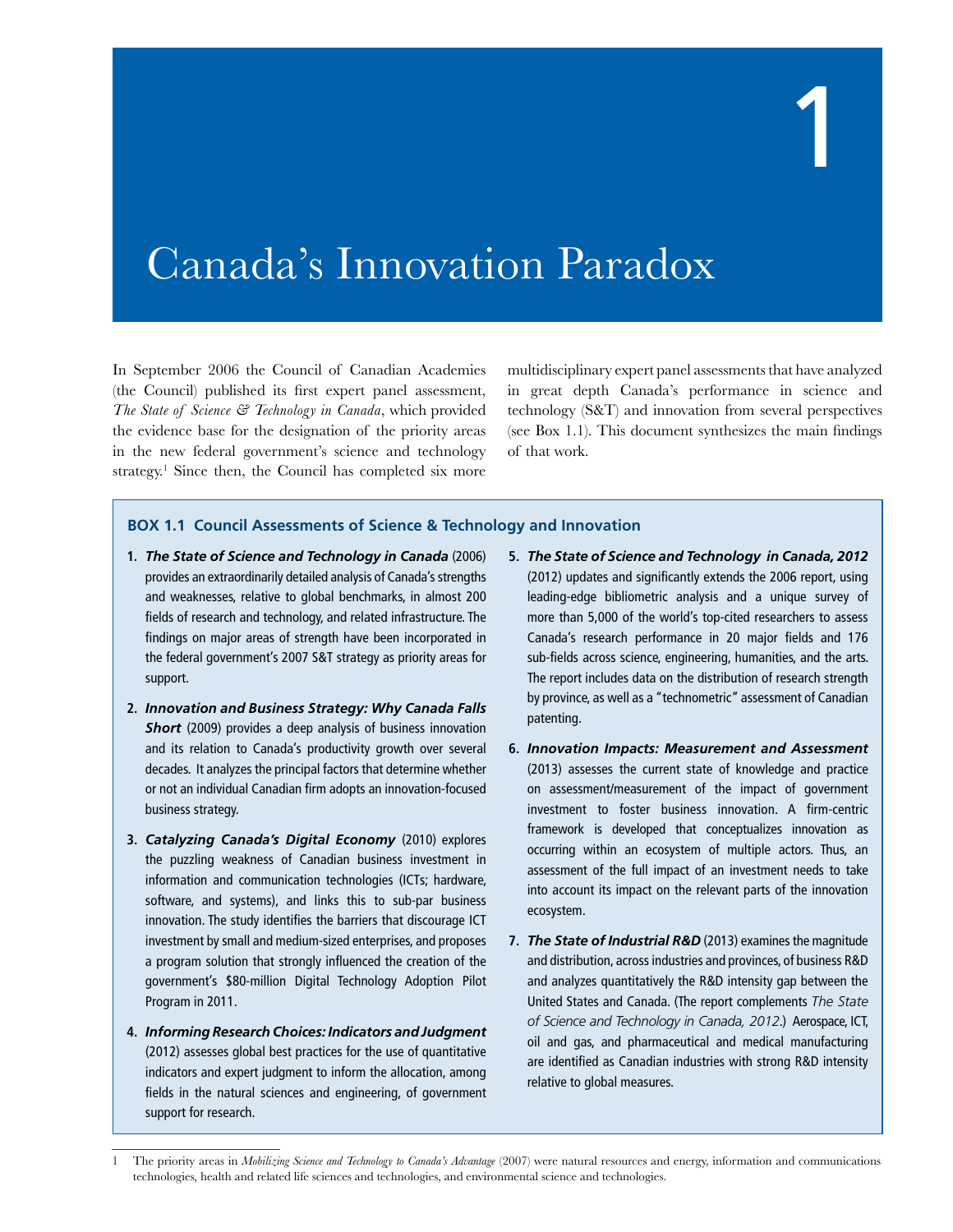#### **BOX 1.2 Definitions of S&T and Innovation**

*Science and Technology (S&T)* — The scope of S&T, as interpreted in Council assessments, encompasses disciplines in the natural and health sciences, the social sciences, the arts and humanities, and engineering, as well as the myriad connections between science and its applications in technology. The Council's first report on *The State of Science & Technology in Canada* (2006) addressed both research disciplines and technology sectors, whereas the 2012 report focused on research carried out by postsecondary institutions, government, and not-for-profits, and an analysis of patent data. Business R&D is the primary focus of *The State of Industrial R&D in Canada* (2013).

Two principal conclusions, well buttressed by evidence, emerge:

- Canadian academic research, overall, is strong and well regarded internationally.
- Canadian business innovation, by contrast, is weak by international standards, and this is the primary cause of Canada's poor productivity growth.

Thanks in part to the Council's work, these conclusions are now broadly acknowledged. Divergent views remain, however, as to why Canadian business innovation is, on the whole, sub-par and what might be done about it.

The conclusions are linked by a paradox. Why has Canada's research excellence not translated into more business innovation? This puzzle has been a recurrent theme in Canadian policy analysis, and was described in the authoritative Lamontagne report more than four decades ago: "Since 1916 […] the main objective of Canadian science policy has been to promote technological innovation by industry […] Almost every decade since the 1920s has witnessed renewed attempts by successive governments to achieve it, but on the whole they have all failed." (Senate Special Committee on Science Policy, 1970).

The paradox arises from an implicit belief in a "linear" model of the innovation process in which high-quality research yields a pipeline filled with bright ideas that, following some research and development (R&D), are commercialized by businesses. This model is a crude and misleading picture of business innovation, but has led to public policies in Canada, and elsewhere, that have emphasized "research-push" with

*Innovation* — Innovation is defined in the *Oslo Manual* of the OECD as "[…] the implementation of a new or significantly improved product (good or service), a new marketing method, or a new organizational method in business practices, workplace organization or external relations" (OECD/Eurostat, 2005). More intuitively, innovation is simply new or better ways of doing valued things. The latter captures the breadth of the concept. An innovation is much more than an idea or even an invention. These necessary precursors are not innovations until they are meaningfully applied in some valued economic or socio-cultural context.

a related focus on business (or "industrial") R&D as the principal indicator of business innovation. One consequence is that academic research has been relatively well funded, particularly over the last 15 years, with the result that Canadian research is now considered to be world-class in most fields.

Council reports and other studies have shown, however, that while research-based scientific knowledge is necessary for some kinds of innovation, it is far from sufficient for an innovative economy. This is because roughly 80 per cent of most modern economies involves firms that perform little or no R&D, yet many of them innovate in terms of business models, processes, marketing, and organization. Even in firms that perform R&D, a direct, linear connection rarely exists between an academic discovery and a commercial product.

Two vitally important indirect linkages between research and innovation are the training of highly qualified people and the emergence of talent clusters around some universities. But research and innovation have very different objectives, procedures, and rewards. The essence was well captured by Kevin Lynch: "research is a process that transforms money into knowledge, and innovation is the process that transforms knowledge into money" (Lynch, 2012). Even in this shorthand, there is an echo of the linear model and the risk of drawing too tight a linkage from research to invention to innovation.

The paradox of why Canada's research excellence has not yielded comparable business innovation performance is resolved once it is recognized that (i) the linear model is not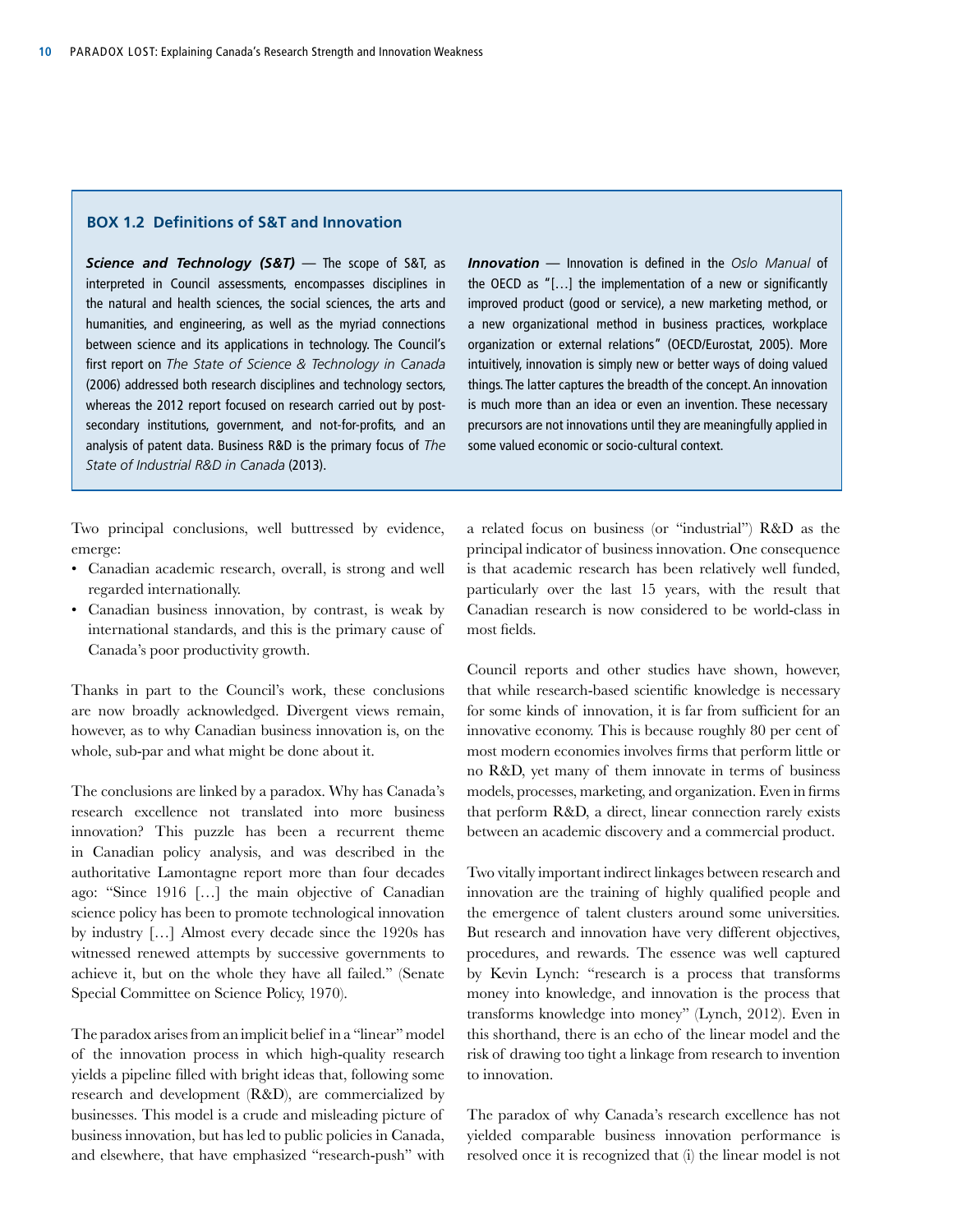the way most innovation works, and (ii) business strategy in Canada is powerfully influenced by many factors besides those that motivate innovation. Examples of such factors include Canada's comparative advantage in a remarkably integrated North American economy, the state of domestic competition, the profitability of existing business models, and the particular Canadian business culture and attitude to risk that have been shaped by the foregoing conditions.

There is a second paradox. How has Canada's economy continued to do remarkably well relative to other advanced countries despite productivity growth near the bottom of the OECD league tables, and an innovation performance to match? The answer is that Canadian firms have been as innovative as they have needed to be. Their competitiveness was supported, until the early 2000s, by an ample labour supply and a favourable exchange rate, which made productivity growth less urgent. More recently, the demand from China and other emerging economies has caused commodity prices to boom, boosting average incomes in Canada and offsetting, in the aggregate, the impact of weakness in manufacturing.

This state of affairs can be sustained only so long as the prices and export volumes of commodities remain strong, and the strains caused by growing regional economic imbalances are tolerable. Neither condition is assured. In any event, a high-wage country like Canada cannot sustain its prosperity indefinitely without healthy productivity growth and its necessary prerequisite — an aggressively innovative business sector.

In the context of these introductory observations, the primary objectives of this document are to:

- stimulate debate and research about the metrics used to assess Canada's S&T and innovation performance so as to improve their appropriateness and accuracy, bearing in mind the aphorism that "what gets measured is what gets done;" and
- deepen the understanding of the nature and causes of Canada's sub-par business innovation performance with a view to informing effective public policies.

The remainder of the document is structured as follows:

• Chapter 2 synthesizes the evidence for Canada's strong research performance overall, emphasizing the methodology developed by the Council to assess performance at a fine-grained level. The assessment of strengths and weaknesses from several perspectives at the scale of individual disciplines is an innovation in itself, and represents the main value added of the Council's work in this area.

- Chapter 3 synthesizes evidence that quantifies the relative weakness of business innovation in Canada, and identifies the factors responsible for the R&D gap between the United States and Canada. The primary value added by the Council's work on innovation is its demonstration of the need for a fundamental change of perspective: a paradigm shift away from a preoccupation with *inputs* to innovation, like R&D, to an emphasis on the *outputs* of innovation, and on factors that influence firms to adopt innovation-focused business strategies.
- Chapter 4, in conclusion, distils some broad implications and questions for public policy from the evidence.

Figures and data from the original Council reports are used, and updated where newer information is available.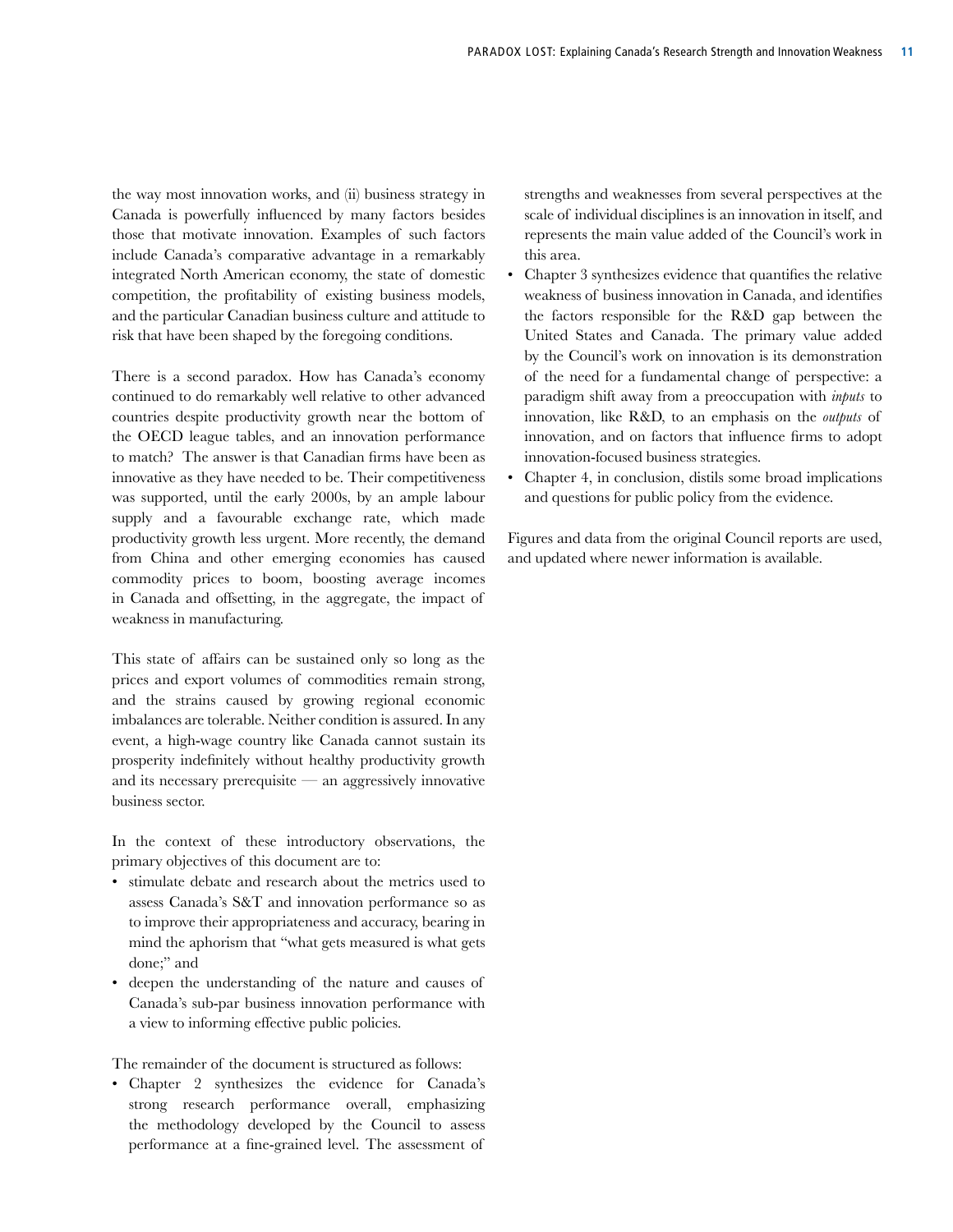

### Canada's Academic Research Performance

The Council undertook, at the request of Industry Canada, detailed assessments of the state of S&T in Canada in 2006 and again in 2012, thereby establishing the beginning of a time series for periodically evaluating the nation's performance.<sup>2</sup> The studies are the most comprehensive assessments ever undertaken of the strengths (and weaknesses) of Canadian research in an international context. The principal conclusion of the two reports is that, overall, Canada's research is healthy, competitive, and highly regarded internationally.

The objectives of this chapter are to (i) describe the methodology used by the Council's expert panels to measure research performance, (ii) illustrate the method with a highlevel summary of findings on Canada's strengths based principally on the 2012 report, and (iii) challenge the research community to debate the findings with a view to refining the methodology and developing a deeper understanding of how Canada's research performance can be improved continuously.



#### *Exhibit 2.1* **Expenditure on Higher Education R&D (HERD), 2011** Average Annual Growth **Average Annual Growth**

Canada regularly ranks high among spenders on R&D carried out in higher education institutions. But the trend in Canada's HERD intensity (HERD as a percentage of GDP) has been approximately flat since 2006. Average annual growth rates are in national currencies; 2006–2011 or latest available year.

Data source: OECD (2013) and Advisory Group calculations.

<sup>2</sup> These assessments complement the *State of the Nation* reports issued every two years (since 2008) by the Science, Technology and Innovation Council, an advisory body to the Government of Canada.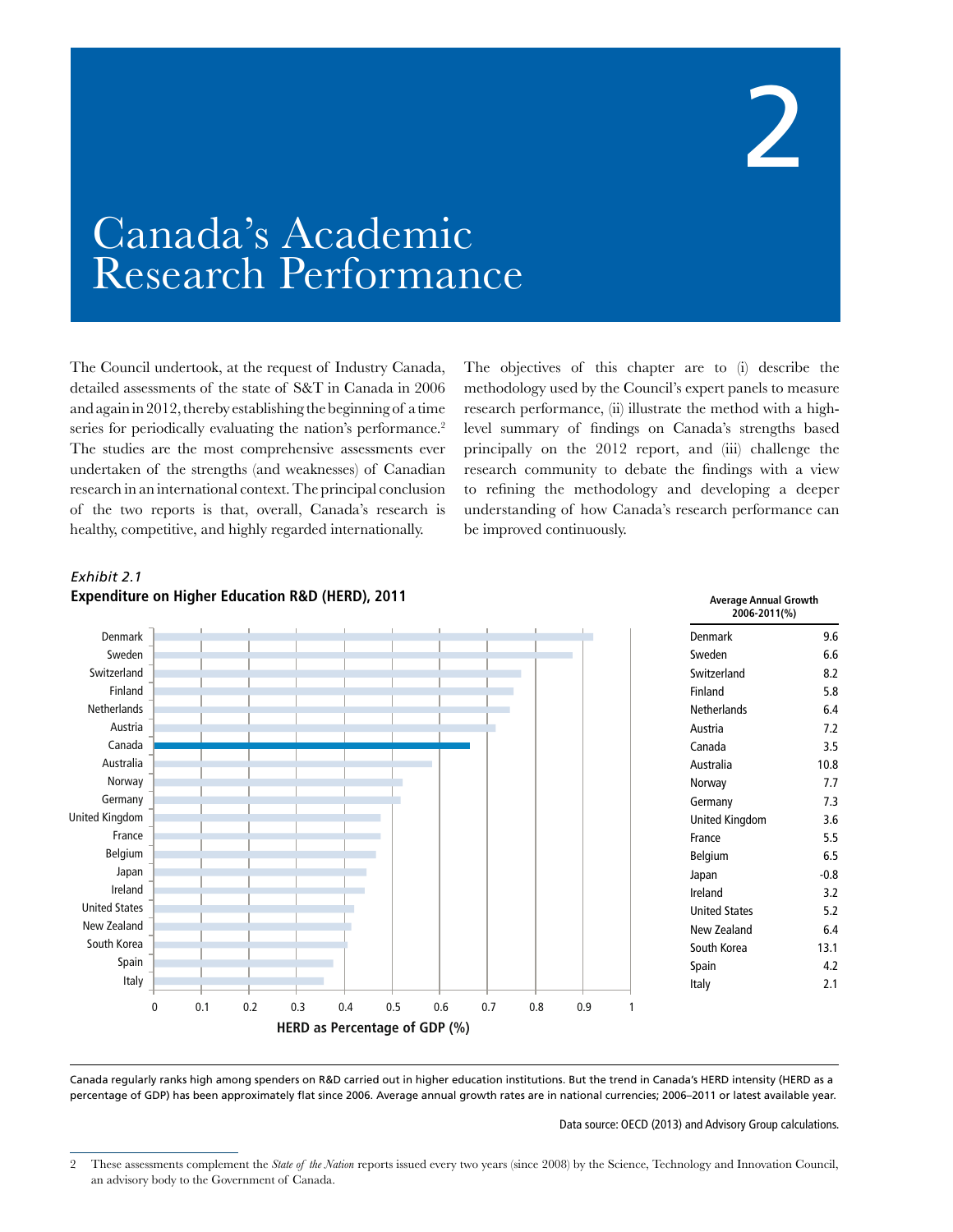#### Canada's Investment in Research

Although the extent of a nation's financial support for research is actually an indicator of priority rather than a measure of strength, world-class research cannot happen without substantial and sustained investment. Expressed as a percentage of GDP, expenditure on R&D performed by Canada's higher education sector (HERD) regularly ranks in the top range of the global league tables (see Exhibit 2.1). In 2011 Canada's HERD was \$11.4 billion, an increase of 18 per cent over the level of \$9.6 billion five years earlier. Overall spending on R&D was approximately flat at \$30 billion between 2006 and 2011, while spending on business R&D (BERD) actually declined by seven per cent to \$15.3 billion by 2011.

Canadian R&D expenditure is marked by an unusually heavy concentration in the higher education sector. HERD made up 37 per cent of the total in 2009 compared with OECD and U.S. averages of 18 per cent and 14 per cent respectively. This is indicative both of the high priority Canadian funders placed on academic research and the chronic weakness of R&D performed by Canadian business (see Chapter 3).

#### Measurement of Research Performance

The two reports on the state of S&T in Canada (2006 and 2012) developed an assessment of strength against global performance standards, based on three principal dimensions: (i) *quantity* of research output, (ii) *quality/impact* of the output, and (iii) *trends* in quantity and quality. These dimensions were assessed from three perspectives or "lenses": bibliometrics (data on the amount and impact of published research), and surveys both of domestic and international experts. This provided the essential blend of quantitative and judgmental evidence needed to draw properly nuanced conclusions. Indeed, the assessment methods employed were consistent with the findings as to best practices in the Council's 2012 report, *Informing Research Choices: Indicators and Judgment* (summarized in Box 2.1).

The 2006 report, the first of its kind, assessed Canada's relative strengths in almost 200 fields of research and technology. Four broad domains were identified as areas of greatest Canadian strength: natural resources, information and communication technologies (ICT), health and related life sciences, and environmental S&T. Based on the Council's findings, these domains were subsequently adopted as the focus

#### **BOX 2.1 Quantitative Indicators and Expert Judgment in Science Assessment**

According to the Council's 2012 report, *Informing Research Choices: Indicators and Judgment*, many science indicators and assessment approaches are sufficiently robust to be used to assess research performance in the natural sciences and engineering at the level of nationally aggregated fields. No set of indicators or assessment strategy offers an ideal solution in research assessment for discovery research. And, because past performance is not always a strong predictor of future performance, science indicators, which are essentially measures of past performance, may not provide a reliable guide to future prospects.

Bibliometric indicators based on weighted publication counts and citation-based indicators (appropriately normalized by the field of research and based on a sufficiently long citation window) can be useful in assessing the overall scientific impact of the research. Advanced bibliometric approaches based on keyword analysis and identifying emerging clusters of highly cited research provide useful insights at a more detailed level. These can be used to flag active areas of research, which may span multiple fields, as targets for possible added support. Many other types of quantitative indicators, such as those based on the state and quality of available scientific infrastructure and equipment, can be used to characterize research trends or national research capacity.

It cannot be too strongly emphasized that quantitative indicators should be used to *inform* rather than *replace* expert judgment in science assessment for research funding allocation. For national research assessment at the field level, the weight of the evidence suggests the best approach is a combination of quantitative data and expert judgment.

areas of the federal government's S&T strategy in 2007.

The Council's 2012 state of S&T report extended and refined the 2006 multi-lens methodology, applying it to 22 major fields<sup>3</sup> and 176 sub-fields of research covering virtually all disciplines across the natural, health, and social sciences; the arts and humanities; and engineering. The report included three main innovations.

<sup>3</sup> Two of the 22 major fields dealing with "general S&T" and "general arts, humanities and social sciences" were analyzed but not included in most of the summary tables.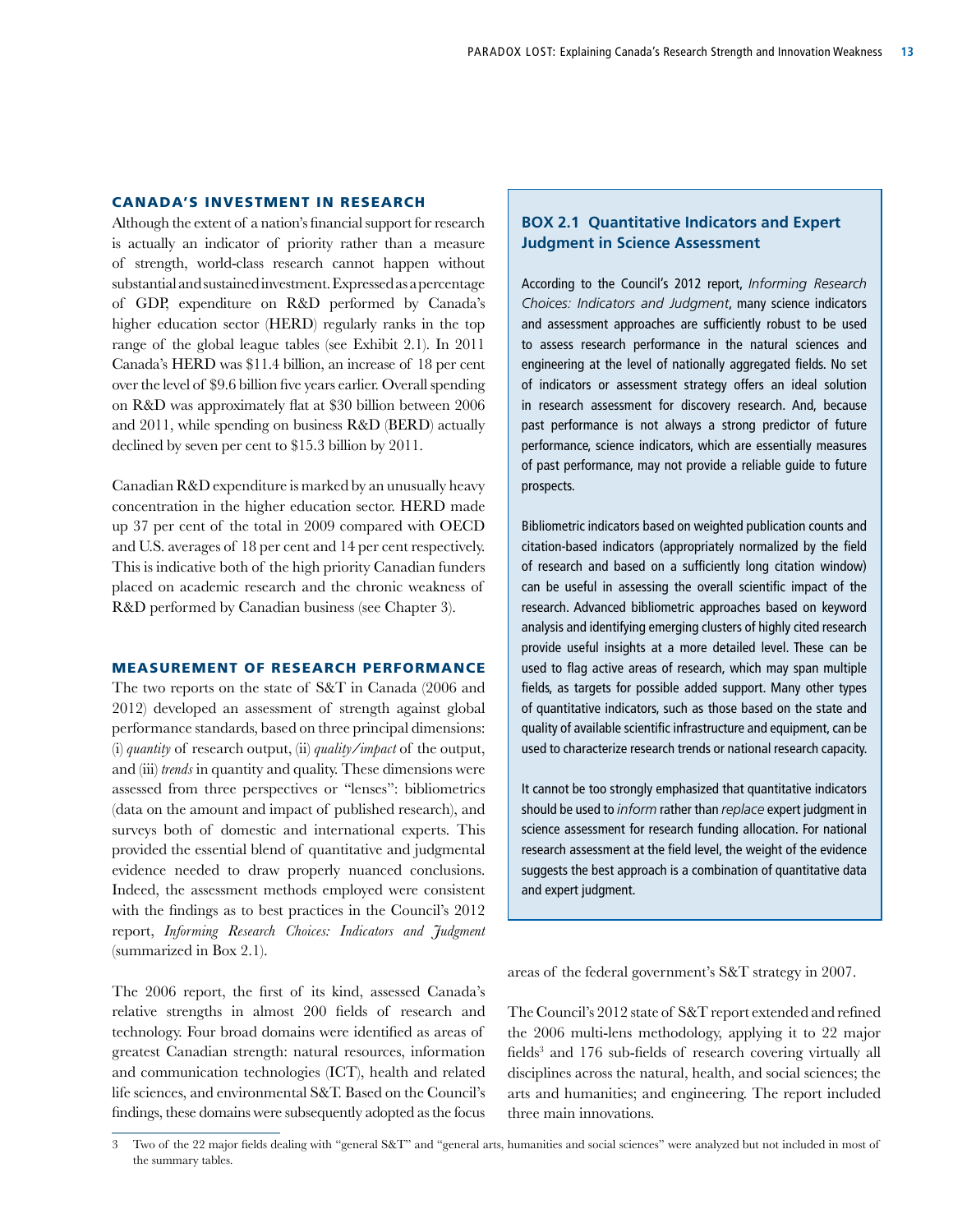#### *Exhibit 2.2*

#### **Indicators of Canadian Research Strength for Major Fields**

The table summarizes 14 indicators of research strength for each major field. (The data are averages over 176 comprised sub-fields.) "Trends" are for the period 2005–010 compared with 1999–2004, except for the last two columns, based on the 2011 domestic expert survey, which refer to the prior five years.

|                                                               | <b>MAGNITUDE/INTENSITY</b> |                                        |                | <b>QUALITY/IMPACT</b>    |                                  |                                     |
|---------------------------------------------------------------|----------------------------|----------------------------------------|----------------|--------------------------|----------------------------------|-------------------------------------|
| Field                                                         | # of Papers (2005-2010)    | Share of World Pubs<br>(2005–2010) (%) | SI (2005-2010) | Score (2005-2010)<br>ARC | <b>ARC Rank (2005-2010)</b>      | Share of Top 1% Cited<br>Papers (%) |
| Agriculture, Fisheries<br>& Forestry                          | 15,880                     | 5.33                                   | 1.38           | $1.25$                   | $8\phantom{.}$                   | 7.90                                |
| Biology                                                       | 18,227                     | 5.23                                   | 1.18           | 1.34                     | $\overline{7}$                   | 5.45                                |
| <b>Biomedical Research</b>                                    | 31,326                     | 4.96                                   | 1.12           | 1.18                     | 9                                | 4.22                                |
| <b>Built Environment &amp; Design</b>                         | 3,152                      | 4.94                                   | 1.36           | 1.17                     | 14                               | 4.81                                |
| Chemistry                                                     | 17,653                     | 2.56                                   | 0.63           | 1.27                     | $\overline{7}$                   | 2.62                                |
| <b>Clinical Medicine</b>                                      | 88,354                     | 4.09                                   | 0.98           | 1.59                     | $\overline{3}$                   | 6.15                                |
| <b>Communication &amp;</b><br><b>Textual Studies</b>          | 2,686                      | 5.16                                   | 1.73           | 1.04                     | $\overline{9}$                   | 1.87                                |
| <b>Earth &amp; Environmental</b><br>Sciences                  | 15,788                     | 5.79                                   | 1.23           | 1.29                     | 9                                | 4.53                                |
| <b>Economics &amp; Business</b>                               | 10,161                     | 4.80                                   | 1.21           | 1.11                     | $\overline{7}$                   | 3.96                                |
| <b>Enabling &amp; Strategic</b><br>Technologies               | 26,896                     | 2.96                                   | 0.75           | 1.36                     | $\bf 8$                          | 3.77                                |
| <b>Engineering</b>                                            | 34,927                     | 3.92                                   | 1.01           | 1.37                     | $6\phantom{.}$                   | 4.44                                |
| <b>Historical Studies</b>                                     | 3,512                      | 4.76                                   | 1.26           | 1.28                     | 5 <sub>1</sub>                   | 3.74                                |
| <b>Information &amp; Communication</b><br><b>Technologies</b> | 40,529                     | 4.35                                   | 1.12           | 1.30                     | $6\phantom{.}$                   | 4.27                                |
| <b>Mathematics &amp; Statistics</b>                           | 8,951                      | 4.18                                   | 0.91           | 1.11                     | 9                                | 3.29                                |
| Philosophy & Theology                                         | 2,024                      | 5.90                                   | 1.94           | 0.93                     | $\begin{array}{c} 8 \end{array}$ | 3.31                                |
| <b>Physics &amp; Astronomy</b>                                | 30,890                     | 3.03                                   | 0.60           | 1.42                     | $\overline{3}$                   | 2.57                                |
| Psychology &<br>Cognitive Sciences                            | 12,319                     | 7.64                                   | 1.96           | 1.13                     | 5 <sub>1</sub>                   | 5.39                                |
| <b>Public Health &amp;</b><br><b>Health Services</b>          | 15,298                     | 6.88                                   | 1.82           | 1.24                     | $\overline{7}$                   | 8.00                                |
| <b>Social Sciences</b>                                        | 12,355                     | 4.69                                   | 1.44           | 1.10                     | 8                                | 4.05                                |
| <b>Visual &amp; Performing Arts</b>                           | 286                        | 3.71                                   | 1.37           | 2.09                     | $\overline{2}$                   | 4.55                                |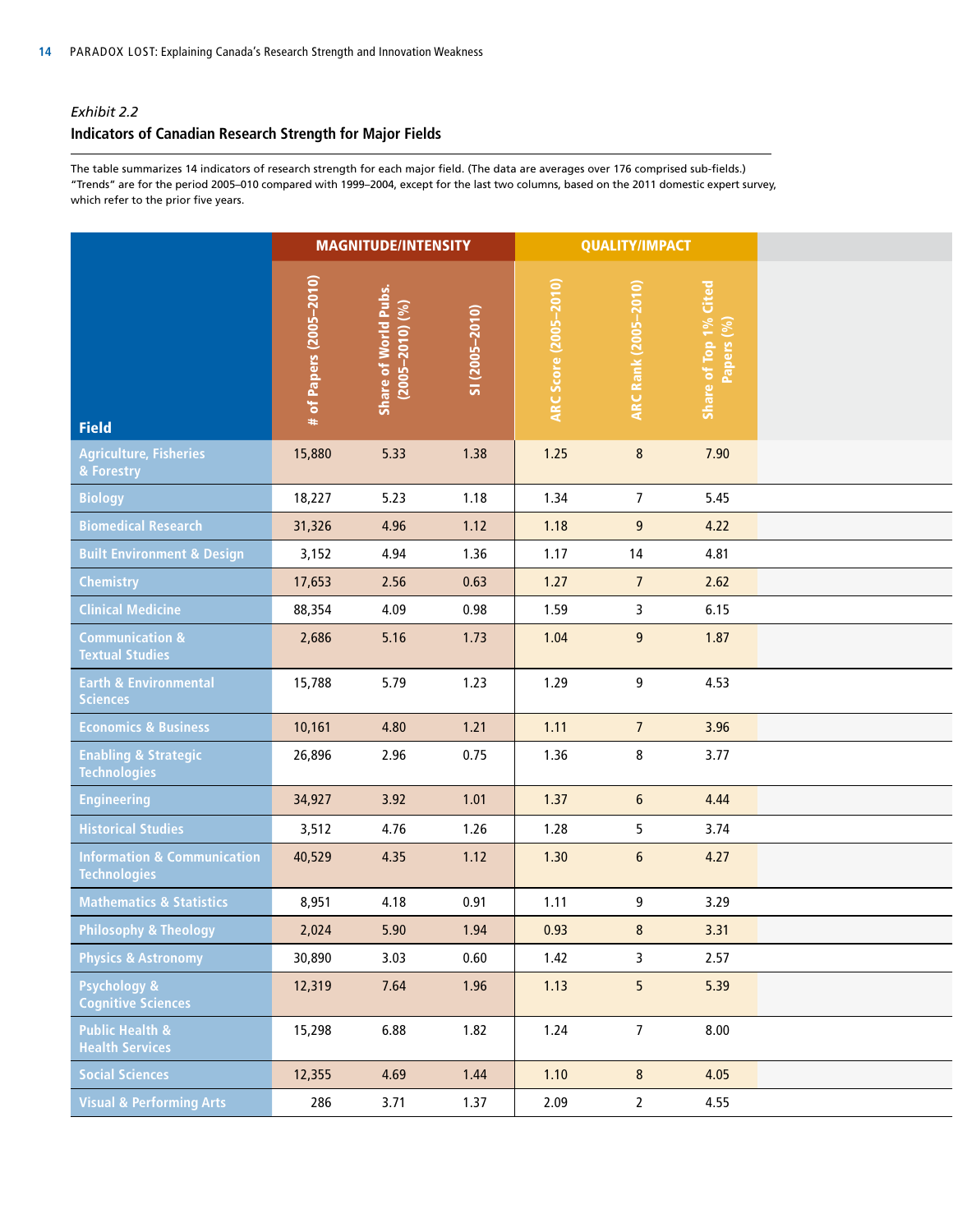| Falling Behind (Canadian<br>survey) (%)<br>Gaining Ground<br>(Canadian survey) (%)<br>% of Canadian S&T<br>experts rating field<br>as strong<br>Change in share of<br>world pubs (%)<br><b>Change in ARC</b><br>Change in SI<br>19<br>78<br>$0.00\,$<br>$-0.31$<br>7 <sup>7</sup><br>$-0.98$<br>16<br>$57\,$<br>$-0.08$<br>0.16<br>$-0.11$<br>5 <sub>1</sub><br>18<br>$62\,$<br>0.07<br>0.36<br>0.03<br>8<br>7 <sup>7</sup><br>0.09<br>$50\,$<br>$-0.26$<br>10<br>$-0.81$<br>29<br>53<br>0.04<br>$-0.04$<br>$-0.03$<br>$6\overline{6}$<br>16<br>55<br>0.10<br>0.40<br>0.04<br>$\overline{7}$<br>14<br>55<br>21<br>0.09<br>0.13<br>$-0.03$<br>$26\,$<br>71<br>0.16<br>$-0.02$<br>$-0.07$<br>10<br>6 <sup>1</sup><br>66<br>$-0.23$<br>0.05<br>$-0.12$<br>14<br>62<br>21<br>$-0.05$<br>0.06<br>13<br>0.31<br>17<br>$70$<br>$-0.47$<br>0.16<br>$-0.16$<br>8<br>15<br>$-0.13$<br>53<br>0.04<br>0.21<br>9<br>12<br>64<br>$-0.71$<br>0.13<br>$-0.20$<br>5 <sub>1</sub><br>$15\phantom{.0}$<br>$76\,$<br>$0.07\,$<br>0.02<br>24<br>$-0.01$<br>$6\degree$<br>0.73<br>12<br>0.05<br>0.20 |    | % of top-cited<br>researchers identifying<br>Canada in top 5<br>57<br>37<br>37<br>29<br>20 | Canada's rank in survey<br>of top-cited international<br>researchers<br>$\overline{2}$<br>5 <sub>5</sub><br>5 <sub>5</sub><br>5 <sub>5</sub><br>$\overline{7}$ |
|--------------------------------------------------------------------------------------------------------------------------------------------------------------------------------------------------------------------------------------------------------------------------------------------------------------------------------------------------------------------------------------------------------------------------------------------------------------------------------------------------------------------------------------------------------------------------------------------------------------------------------------------------------------------------------------------------------------------------------------------------------------------------------------------------------------------------------------------------------------------------------------------------------------------------------------------------------------------------------------------------------------------------------------------------------------------------------|----|--------------------------------------------------------------------------------------------|----------------------------------------------------------------------------------------------------------------------------------------------------------------|
|                                                                                                                                                                                                                                                                                                                                                                                                                                                                                                                                                                                                                                                                                                                                                                                                                                                                                                                                                                                                                                                                                |    |                                                                                            |                                                                                                                                                                |
|                                                                                                                                                                                                                                                                                                                                                                                                                                                                                                                                                                                                                                                                                                                                                                                                                                                                                                                                                                                                                                                                                |    |                                                                                            |                                                                                                                                                                |
|                                                                                                                                                                                                                                                                                                                                                                                                                                                                                                                                                                                                                                                                                                                                                                                                                                                                                                                                                                                                                                                                                |    |                                                                                            |                                                                                                                                                                |
|                                                                                                                                                                                                                                                                                                                                                                                                                                                                                                                                                                                                                                                                                                                                                                                                                                                                                                                                                                                                                                                                                |    |                                                                                            |                                                                                                                                                                |
|                                                                                                                                                                                                                                                                                                                                                                                                                                                                                                                                                                                                                                                                                                                                                                                                                                                                                                                                                                                                                                                                                |    |                                                                                            |                                                                                                                                                                |
|                                                                                                                                                                                                                                                                                                                                                                                                                                                                                                                                                                                                                                                                                                                                                                                                                                                                                                                                                                                                                                                                                |    |                                                                                            |                                                                                                                                                                |
|                                                                                                                                                                                                                                                                                                                                                                                                                                                                                                                                                                                                                                                                                                                                                                                                                                                                                                                                                                                                                                                                                |    | 43                                                                                         | $\overline{4}$                                                                                                                                                 |
|                                                                                                                                                                                                                                                                                                                                                                                                                                                                                                                                                                                                                                                                                                                                                                                                                                                                                                                                                                                                                                                                                |    | 58                                                                                         | $\overline{4}$                                                                                                                                                 |
|                                                                                                                                                                                                                                                                                                                                                                                                                                                                                                                                                                                                                                                                                                                                                                                                                                                                                                                                                                                                                                                                                |    | 41                                                                                         | $\overline{4}$                                                                                                                                                 |
|                                                                                                                                                                                                                                                                                                                                                                                                                                                                                                                                                                                                                                                                                                                                                                                                                                                                                                                                                                                                                                                                                |    | 63                                                                                         | $\overline{\mathbf{3}}$                                                                                                                                        |
|                                                                                                                                                                                                                                                                                                                                                                                                                                                                                                                                                                                                                                                                                                                                                                                                                                                                                                                                                                                                                                                                                |    | 17                                                                                         | 8                                                                                                                                                              |
|                                                                                                                                                                                                                                                                                                                                                                                                                                                                                                                                                                                                                                                                                                                                                                                                                                                                                                                                                                                                                                                                                |    | 27                                                                                         | $7\overline{ }$                                                                                                                                                |
|                                                                                                                                                                                                                                                                                                                                                                                                                                                                                                                                                                                                                                                                                                                                                                                                                                                                                                                                                                                                                                                                                |    | 35 <sub>1</sub>                                                                            | 5 <sub>5</sub>                                                                                                                                                 |
|                                                                                                                                                                                                                                                                                                                                                                                                                                                                                                                                                                                                                                                                                                                                                                                                                                                                                                                                                                                                                                                                                |    | 42                                                                                         | $\overline{4}$                                                                                                                                                 |
|                                                                                                                                                                                                                                                                                                                                                                                                                                                                                                                                                                                                                                                                                                                                                                                                                                                                                                                                                                                                                                                                                |    | 27                                                                                         | $5\overline{)}$                                                                                                                                                |
|                                                                                                                                                                                                                                                                                                                                                                                                                                                                                                                                                                                                                                                                                                                                                                                                                                                                                                                                                                                                                                                                                | 65 | 79                                                                                         | $\overline{\mathbf{3}}$                                                                                                                                        |
| 56<br>10<br>0.34<br>0.16<br>0.05<br>8                                                                                                                                                                                                                                                                                                                                                                                                                                                                                                                                                                                                                                                                                                                                                                                                                                                                                                                                                                                                                                          |    | 19                                                                                         | $\overline{7}$                                                                                                                                                 |
| 67<br>0.52<br>0.04<br>0.03<br>15<br>$\overline{4}$                                                                                                                                                                                                                                                                                                                                                                                                                                                                                                                                                                                                                                                                                                                                                                                                                                                                                                                                                                                                                             |    | 69                                                                                         | $\overline{\mathbf{3}}$                                                                                                                                        |
| 65<br>0.78<br>0.07<br>0.18<br>26<br>10                                                                                                                                                                                                                                                                                                                                                                                                                                                                                                                                                                                                                                                                                                                                                                                                                                                                                                                                                                                                                                         |    |                                                                                            |                                                                                                                                                                |
| 60<br>11<br>0.18<br>$-0.05$<br>0.05<br>12                                                                                                                                                                                                                                                                                                                                                                                                                                                                                                                                                                                                                                                                                                                                                                                                                                                                                                                                                                                                                                      |    | 58                                                                                         | $\overline{\mathbf{3}}$                                                                                                                                        |
| 55<br>68<br>1.04<br>0.66<br>22<br>0.27<br>6                                                                                                                                                                                                                                                                                                                                                                                                                                                                                                                                                                                                                                                                                                                                                                                                                                                                                                                                                                                                                                    |    | 54                                                                                         | 3 <sup>7</sup>                                                                                                                                                 |

Notes: SI = Specialization Index; ARC = Average Relative Citations; ARC rank = Canada's rank by ARC for 2005–2010. Other variables are drawn from the Survey of Top-Cited International Researchers and the Survey of Canadian S&T Experts.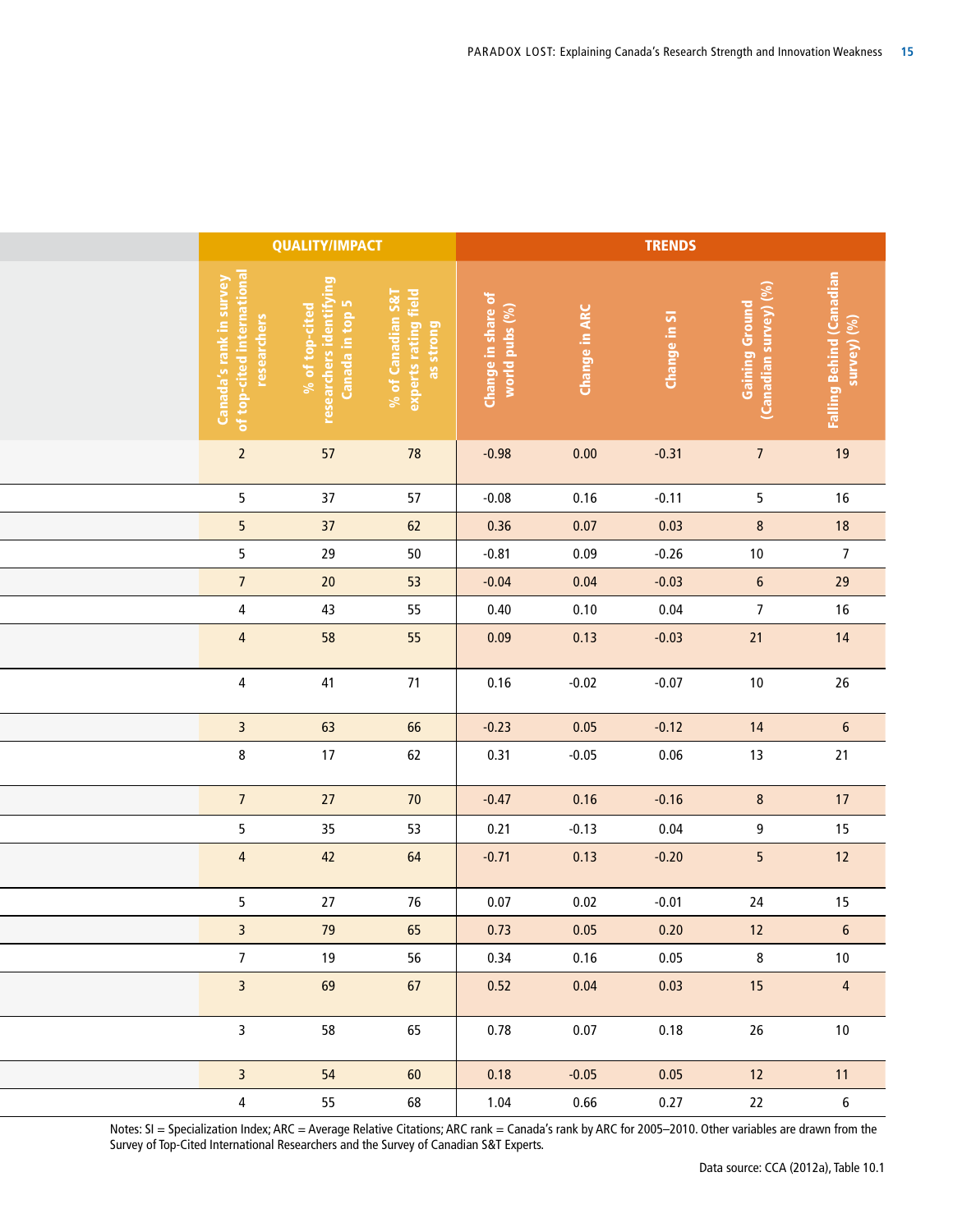First, a web-based survey was conducted of the top one per cent most-cited authors in the world (2000–2008) in each of the 176 sub-fields, enquiring as to their assessment of the relative strength of Canadian research in their area of expertise. This elicited 5,154 responses from researchers in 40 countries, more than 70 per cent of whom had no prior direct association, through collaboration or study, with Canadian researchers. The international survey was complemented by a similar domestic survey that elicited 679 responses from pre-selected Canadian experts in academia, business, and government.

Second, an extensive analysis was carried out of a rich base of international bibliometric data (Scopus) covering 1999– 2010, including almost 400,000 publications by Canadians in the 2005–2010 period. The standard analyses of average relative citation (ARC) ratios and specialization indices were supplemented with novel measures of collaboration involving Canadian researchers, interdisciplinary clustering, and emerging areas of intense research activity. (Results of the latter three innovative bibliometric analyses are included in the 2012 report, but will not be addressed here.)

Third, a common taxonomy of research fields was used to organize and analyze the survey and bibliometric data. This permitted direct comparison of the results via the different lenses.4 (This had not been possible in the 2006 report.)

#### Assessment of Canada's Research **STRENGTHS**

The data were used to construct indicators of the relative strength of Canadian research along dimensions of magnitude, quality/impact, and trend, using 14 indicators for the major fields and 10 for each sub-field. This original database, comprising more than 2,000 elements, thus provides a contemporary portrait of Canadian research that is of unprecedented depth and granularity. The matrix of indicators for the 20 major fields is reproduced in Exhibit 2.2. The complex picture conveyed by this table defies easy summary other than the conclusion that Canadian research in most disciplines is strong and well regarded internationally.

Some highlights for each dimension of strength are outlined below.

#### **Research Output:**

- Canada ranks seventh in the world in the number of publications tracked in the Scopus database, and accounted for 4.1 per cent of the global total of 9.6 million research publications over 2005–2010. The United States and China lead with 26.7 per cent and 16.6 per cent respectively.
- Canada's publication total grew by almost 60 per cent between 1999–2004 and 2005–2010, making it the only G7 country to increase global share in the face of a more than three-fold growth in China's publication output.

#### **Research Quality & Impact:**

- Canadian publications, overall, have the world's sixth highest ARC ratio: 1.36 over 2005–2010, up from 1.27 in the previous five-year period.<sup>5</sup> Canada is ranked among the top 10 countries, by ARC, in all but 1 of the 20 major fields.
- Canadian authors account for 4.7 per cent of the top one per cent most-cited publications in the world, a proportion of the most influential papers that significantly exceeds Canada's 4.1 per cent share of all publications.
- Thirty-seven per cent of the top-cited international scholars surveyed ranked Canada among the top five countries in their particular fields. The United States was ranked in the top five by 94 per cent of respondents, the United Kingdom by 71 per cent, and Germany by 63 per cent.

These various measures testify both to the overall quality/ impact of Canadian research as well as to its breadth across major fields.

#### **Trends:**

- According to the bibliometric indices of output and impact, Canada gained ground in most major fields between 1999–2004 and 2005–2010, i.e., 13 of the 20 increased their share of world publications and 16 had a higher (or equal) ARC ratio.
- On the other hand, in the case of 11 of the 20 major fields, a larger percentage of the domestic experts surveyed

<sup>4</sup> The bibliometric analysis, as well as identification of top-cited researchers, was carried out for the Expert Panel by Science-Metrix. The opinion surveys were managed by EKOS Research Associates.

<sup>5</sup> Canada's ARC for a field is the average number (per paper) of citations to Canadian papers in the field divided by the average number (per paper) of citations to *all* papers in the field. An ARC greater than 1.0 signifies a citation impact above the world average.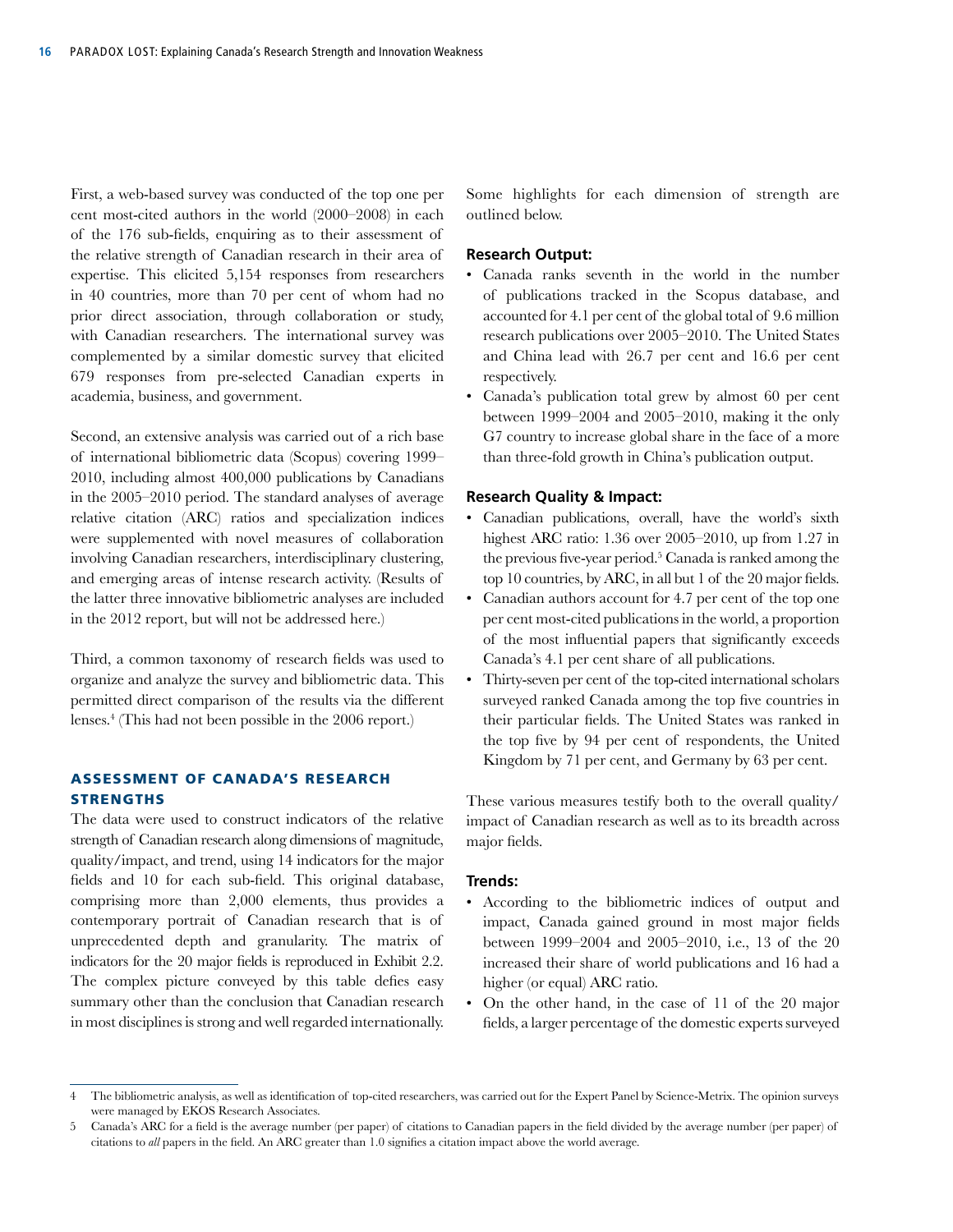|      | <b>Strong</b><br>(%) | Average<br>$(\%)^{2}$ | <b>Weak</b><br>$(\% )$ | <b>Gaining</b><br><b>Ground</b><br>(%) | <b>Stable</b><br>$(\% )$ | <b>Losing</b><br><b>Ground</b><br>(%) |
|------|----------------------|-----------------------|------------------------|----------------------------------------|--------------------------|---------------------------------------|
| 2006 | 46                   | 28                    | 26                     | 28                                     | 33                       | 39                                    |
| 2011 | 57                   | 29                    | 14                     | 15                                     | 35                       | 50                                    |
|      |                      |                       |                        |                                        |                          |                                       |

#### *Exhibit 2.3*  **Surveyed Opinion on the Overall State of Canadian S&T**

Data source: CCA (2012a), Table 5.4

believe that Canadian research has been falling behind, rather than gaining ground, over the past five years (see the last two columns of Exhibit 2.2). For example, a significant proportion (29 per cent) saw Canadian research in chemistry falling behind, while only 6 per cent believed it was gaining ground. (A majority of 65 per cent saw the trend as neutral.) Public health & health services was at the other extreme with 26 per cent of the domestic expert sample believing that Canada was gaining ground while only 10 per cent saw a declining trend.

The domestic expert surveys in both 2006 and 2011 enquired as to the overall strength of Canadian research, as well as whether it had been gaining, falling behind, or holding steady over the previous five years. The results, summarized in Exhibit 2.3, indicate that Canadian research is now perceived to be stronger (2011 versus 2006), but a considerably greater percentage in the latest survey see Canada losing ground (50 per cent) than gaining (15 per cent). The exceptionally rapid rise of China as a research powerhouse is now likely influencing a perception of relative decline in countries already at or near the top, like the United States and Canada.

How consistent are the assessments of strength based on (i) bibliometric versus survey data, and (ii) international versus domestic expert opinion? Regarding (i), fields in the natural and health sciences and engineering generally showed a close correlation between quantitative and judgmental indicators, whereas fields in the arts and humanities often produced significant divergence between the bibliometric and survey results. Since scholarship in the latter fields is not predominantly expressed through academic journals, bibliometric evidence is relatively sparse and often unrepresentative. Peer judgment is therefore a more reliable gauge of strength in these domains. Regarding (ii), there was reasonable concordance between international

and domestic assessments of Canadian strength, though a higher percentage of the top-cited authors rated Canada as strong assigning ratings of 5, 6, or 7 on a 7-point scale in 17 of the 20 major fields.

Can one distil from the wealth of data those fields in which Canada has particular strength? Exhibit 2.2 demonstrates that none of the 20 major fields ranks first (or last) on all indicators. Depending on one's perspective, some indicators will be more relevant than others. Finally, there are inevitable sampling biases in the data, and some of the sub-field indicator samples are too small to warrant much statistical confidence.

The Expert Panel in 2012 accorded particular weight to the global ranking of a field's ARC score, and the percentage of the international survey respondents that placed Canada among the top five countries in their particular field. Based on these criteria, 6 of the 20 major fields were identified as "research fields in which Canada excels": clinical medicine, historical studies, ICT, physics and astronomy, psychological and cognitive sciences, and visual and performing arts (listed in alphabetical order).

Of these, ICT, clinical medicine, and psychological and cognitive sciences are components of two of the four broad areas also identified as being of greatest Canadian strength in the 2006 report, i.e., ICT and health and related life sciences. Although the field taxonomies used in the 2006 and 2012 reports are not strictly comparable, it appears from results at the sub-field level in the 2012 assessment that Canada's *relative* strength in the other two broad domains identified in 2006, natural resources and environmental S&T, have declined somewhat since that time. Canadian research in those two domains continues to be strong and well regarded internationally, but certain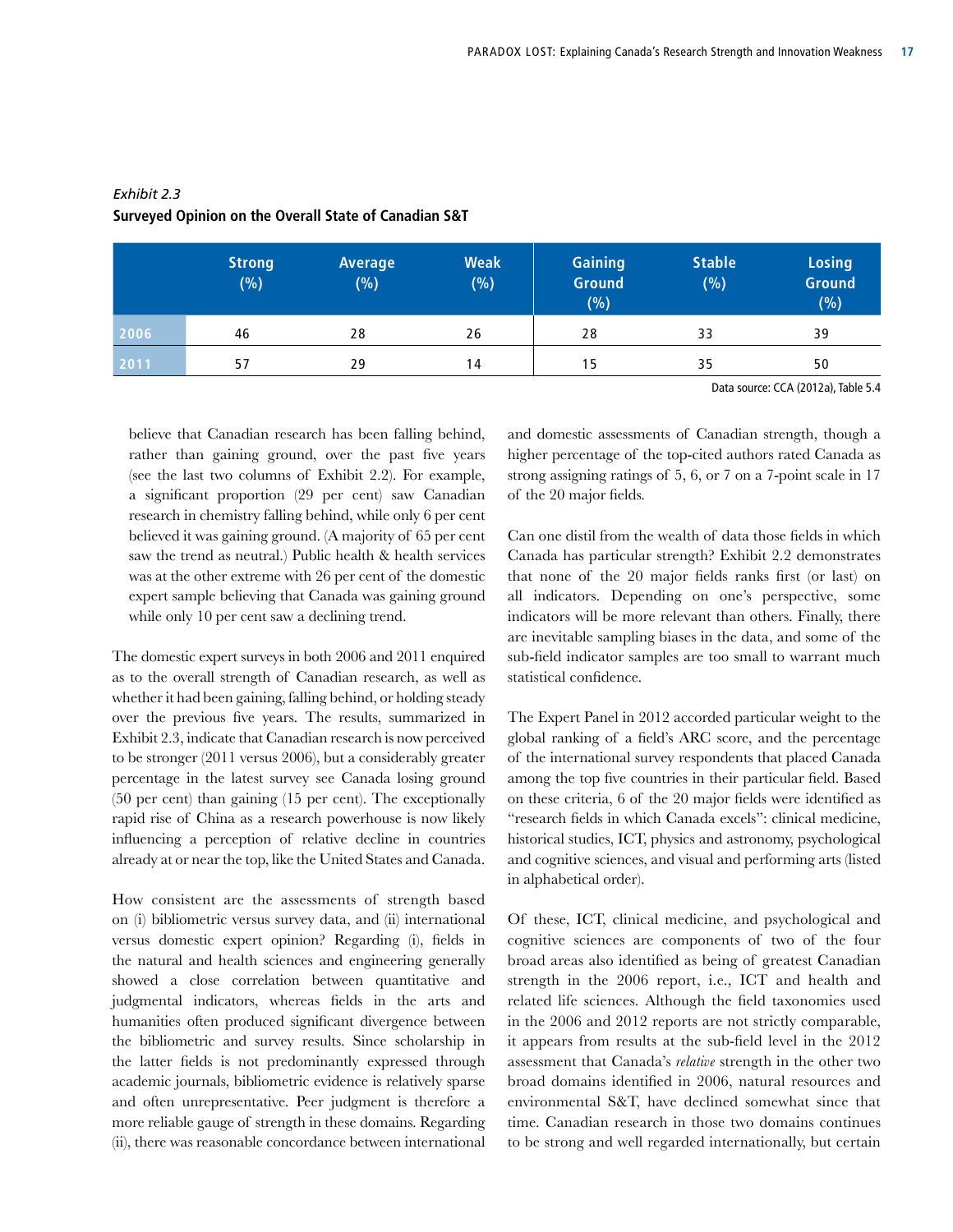#### *Exhibit 2.4*

#### **Indicators of Research Strength in Natural Resources and Environmental Disciplines**

| <b>Field/Sub-Field</b>                        | # of Papers | <b>Share of World Pubs.</b><br>$(2005 - 2010)$<br>(%) | Change in Share of<br><b>World Pubs.</b><br>(%) | <b>Survey Rank</b>      | $(2005 - 2010)$<br><b>ARC Score</b> | <b>Change in ARC</b> |
|-----------------------------------------------|-------------|-------------------------------------------------------|-------------------------------------------------|-------------------------|-------------------------------------|----------------------|
| <b>Agriculture, Fisheries</b><br>& Forestry   | 15,880      | 5.33                                                  | $-0.98$                                         | $\overline{2}$          | 1.25                                | 0.00                 |
| Agronomy & Agriculture                        | 3,300       | 4.47                                                  | $-1.65$                                         | $\overline{4}$          | 1.18                                | 0.08                 |
| Dairy & Animal Science                        | 2,091       | 4.11                                                  | $-0.64$                                         | $\overline{3}$          | 1.64                                | 0.23                 |
| <b>Fisheries</b>                              | 2,406       | 8.59                                                  | $-1.18$                                         | $\mathbf{1}$            | 1.31                                | $-0.11$              |
| <b>Food Science</b>                           | 1,862       | 3.85                                                  | $-0.44$                                         | 5                       | 1.13                                | $-0.01$              |
| Forestry                                      | 3,301       | 10.40                                                 | $-1.95$                                         | $\overline{2}$          | 1.12                                | $-0.06$              |
| Horticulture                                  | 391         | 4.29                                                  | 0.29                                            | $\overline{9}$          | 0.76                                | $-0.23$              |
| <b>Veterinary Sciences</b>                    | 2,529       | 4.51                                                  | 0.02                                            | $\mathsf{3}$            | 1.31                                | $-0.03$              |
| <b>Earth &amp; Environmental Sciences</b>     | 15,788      | 5.79                                                  | 0.16                                            | $\overline{\mathbf{4}}$ | 1.29                                | $-0.02$              |
| <b>Environmental Sciences</b>                 | 3,729       | 4.81                                                  | $-0.60$                                         | $\overline{4}$          | 1.53                                | $-0.08$              |
| <b>Geochemistry &amp; Geophysics</b>          | 4,130       | 5.42                                                  | 0.41                                            | $\overline{7}$          | 1.21                                | $-0.15$              |
| Geology                                       | 1,681       | 10.45                                                 | $-1.11$                                         | $\overline{4}$          | 0.99                                | $-0.12$              |
| Meteorology & Atmospheric Sciences            | 5,301       | 6.15                                                  | 1.01                                            | $6\phantom{a}$          | 1.30                                | 0.14                 |
| Oceanography                                  | 947         | 5.69                                                  | 1.11                                            | $\overline{7}$          | 1.23                                | $-0.13$              |
| <b>Engineering</b>                            | 34,927      | 3.92                                                  | $-0.47$                                         | $\overline{7}$          | 1.37                                | 0.16                 |
| <b>Environmental Engineering</b>              | 3,537       | 6.59                                                  | 0.30                                            | 6                       | 1.17                                | $-0.09$              |
| <b>Geological &amp; Geomatics Engineering</b> | 2,748       | 5.69                                                  | $-1.36$                                         | $\overline{3}$          | 1.38                                | 0.14                 |
| <b>Mining &amp; Metallurgy</b>                | 1,428       | 3.95                                                  | $-0.51$                                         | 6                       | 1.84                                | $-0.19$              |
| <b>Canada</b>                                 | 395,369     | 4.10                                                  | 0.13                                            | 4                       | 1.36                                | 0.09                 |

The three major fields, and 15 sub-fields included in the table (with the all-fields average for comparison), are comparable to the research disciplines encompassed by "natural resources" and "environmental S&T" in CCA (2006). The field taxonomies and bibliometric sources in the 2006 and 2012 reports on the state of S&T in Canada differ somewhat; and the 2006 report also included areas of applied technology, which added considerably to the assessed strength of the natural resources domain in the earlier report. ARC = Average Relative Citations. The "Survey Rank" is Canada's global ranking as measured by the percentage of top-cited researchers who place Canada in the top 5 countries in the researcher's field.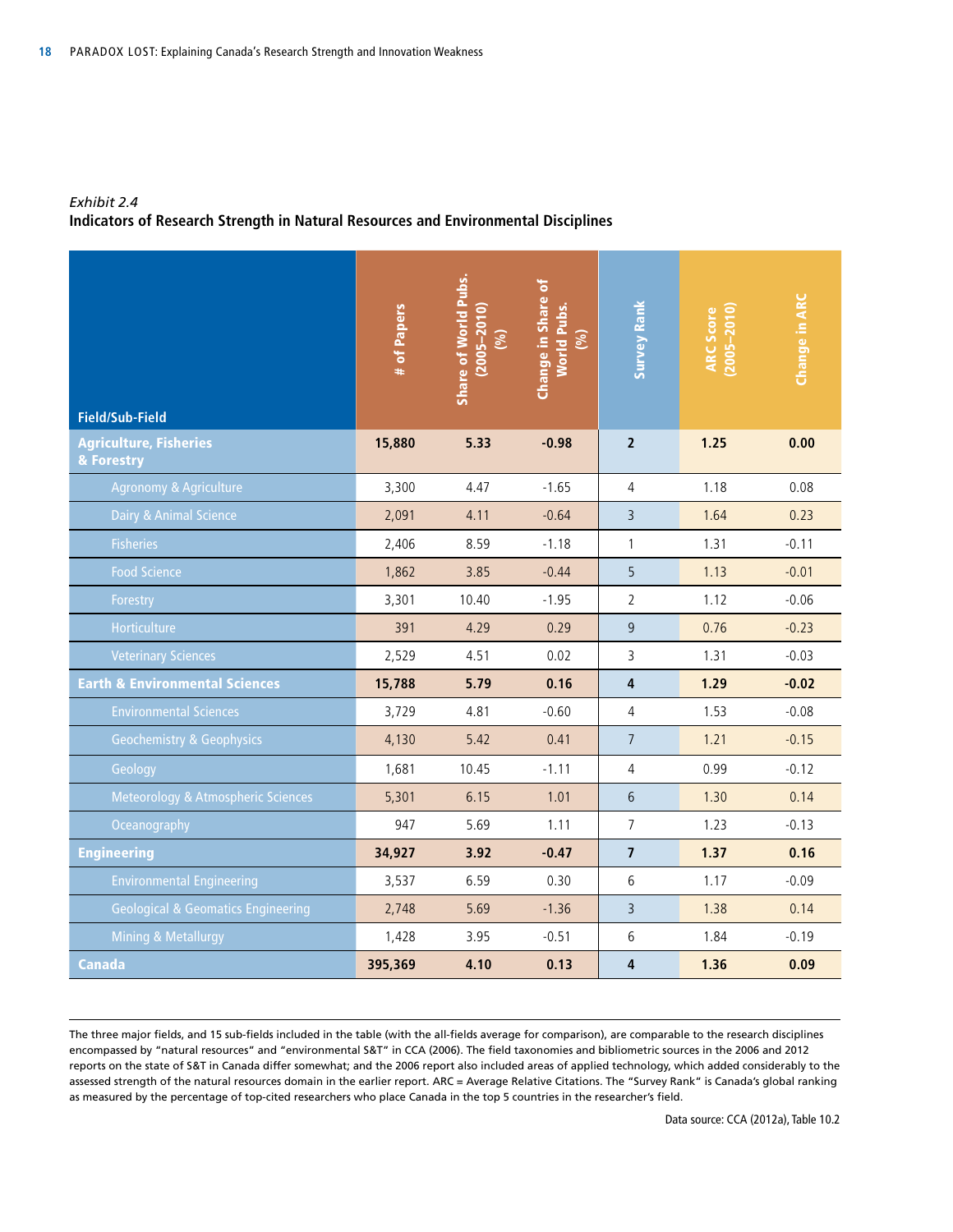indicators (e.g., trends in ARC ratios and share of global publications) point to some weakening between the 2006 and 2012 reports (see Exhibit 2.4).

#### The Challenge to Canada's Research **COMMUNITIES**

Evaluations of Canadian research have consistently confirmed strong performance in most fields relative to international benchmarks. This has become part of the conventional wisdom and thus risks breeding complacency, particularly as the primary attention of policy-makers shifts, not inappropriately, to Canada's shortcomings in business innovation and productivity growth (see Chapter 3). Any tendency toward complacency needs to be resisted. Canada must sustain its hard-won status as a global research leader because research excellence is essential to:

- underpin the continued production of highly qualified people, trained at the leading edge, so as to enhance the innovative capacity of both new and established firms in Canada;
- ensure that Canadians have "insider access" to the latest global knowledge pools since inclusion in the best international networks depends on the quality of one's contributions; and
- make Canada a stronger magnet for business investment in knowledge-intensive activity where ready access to world-class talent and facilities is a *sine qua non*.

How can the Council's work summarized here advance this endeavour? The top-line finding that Canadian research is strong is certainly not a new insight. What is new and significant is the innovative methodology developed to evaluate Canada's research strengths. A multi-lens perspective (bibliometrics and domestic and international surveys) on the three principal dimensions of strength (i.e., publication output, quality/impact, and trend) was applied with unprecedented granularity at the level of individual research fields.

The Council's 2012 report implicitly challenges the Canadian research community to debate its findings in each of the 20 major fields evaluated, and particularly the176 sub-fields.<sup>6</sup> The expert communities in each field should address at least the following questions:

- Are the assessments of strength (or weakness) in their field broadly valid?
- If not, where is the methodology deficient and how might it be improved next time?
- Where the findings are judged to be valid, how can the strengths be sustained and the weaknesses ameliorated?

The challenge to each of the expert communities contains a unique opportunity to better understand the largescale dynamics in their own field as well as its position internationally and within the Canadian research enterprise as a whole. This deeper understanding, which should periodically be tested and refined in future Council studies, will provide Canada with both the guidance and the motivation to enhance its position among the world's research leaders.

<sup>6</sup> Sub-field assessments can be found in the full report on the Council's website (www.scienceadvice.ca) and the raw data are available upon request.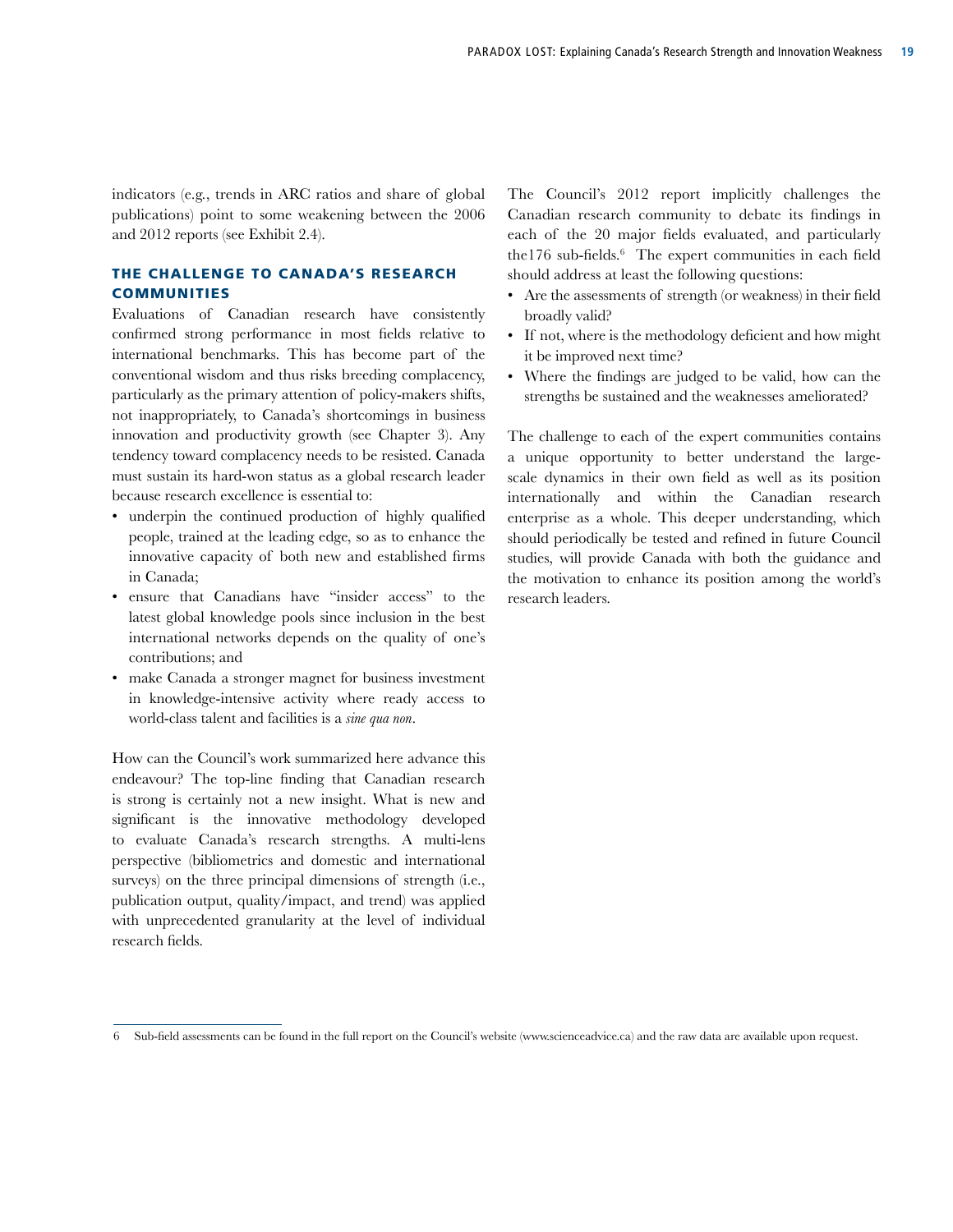## 2

### Canada's Business Innovation Performance

The economic significance of business innovation is due to its close linkage to labour productivity growth, which is the increase of the output of goods and services per hour worked. In the words of Nobel laureate Paul Krugman (1990): "Productivity isn't everything, but in the long run it's almost everything." While economic progress overall depends on productivity growth, the well-being of individuals clearly also depends on the distribution of the fruits of higher productivity, but that is a different subject.

The growth of labour productivity in Canada's business sector (which accounts for about 75 per cent of GDP) has

*Exhibit 3.1*

been exceptionally weak, averaging 0.8 per cent per year between 2001 and 2011, and ranking  $15<sup>th</sup>$  among 20 peer countries in the OECD.7 It is of particular concern that Canada's labour productivity has declined from more than 90 per cent of the U.S. level in the mid-1980s to only 71 per cent in 2011 (see Exhibit 3.1). Combined with the strength of the Canadian dollar, this has significantly increased Canada's relative unit labour costs and reduced trade competitiveness, notably in manufacturing.

What has been responsible for the growing productivity gap in Exhibit 3.1? Statistics Canada has analyzed the evolution



**Labour Productivity Levels in the Business Sector, Canada as a Percentage of the United States, 1980–2011**

Canada's business sector labour productivity (GDP per hour) has been declining relatively, from more than 90 per cent of the U.S. level in the mid-1980s to only about 71 per cent by 2011. The relative decline has been particularly striking since the end of the "tech boom" in 2001. Meanwhile, job growth in Canada has been more rapid than in the United States despite the substantial strengthening of the Canadian dollar since 2002, which would be in Canadian dollar since 2002, which would be expected to encourage substitution of capital for labour.

Data source: CSLS (2013)

<sup>7</sup> The peer group of 20 larger, highly developed countries used in this document as a base for international economic comparisons comprises the G7, the four Scandinavian countries, Australia, Austria, Belgium, Ireland, South Korea, Netherlands, New Zealand, Spain, and Switzerland.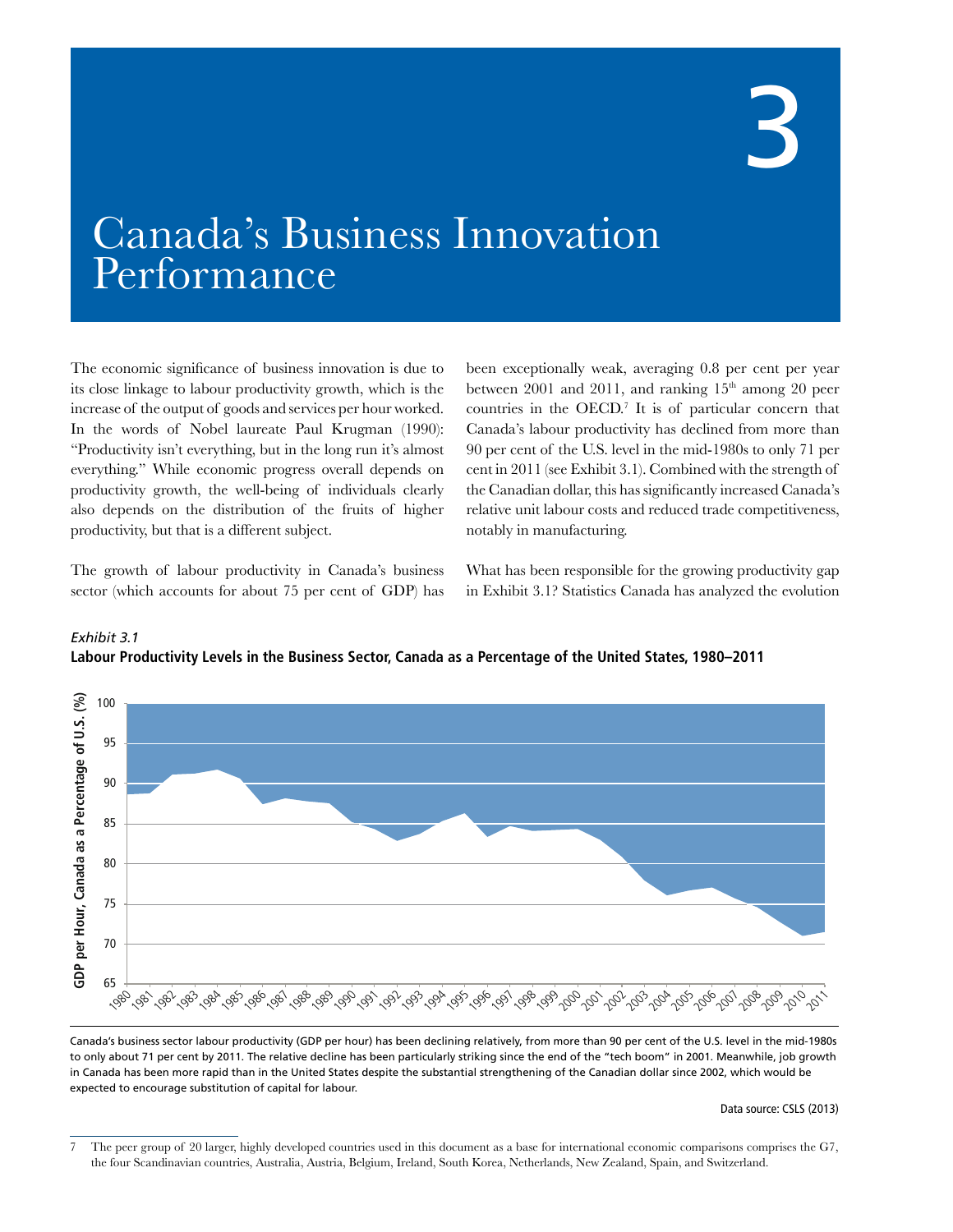

*Exhibit 3.2* **Sources of Labour Productivity Growth, Canada and the United States, 1980–2011**

The annual average rate of growth of labour productivity in the business sector in Canada and in the United States is equal to the sum of the respective national growth rates of the contributions of (i) improvement in the education and experience ("workforce composition"), (ii) capital employed per hour worked ("capital deepening"), and (iii) the MFP residual (see text). The data incorporate adjustment of previous estimates by Statistics Canada so as to align more closely with U.S. methodology. (See also Box 3.1.)

#### Data source: Baldwin & Gu (2013)

of the gap and decomposed it into three components due to U.S.-Canada differences in the growth rates of (i) the productive "quality" of the workforce (based on measures of education and experience); (ii) the productive contribution of capital; and (iii) multifactor productivity (MFP), which will be described below. Exhibit 3.2, based on a recently updated analysis by Statistics Canada (May 2013), shows that on average, between 1980 and 2011, both workforce quality and capital intensity increased at approximately the same average rates in Canada and the United States. Therefore, Canada's labour productivity shortfall has been entirely due to very weak MFP growth.

#### The Significance of Multifactor **PRODUCTIVITY**

What does MFP actually measure? Since it is determined residually as the portion of labour productivity growth that is *not* due to labour quality or capital intensity, it encompasses

a grab bag of factors including the effect of scale economies; the business cycle and capacity utilization; measurement errors; and, most significantly, the impact on productivity of working smarter, i.e., innovating.<sup>8</sup> When the focus is on the difference in MFP growth between Canada and the United States over long periods of time, it is likely that the factors that influence MFP, other than innovation, largely cancel out. That is why the Council's Expert Panel on Business Innovation concluded that Canada's sub-par productivity growth was due to weak business innovation. (Recent debate over the measurement of MFP is summarized in Box 3.1.)

MFP is a key statistic because it is a measure of outcome, as well as of innovation in the broad sense and not just its technological aspects. Virtually all other commonly reported indicators of Canadian business innovation (e.g., R&D; patenting; investment in machinery and equipment, especially in ICT) point in the same direction as the MFP statistics.<sup>9</sup> But these other indicators are more limited since

<sup>8</sup> For example, when a fast food outlet puts in a drive-through window, revenue increases significantly while labour and capital inputs increase only a little. Customers' cars become extensions of the store, and most of the additional output shows up as MFP. More generally, MFP measures the impact on labour productivity of advances in the application of technology, managerial efficiency, and industrial organization.

<sup>9</sup> Canada accounts for only 1.1 per cent of world patents, compared with 4.1 per cent of research publications. Much more significant for innovation and productivity is Canada's large and persistent gap, relative to the United States (and also several other advanced countries), in annual ICT investment per worker. This has averaged only 60 per cent of the U.S. level over the last 25 years. The investment gap has closed for computers, but increased for software, now the focus of innovative applications to boost business productivity and create entirely new capabilities. The reasons for Canada's relatively weak ICT investment are not well understood (Sharpe & Rai, 2013).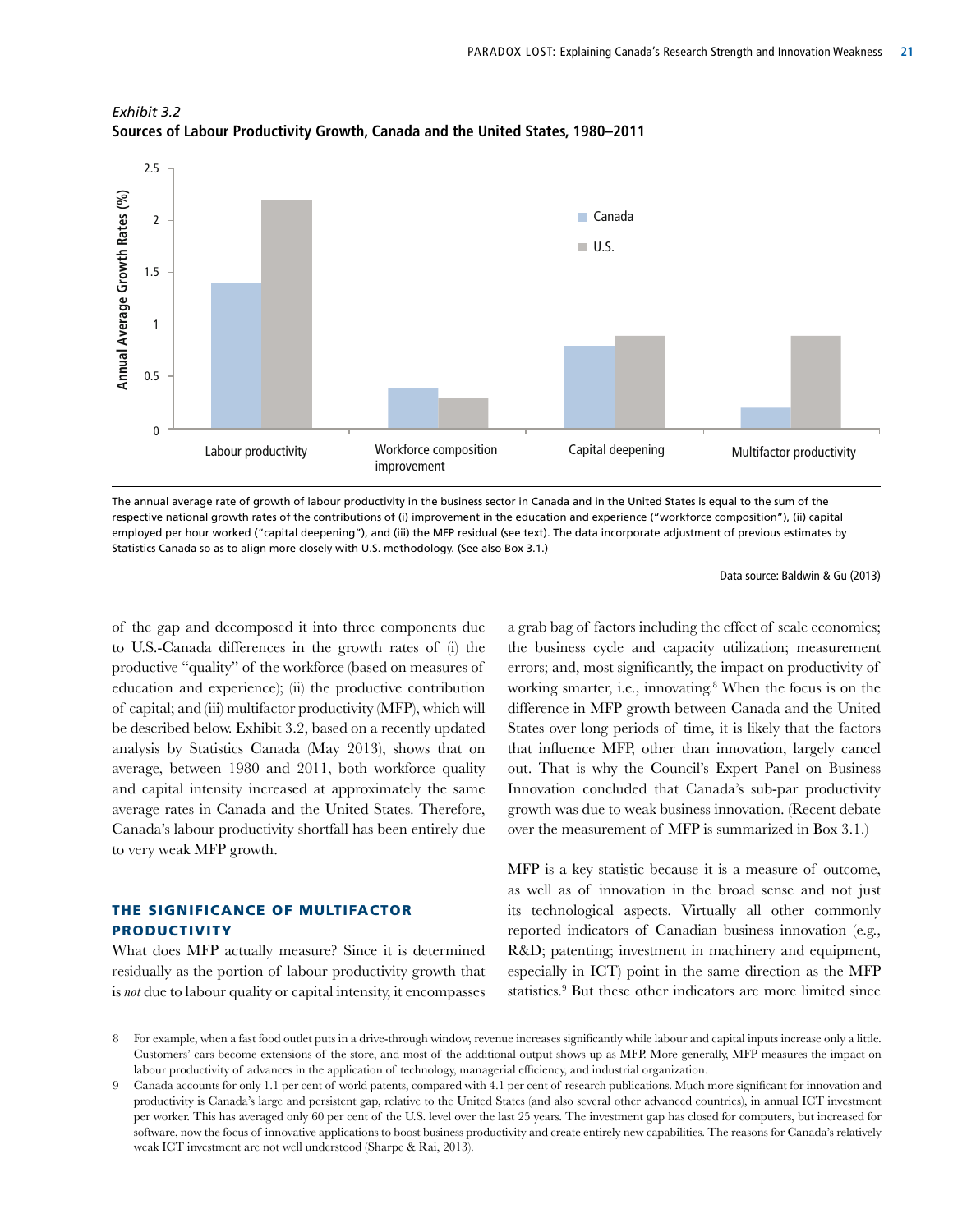#### **BOX 3.1 Debating the Measurement of Multifactor Productivity Growth in Canada**

An important paper by Erwin Diewert and Emily Yu in the Fall 2012 issue of the *International Productivity Monitor* argues that the methodology Statistics Canada has used to analyze the components of labour productivity growth results in a significant underestimate of long-term MFP growth in Canada — specifically an average rate of only 0.3 per cent per year from 1961 to 2011 compared with 1.0 per cent according to the estimation method proposed by Diewert and Yu (2012). If the latter is correct, some might infer that Canadian business does not have such a serious business innovation problem after all.

Statistics Canada and Diewert-Yu do *not* differ to any meaningful extent in their estimates of Canadian labour productivity growth, and this is the important bottom-line metric in the context of economic well-being. They differ only in the proportions of labour productivity growth that are accounted for by MFP and by capital intensity. The different estimates arise principally from highly technical considerations involved in the measurement of capital services, specifically the appropriate way to estimate the "user cost of capital." There are acknowledged weaknesses in the approaches of both Diewert-Yu and Statistics Canada.

The Council's *Innovation and Business Strategy* (CCA, 2009) report focused on the *relative* weakness of Canada's MFP growth compared primarily with the United States, but also with other OECD countries. (Since the Diewert-Yu paper does not re-estimate

they are either inputs to, or intermediate stages of, the innovation process, and, with the notable exception of ICT, are relevant principally to certain sectors like manufacturing and its related knowledge-based services.

Nevertheless, indicators like R&D are symptomatic of business's commitment to an innovation-based strategy in the relevant industries. Also, much of the innovation policy dialogue continues to take place in the context of business expenditure on R&D. While that needs to be broadened, it is still important that the right messages are taken from the data.

#### Business Research and Development

R&D spending in Canada, relative to GDP, has always been well below the OECD average. Following the end of the MFP growth in the United States or other comparator countries, it does not address the key issue of Canadian MFP growth relative to international benchmarks.) John Baldwin and Wulong Gu (2013) of Statistics Canada subsequently re-estimated the components of labour productivity growth in Canada using methodology that matches more precisely that used by the United States. (Exhibit 3.2 is based on these new estimates.)

While the decomposition of labour productivity growth into MFP and capital components is illuminating, innovation is reflected in both MFP and in the use of capital. Capital becomes more productive as it embodies innovation, and businesses must innovate to adapt and employ new capital effectively. The microchip, for instance, is of no inherent productive value until it is used, for example, in new business models like Amazon and Google, or in "big data" applications that enable innovative marketing strategies. Thus the *disembodied* type of innovation measured, however imperfectly, by MFP, and the *embodied* innovation included in the flow of capital services, are complementary aspects of the common phenomenon of technical progress.

While the analytical debate over the estimation of MFP and the other components of labour productivity will continue to illuminate, the Council's central conclusion that Canadian business strategy has lacked a strong focus on innovation is not in doubt.

"tech boom" in 2001, it has been declining not only as a percentage of GDP (see Exhibit 3.3), but also in constant dollars. In 2011 business R&D spending in Canada was \$15.3 billion or 0.9 per cent of GDP as compared, for example, with 1.9 per cent in the United States, 2.3 per cent in Sweden, and 1.3 per cent in Australia (like Canada, a resource-based economy).

What accounts for the decline in Canada's BERD intensity since 2000? Data from the Council's 2013 report, *The State of Industrial R&D in Canada*, show that the drop in BERD (as a percentage of business sector GDP) from 1.61 per cent in 2000 to 1.44 per cent in 2008 was due almost entirely to a sharp reduction in the manufacturing sector's share of the business economy from 24.4 per cent to 15.0 per cent (see Exhibit 3.4).10 Because manufacturing is by far the most

<sup>10</sup> Manufacturing output, in current dollars, declined from about \$185 billion in 2000 to \$175 billion in 2008 as the end of the tech boom and the 2008 recession took a particularly heavy toll on technology-intensive sectors in Canada. Business sector GDP as a whole increased by more than 50 per cent since 2000.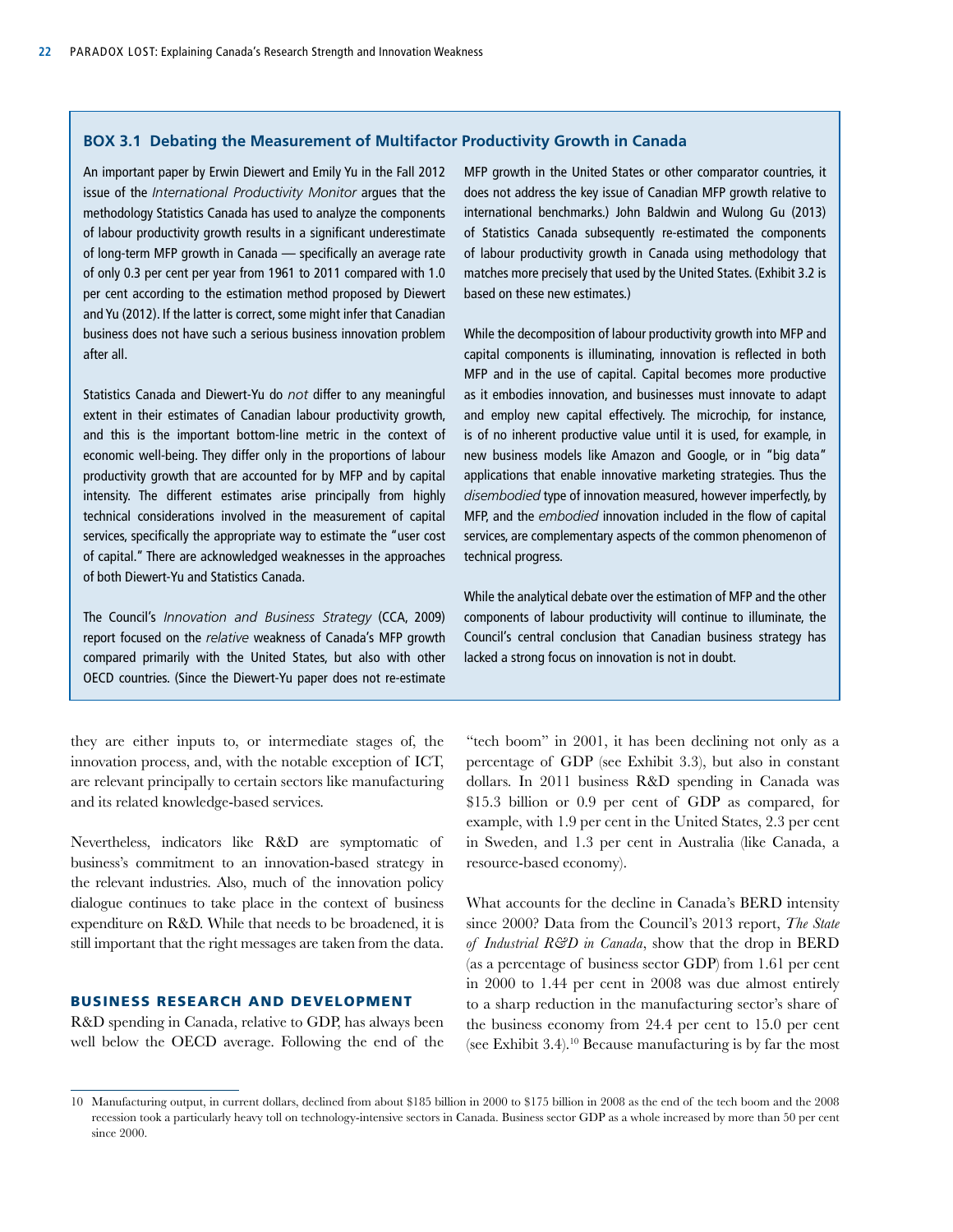



Canadian business was closing the R&D gap until the end of the "tech boom" in 2001. Since then, Canadian BERD intensity has declined.

R&D-intensive sector, the steep fall in its share of output reduced overall BERD intensity by about 0.43 percentage points.11 Although BERD intensity actually increased significantly both in services and in mining and oil and gas extraction, Exhibit 3.4 shows that these positive changes were not nearly enough to offset the effect of the structural decline in manufacturing.

A similar analysis shows that the large and persistent gap between U.S. and Canadian BERD intensities is due to the much higher BERD intensity of the U.S. manufacturing sector: 9.7 per cent versus 4.5 per cent in Canada in 2006, the latest year for which comparable data are available (see Exhibit 3.5). Canada actually had a slight structural advantage in 2006 since manufacturing constituted a larger share of the Canadian economy. Significantly, the resource extraction sectors explain very little of the U.S.- Canada BERD gap because, despite a much larger share of the Canadian economy, they have intrinsically low BERD intensities and therefore account for only a small proportion of BERD in both countries.

Further insight is gained when manufacturing is subdivided into industries that the OECD has classified as high, medium and low technology. U.S. manufacturing is much more heavily weighted to the high- and medium-technology activities, which have intrinsically high BERD intensity. Canada, however, has a much higher proportion of lowtechnology activities (including, for example, resource-based processing), where BERD intensity is inherently very low.

The impact of foreign ownership on Canadian BERD depends on the industry. For example, auto assemblers and foreign-owned chemicals manufacturers perform relatively little R&D in Canada, whereas BERD ratios in foreignowned computer and pharmaceutical firms are comparable to those in the United States. The problem, therefore, is not foreign ownership, *per se*. Canada's business R&D shortfall is due to the fact that highly R&D-intensive industries make up only a relatively small share of Canada's economy.

This structural condition accounts for many of the issues that dominate and confound the innovation policy dialogue in Canada, e.g., the relatively weak demand for graduates with advanced degrees in science and engineering, and the particular difficulty of connecting university research with business. These are *demand-side* problems for which *supplyside* solutions continue to be proposed. Unless and until

Data source: CCA (2013a), Figure 2.2

<sup>11</sup> BERD intensity for the economy is the sum of the BERD intensities for each sector (e.g., about 4.5 per cent for manufacturing) multiplied by the sector's share of GDP.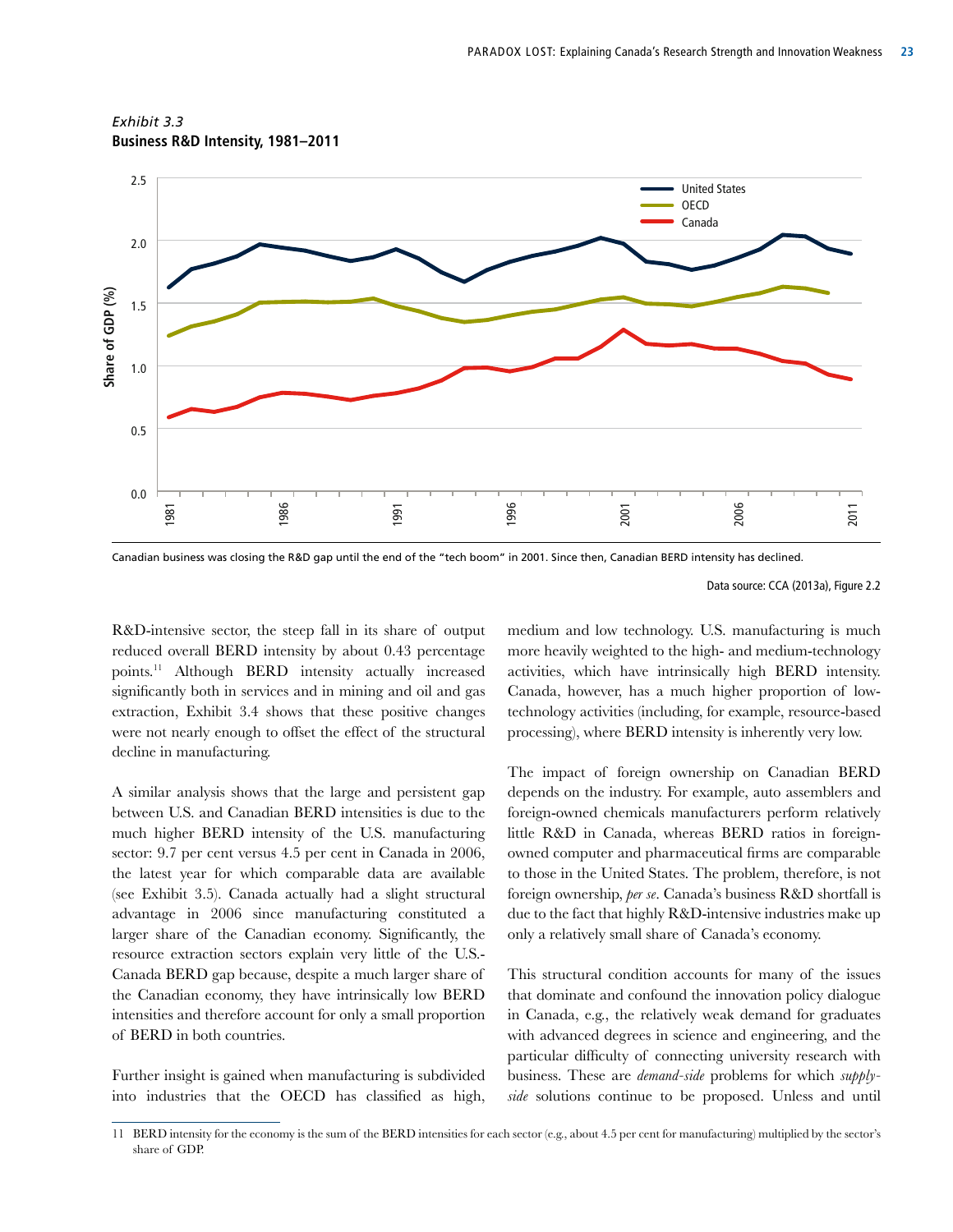| Exhibit 3.4                                               |  |
|-----------------------------------------------------------|--|
| Accounting for BERD Intensity Change in Canada, 2000-2008 |  |

|                                          |       | <b>Share of the</b><br><b>business sector</b> |               | <b>R&amp;D</b> intensity | <b>Contribution of</b><br>sector to change in |  |
|------------------------------------------|-------|-----------------------------------------------|---------------|--------------------------|-----------------------------------------------|--|
|                                          | 2000  | 2008                                          | 2000          | 2008                     | <b>R&amp;D</b> intensity                      |  |
| <b>Sector</b>                            | %     | $\frac{0}{0}$                                 | $\frac{9}{6}$ | $\frac{0}{0}$            | <b>Percentage points</b>                      |  |
| Agriculture, forestry, fishing & hunting | 2.88  | 2.41                                          | 0.42          | 0.48                     | 0.00                                          |  |
| Mining and oil & gas extraction          | 7.91  | 13.37                                         | 0.30          | 0.63                     | 0.07                                          |  |
| <b>Utilities</b>                         | 3.41  | 2.98                                          | 0.64          | 0.63                     | 0.00                                          |  |
| Construction                             | 6.45  | 9.3                                           | 0.10          | 0.11                     | 0.00                                          |  |
| Manufacturing                            | 24.36 | 15.01                                         | 4.52          | 4.45                     | $-0.43$                                       |  |
| <b>Services</b>                          | 55.00 | 56.92                                         | 0.81          | 1.13                     | 0.20                                          |  |
| <b>Business sector</b>                   | 100   | 100                                           | 1.61          | 1.44                     | $-0.17$                                       |  |

Canada's BERD intensity (business R&D as a percentage of business sector GDP) declined by 0.17 percentage points between 2000 and 2008. The sharp drop in the GDP share of the manufacturing sector was largely responsible. The BERD intensity of manufacturing declined only slightly, while services and mining contributed positively to the change in BERD intensity.

Data source: CCA (2013a), Table 2.3

#### *Exhibit 3.5*

#### **Accounting for the Canada – U.S. BERD Intensity Gap, 2006**

|                                          |               | <b>Share of value</b><br>added $(\% )$ |               | <b>BERD Intensity</b><br>(%)   | <b>Contribution of sector</b><br>to BERD gap    |
|------------------------------------------|---------------|----------------------------------------|---------------|--------------------------------|-------------------------------------------------|
| Sector                                   | <b>Canada</b> | <b>United</b><br><b>States</b>         | <b>Canada</b> | <b>United</b><br><b>States</b> | <b>Canada minus U.S.</b><br>(percentage points) |
| <b>Business sector</b>                   | 100           | 100                                    | 1.22          | 1.85                           | $-0.63$                                         |
| Agriculture, forestry, fishing & hunting | 1.6           | 0.9                                    | 0.5           |                                | 0.01                                            |
| Mining & quarrying                       | 8.6           | 1.7                                    | 0.6           |                                | 0.05                                            |
| Manufacturing                            | 14.6          | 13.3                                   | 4.5           | 9.7                            | $-0.63$                                         |
| Electricity, gas & water supply          | 2.5           | 1.8                                    | 0.9           | 0.1                            | 0.02                                            |
| Construction                             | 6.5           | 4.9                                    | 0.2<br>0.1    |                                | 0.00                                            |
| <b>Services</b>                          | 66.2          | 77.4                                   | 0.7           | 0.7                            | $-0.08$                                         |

U.S. BERD intensity has always exceeded that of Canada — in 2006 by 0.63 percentage points. The gap is accounted for largely by the much higher BERD intensity of U.S. manufacturing (more than double that of Canada). U.S. data for the two resources sectors are suppressed for confidentiality reasons and have been set to zero. They make only a very small contribution to U.S. BERD intensity.

Data source: CCA (2013a), Tables 2.4 and 2.5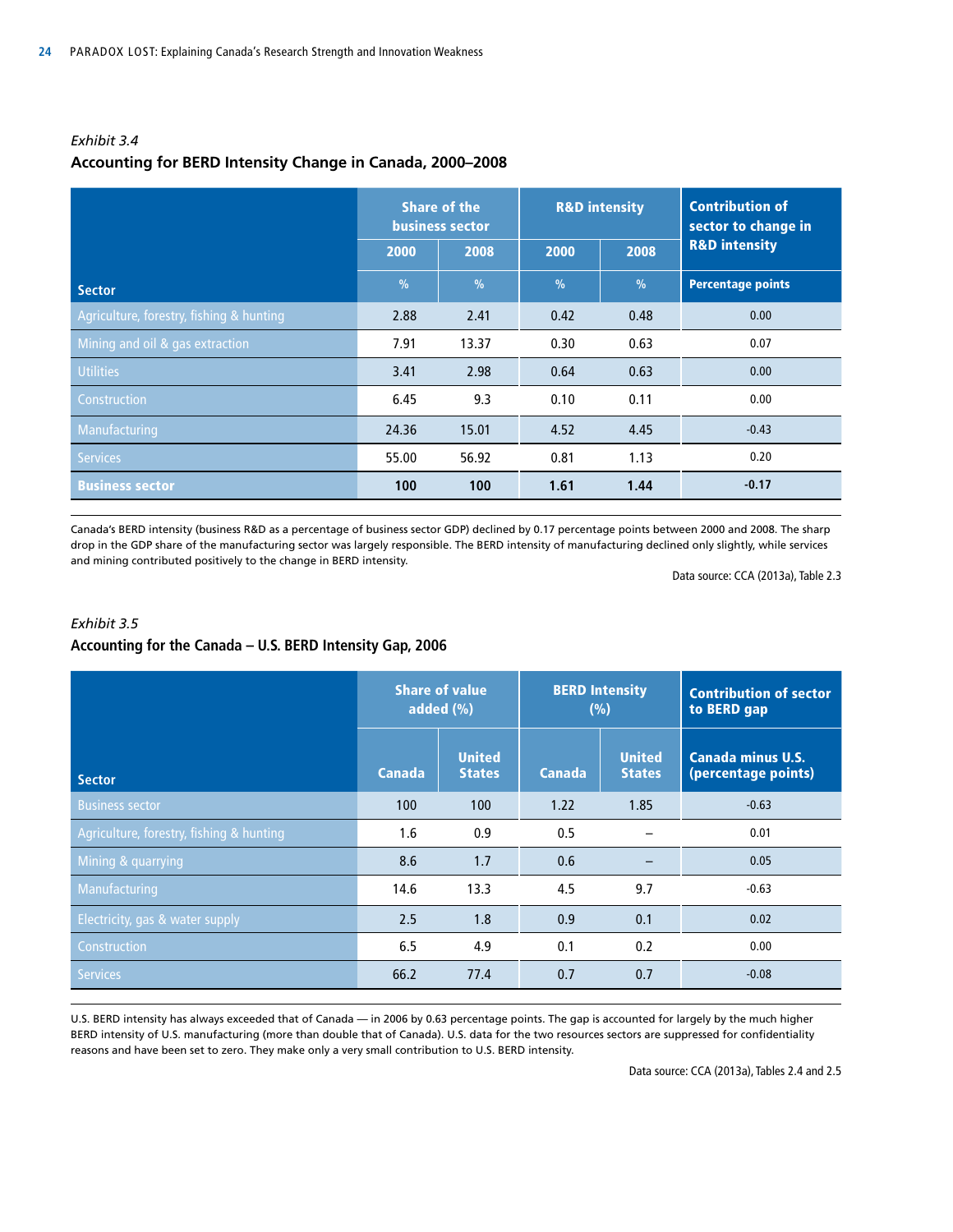#### **BOX 3.2 Looking Behind the R&D Data**

The Council strives to assemble a reliable base of evidence to inform its assessments, which usually requires looking behind the numbers to ensure their proper interpretation. *The State of Industrial R&D in Canada* (2013) includes an important appendix that describes several data challenges that complicate the interpretation of R&D statistics and their cross-country comparison.

According to Exhibit 3.6, for example, wholesale trade accounts for 8.4 per cent of Canadian business R&D, but some unknown, though likely substantial, portion is actually attributable to manufacturing industries (probably pharmaceuticals and elements of ICT). This can happen because Statistics Canada assigns R&D expenditure to the industry that accounts for the majority of the R&D performer's activity. If the Canadian enterprise is primarily engaged in distribution and sales, but also performs R&D, the R&D expenditure would be assigned to wholesale trade even though it may relate to manufacturing carried out abroad, e.g., by a parent corporation or an "off-shored" factory. This anomaly, which has become more frequent with the globalization of production, led the United States in 2004

highly R&D-intensive firms achieve much greater weight in Canada's economy, a shortage of business receptors will continue to frustrate "supply-push" policies. (Recall the quotation in Chapter 1 from the 1970 Lamontagne report.)

This begs the question as to which industries in Canada today appear to have substantial strength on which to build.<sup>12</sup> *The State of Industrial R&D in Canada* (2013) includes a finegrained analysis of 17 industries that account for more than 80 per cent of business R&D and 90 per cent of patents in Canada, as well as for about 23 per cent of GDP (see Exhibit 3.6). Based on the array of indicators related to R&D, patents, and economic weight (and their trends), Canada's primary technology-based strengths lie in ICT, aerospace, and pharmaceuticals. Scientific R&D services is a large and fast-growing R&D performer, but is a heterogeneous collection of sophisticated services mainly to other industries. Wholesale trade is an anomalous member of the group, and the surprising size of its R&D expenditure appears to reflect classification issues (see Box 3.2). The oil and gas extraction industry is an interesting special case. Although it has very

to begin assigning R&D to the related manufacturing industry rather than to wholesale trade. Canada has not yet followed suit.

Scientific research and development services, now the largest BERD performer in Canada, includes R&D related to a wide range of fields in the natural, social, and life sciences. Many countries, but not yet Canada, assign this R&D to the products or industries it serves, which is clearly preferable for analytical purposes.

The proper assignment of R&D (and other data relating to the innovation process) to relevant industry categories will always be challenging because the appropriate categories are a moving target as technology and the nature of business activity evolve, e.g., the old boundaries between manufacturing and many services have become completely blurred. In this context, international harmonization of statistical practices (through the OECD) should be an ongoing priority. There will, nevertheless, always be the need to look carefully behind the numbers before leaping to conclusions. In our data-saturated world, this principle is too rarely followed.

low BERD intensity (0.7 per cent) and share of patents (0.5 per cent), its R&D spending has increased almost fourfold since 2001, and its patents are very highly cited (almost three times the world average in the industry.) The extremely dynamic growth of oil and gas appears to have triggered a strong commitment to innovation.

#### A Firm-Centric Perspective on Innovation

R&D is undeniably an essential stage in many important kinds of innovation, certainly in manufacturing and increasingly in knowledge-intensive services. But the stubborn tendency to equate R&D and business innovation continues to inhibit a deeper understanding of innovation and the development of more effective public policies to facilitate it.13 The truth is that Canada's low business R&D spending is a *symptom* rather than a *cause* of weak business innovation.

Two Council reports, *Innovation and Business Strategy: Why Canada Falls Short* and *Innovation Impacts: Measurement and Assessment*, have addressed the issue from different but

<sup>12</sup> What follows addresses industries that show current technological strength. Entirely new industries, however, can emerge almost overnight and generate large firms quickly, as has happened in many areas of ICT.

<sup>13</sup> Business investment in R&D is only one component of investment in intangible assets such as software, databases, mineral exploration, design engineering, advertising, training, and organizational change. Investment in such intangibles in Canada was \$150 billion in 2008, about two-thirds of business investment in tangible assets. R&D comprised only about 11 per cent of intangibles, roughly the same as software and databases, but far less than the \$66 billion investment in "organizational capital." Policy analysis for innovation should give much greater emphasis than is now the case to the rapidly growing investment in intangible capital and to measurement of its contribution to productivity growth (Baldwin *et al.*, 2012).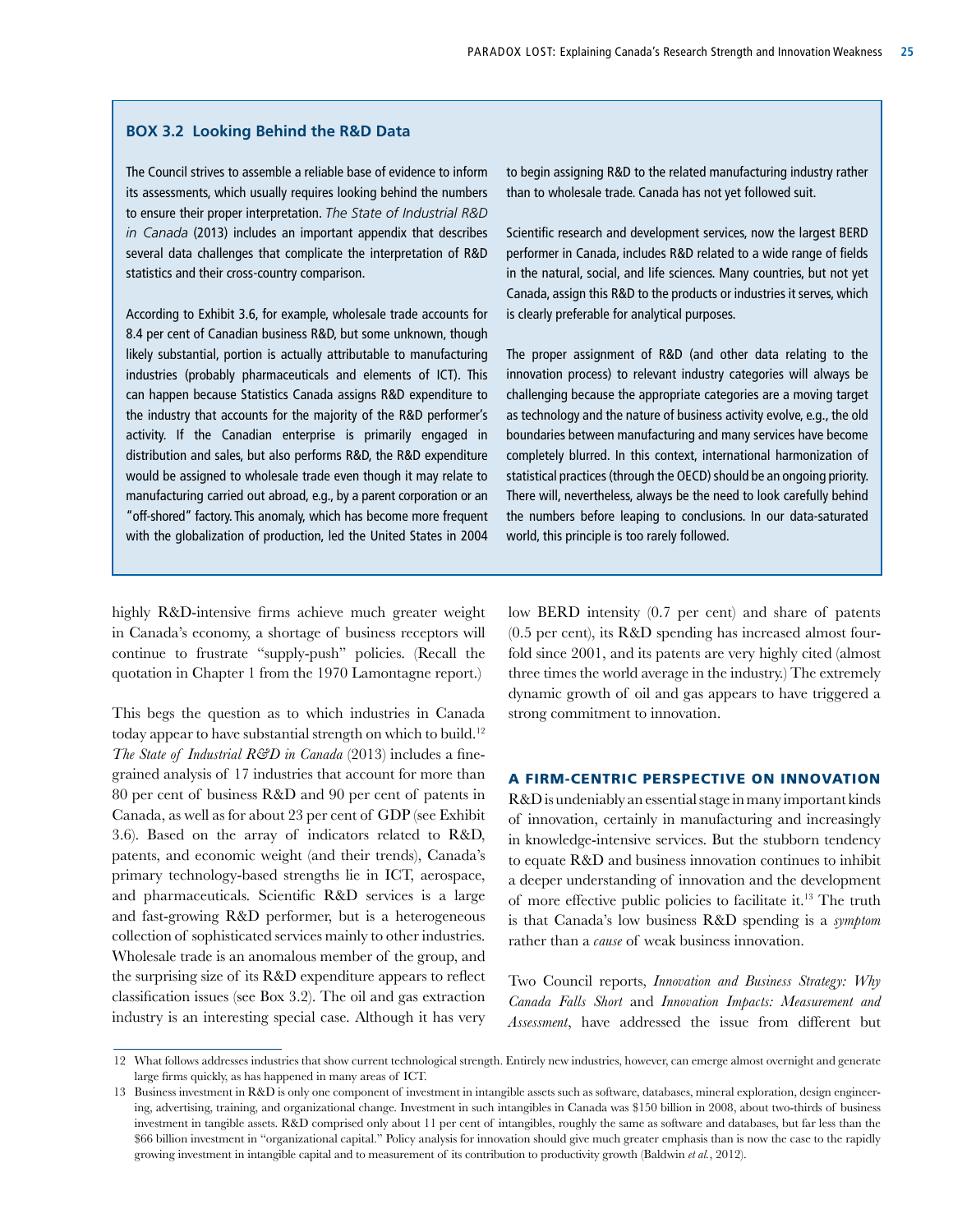#### *Exhibit 3.6* **Business R&D and Related Indicators for Canada, Major R&D Performing Industries**

| <b>Industry</b>                                                            |                                                        | <b>MAGNITUDE &amp; INTENSITY</b>                 |                                                            |                                                                  | <b>IMPACT</b>                         |                              | <b>TRENDS</b>                                                  |                                                            |                                                               |
|----------------------------------------------------------------------------|--------------------------------------------------------|--------------------------------------------------|------------------------------------------------------------|------------------------------------------------------------------|---------------------------------------|------------------------------|----------------------------------------------------------------|------------------------------------------------------------|---------------------------------------------------------------|
|                                                                            | <b>R&amp;D</b><br><b>Share</b><br>(2012)<br>$( > 4\%)$ | <b>GDP</b><br><b>Share</b><br>(2012)<br>$(>1\%)$ | <b>R&amp;D</b><br><b>Intensity</b><br>(2012)<br>$( > 3\%)$ | <b>Patent</b><br><b>Share</b><br>$(2003 -$<br>2010<br>$( > 3\%)$ | <b>Patent</b><br><b>ARC</b><br>(>1.0) | Pub.<br><b>ARC</b><br>(>1.0) | <b>R&amp;D</b><br><b>Growth</b><br>$(2001 -$<br>2012)<br>(>4%) | <b>GDP</b><br><b>Growth</b><br>$(1997 -$<br>2008)<br>(55%) | <b>Export</b><br><b>Growth</b><br>$(1997 -$<br>2008)<br>(55%) |
| Scientific research and development services*                              | 11.17                                                  | 0.34                                             | 32.78                                                      | 3.39                                                             | 0.54                                  | 1.60                         | 15.42                                                          | 7.71                                                       | 6.42                                                          |
| Communications equipment manufacturing**                                   | 9.87                                                   | 0.14                                             | 70.04                                                      | 23.98                                                            | 2.03                                  | 1.84                         | $-4.75$                                                        | $-0.25$                                                    | $-0.85$                                                       |
| Wholesale trade                                                            | 8.40                                                   | 5.39                                             | 1.55                                                       | 3.32                                                             | 0.88                                  | 1.33                         | 5.37                                                           | 4.97                                                       | 5.24                                                          |
| Aerospace products and parts manufacturing                                 | 8.38                                                   | 0.42                                             | 20.02                                                      | 3.83                                                             | 0.90                                  | 1.04                         | 4.63                                                           | 3.76                                                       | 6.50                                                          |
| Computer systems design and related services*                              | 8.23                                                   | 1.17                                             | 7.02                                                       | 4.88                                                             | 1.69                                  | 1.08                         | 4.76                                                           | 7.71                                                       | 6.42                                                          |
| <b>Information and cultural industries</b>                                 | 8.16                                                   | 3.31                                             | 2.46                                                       | 24.52                                                            | 2.09                                  | 1.55                         | 15.98                                                          | 5.49                                                       | 4.13                                                          |
| Oil and gas extraction, contract drilling and<br>related services          | 4.17                                                   | 5.79                                             | 0.72                                                       | 0.45                                                             | 2.86                                  | 0.68                         | 15.53                                                          | 14.60                                                      | 15.38                                                         |
| Pharmaceutical and medicine manufacturing                                  | 4.15                                                   | 0.30                                             | 13.80                                                      | 3.34                                                             | 0.95                                  | 1.65                         | $-0.38$                                                        | 5.80                                                       | 13.85                                                         |
| <b>Machinery manufacturing</b>                                             | 3.81                                                   | 0.96                                             | 3.97                                                       | 6.61                                                             | 0.97                                  | 0.84                         | 3.36                                                           | 2.75                                                       | 3.84                                                          |
| Semiconductor and other electronic<br>component manufacturing**            | 3.09                                                   | 0.10                                             | 31.00                                                      | 2.05                                                             | 1.67                                  | 1.83                         | $-3.01$                                                        | $-0.25$                                                    | $-0.85$                                                       |
| Navigational, measuring, medical and control<br>instrument manufacturing** | 2.42                                                   |                                                  |                                                            | 4.88                                                             | 1.05                                  | 1.07                         | 0.66                                                           | $-0.25$                                                    | $-0.85$                                                       |
| Architectural, engineering and related services*                           | 2.28                                                   | 1.19                                             | 1.91                                                       | 0.94                                                             | 0.89                                  | 0.88                         | $-0.81$                                                        | 7.71                                                       | 6.42                                                          |
| Petroleum and coal products manufacturing                                  | 2.12                                                   | 0.46                                             | 4.39                                                       | 0.11                                                             |                                       | 0.47                         | 13.72                                                          | 11.23                                                      | 13.97                                                         |
| <b>Motor vehicle and parts</b>                                             | 2.05                                                   | 1.02                                             | 1.98                                                       | 3.50                                                             | 1.08                                  | 0.99                         | $-0.99$                                                        | $-2.76$                                                    | $-1.46$                                                       |
| Other chemicals                                                            | 1.83                                                   | 0.49                                             | 1.13                                                       | 2.95                                                             | 0.98                                  | 1.30                         | 3.15                                                           | $-1.37$                                                    | 3.90                                                          |
| <b>Finance, insurance and real estate</b>                                  | 1.61                                                   | 18.95                                            | 0.08                                                       | 1.57                                                             | 2.44                                  | 0.79                         | 6.45                                                           | 4.63                                                       | 4.62                                                          |
| <b>Other manufacturing industries</b>                                      | 1.50                                                   |                                                  |                                                            | 1.24                                                             | 1.34                                  | 0.87                         | 4.51                                                           | 4.75                                                       | $-1.39$                                                       |
| <b>Fabricated metal product manufacturing</b>                              | 1.39                                                   | 0.87                                             | 1.61                                                       | 0.82                                                             | 0.54                                  | 0.44                         | 7.86                                                           | 4.02                                                       | 3.08                                                          |
| <b>Electrical power generation, transmission</b><br>and distribution       | 1.17                                                   | 1.97                                             | 0.05                                                       | 0.00                                                             |                                       | 0.60                         | $-1.50$                                                        | 2.55                                                       | 8.23                                                          |
| Electrical equipment, appliance and<br>component manufacturing             | 1.08                                                   | 0.26                                             | 0.34                                                       | 4.65                                                             | 1.00                                  | 1.5                          | $-3.10$                                                        | 1.01                                                       | 2.97                                                          |
| <b>Primary metal (non-ferrous)</b>                                         | 1.05                                                   | 0.83                                             | 0.37                                                       | 0.81                                                             | 0.27                                  | 1.15                         | $-0.47$                                                        | 3.72                                                       | 6.88                                                          |

The table includes indicators of technology strength for 17 industries that account for more than 80 per cent of Canada's business R&D and 90 per cent of patents. Shaded cells highlight relatively strong performance. (See Box 3.2 for observations on the assignment of BERD to certain industries.) \*Data for GDP and export growth for architectural, engineering, and related services; computer system design and related services; and scientific research and development services are based on aggregated data from Statistics Canada for "professional, scientific, and technical services." \*\*Data for GDP and export growth for communications equipment manufacturing; navigational, measuring, medical and control instrument manufacturing; and semiconductor and other electronic component manufacturing are based on aggregated data from Statistics Canada for "electronic product manufacturing." Data are for selected industries. Calculations are explained in CCA (2013a).

Data source: CCA (2013a), Table 6.1

complementary perspectives. Both begin from the viewpoint of individual firms, recognizing that these are the economic agents that translate ideas into the innovations that, in aggregate, ultimately drive productivity.

The *Innovation Impacts* report positions the firm within an innovation ecosystem (see Box 3.3) characterized by the following aggregate behaviours:

• **Market demand conditions** — A deep understanding of customer needs, wants, and behaviour, combined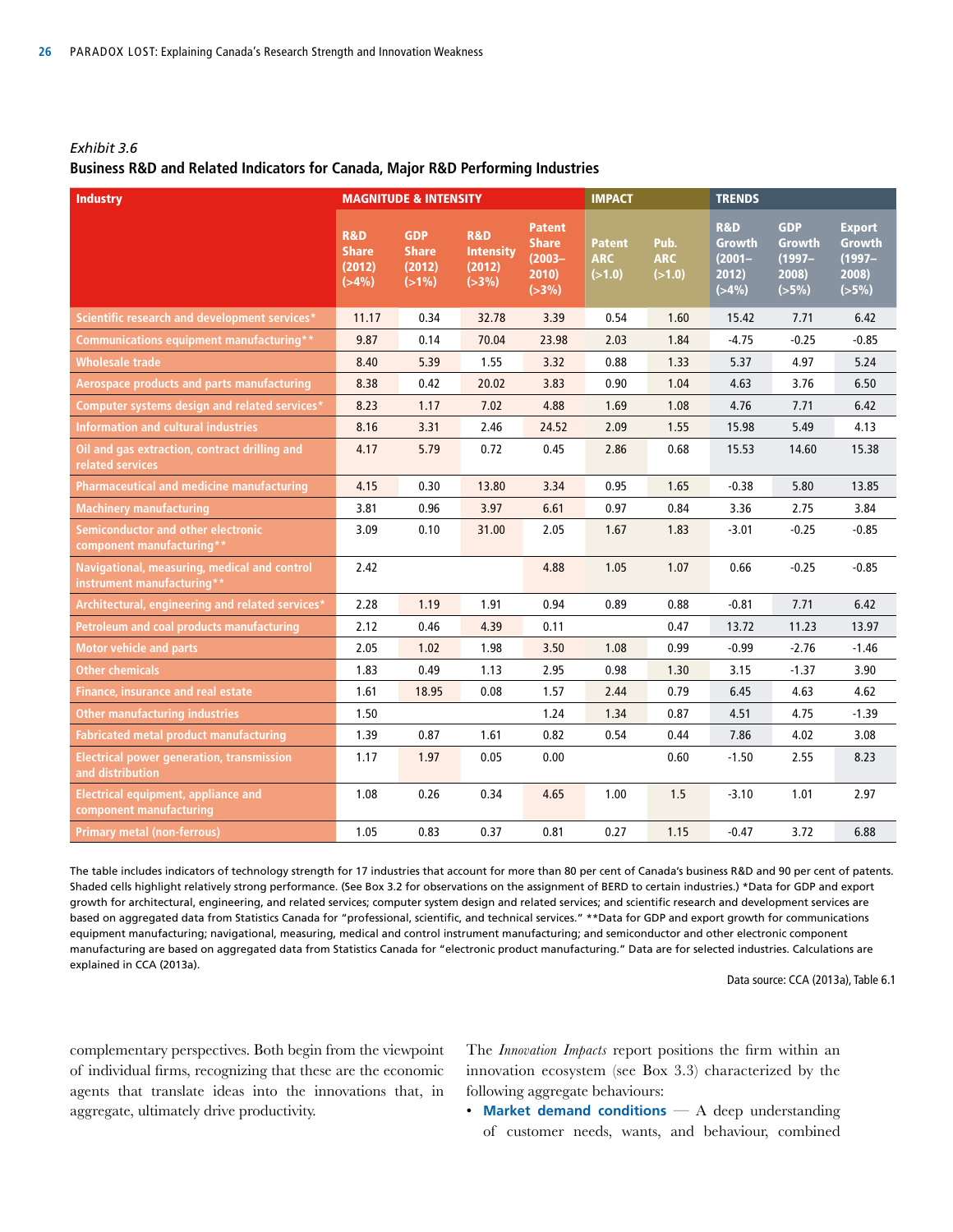with the heat of competition, is the primary motivator of firm-level innovation. Demand conditions in the Canadian market do not always stimulate innovation since domestic competition is mitigated by (i) regulation in certain industries, e.g., foreign ownership restrictions, marketing boards, various provincial and interprovincial restrictions; and (ii) the small and fragmented nature of the domestic market, which makes it less attractive to potential foreign competitors.

- **Knowledge generation** Innovation originates with ideas, and thus universities are essential components of the ecosystem. They are not primarily a direct source of ideas,<sup>14</sup> but rather the training ground to equip people with the skills to innovate and apply the best ideas from around the world, as well as to manage the innovation process itself.
- **Innovation facilitation** The facilitating elements of the ecosystem (which often also generate and convey knowledge) include, for example, angel and venture capital investors/mentors, government labs and extension services like the Industrial Research Assistance Program (IRAP), innovation incubators, and a vast array of technical and management consultants. The facilitating activities constitute essential "connective tissue" needed to bridge the gap between university knowledge generation and its commercial application. Often these are most effective when grouped together in clusters (e.g., Silicon Valley, the Waterloo area).
- **Policy-making** Interventions are usually required to sustain and improve the performance of the ecosystem when market forces alone fail t o produce the best outcomes. For example, competition generally needs to be encouraged since too much market power usually blunts the motivation to innovate; regulation may be required to stimulate innovation to achieve aspirational goals that firms cannot pursue alone (e.g., fuel efficiency and emission standards, carbon pricing); R&D subsidies may be justified when the anticipated public benefit exceeds the private return; and targeted government procurement can be very effective in stimulating the growth of innovative firms, especially in the early stages.

#### **BOX 3.3 The Firm-Centric Innovation Ecosystem**

In 1841 German economist Friedrich List suggested that the growth of a national economy depended on the linkages and flows of knowledge between economic actors. This was a novel insight at the time. Today, we understand more clearly that an ecosystem metaphor is more appropriate than conceptualizing innovation as a linear process from investment to impact. It captures the fundamental nature of innovation: a non-linear and dynamic process, rooted in an intricate set of activities and linkages among actors in the system.

An innovation ecosystem provides resources for the central agent of innovation — the firm. Yet, as the innovation ecosystem approach emphasizes, firms do not operate in isolation; rather, they exploit the vital resources that flow from the interactions between ecosystem actors. An innovation ecosystem provides the knowledge, the capital (physical, financial, and social), the policy and regulatory conditions, and market demand that sustain business innovation. By analyzing the health of the innovation ecosystem, it is possible to pinpoint bottlenecks that hinder innovation, and to identify leverage points to drive innovation. This suggests a much larger and richer set of innovation investments to be considered and potentially leveraged by policy-makers.

Two premises provide a framework for assessing the impact of innovation investments: (i) aggregate behaviours as the determinants of ecosystem health, and (ii) firms as the central innovation agents. The firm-centric innovation ecosystem approach encompasses the five most salient aggregate behaviours of the ecosystem, as illustrated below.



#### **The Firm-centric Innovation Ecosystem**

<sup>14</sup> A representative survey of more than 1,000 R&D-performing Canadian firms, undertaken for *Innovation Canada: A Call to Action* (the "Jenkins report"), found that employees, customers, and other businesses and competitors were by far the most important sources of innovation ideas; whereas post-secondary institutions were among the least mentioned (Industry Canada, 2011).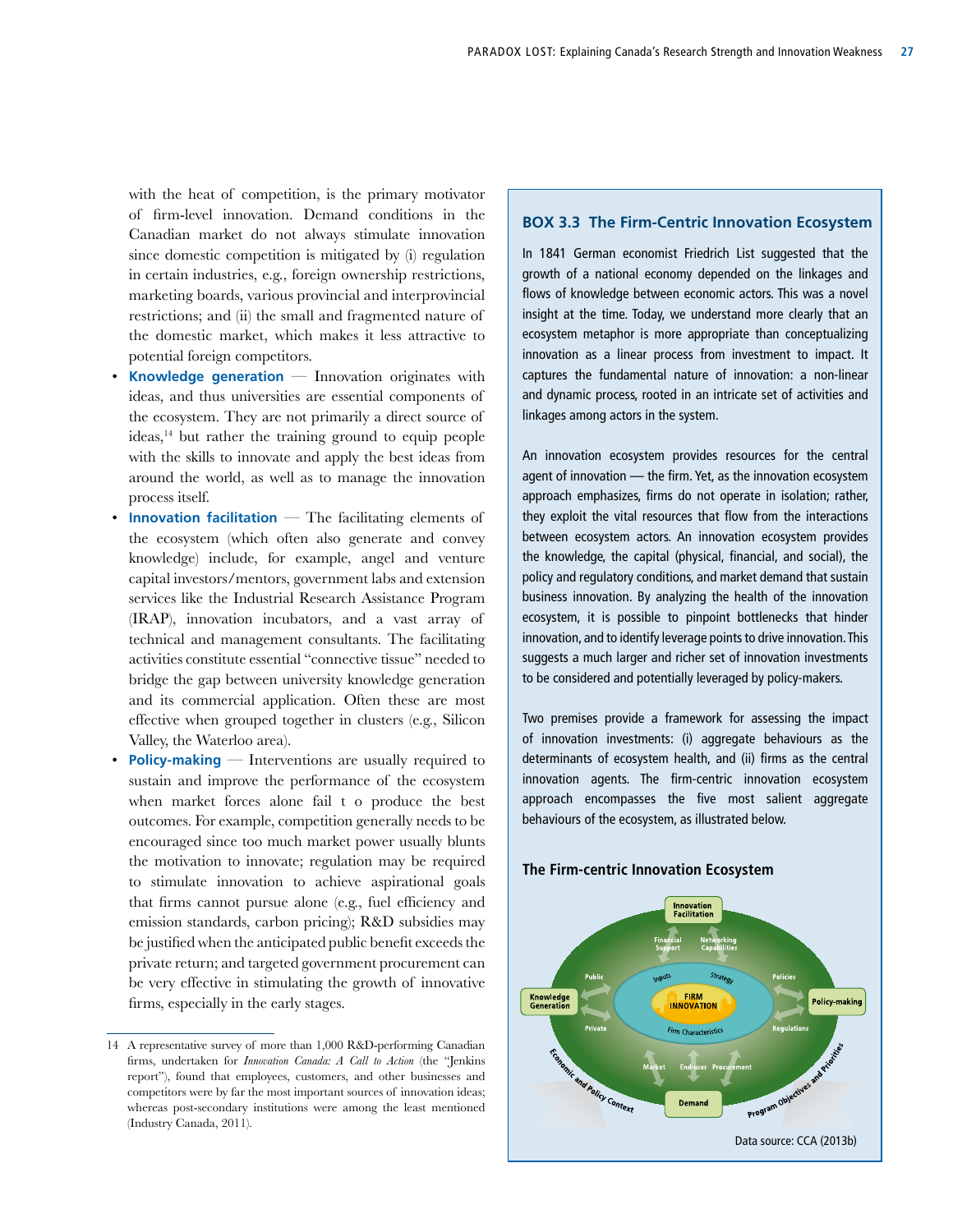LOGIC MAP OF THE BUSINESS INNOVATION PROCESS INNOVATION PROCESS INNOVATION PROCESS INNOVATION PROCESS. *Exhibit 3.7* **Logic Map of the Business Innovation Process**



Data source: CCA (2009), Figure 4.2

The *Innovation and Business Strategy* (2009) report is complementary to the ecosystem perspective. It explores in depth the factors that influence a firm's decision whether or not to make innovation a core element of its business strategy (see Exhibit 3.7 and Exhibit 3.8 for examples of the main types of innovation strategies employed under different market conditions). A focus on innovation inputs like academic research, highly qualified people, and R&D puts the cart before the horse. The firm must first decide that a commitment to innovation, and the investments required, makes business sense.

With the implicit understanding that the needs of a firm's customers overlay the five factors at the top of Exhibit 3.7, there is considerable commonality between the ecosystem

elements outlined above and the determinants of business strategy in Exhibit 3.7.<sup>15</sup> Since these factors operate, in one form or another, in all countries, the fundamental question remains as to why, in Canada's case, they have not led to more innovation-focused business strategies.

There appear to be three principal reasons:

• **Canada's role in an integrated North American economy** — By virtue of an exceptional resource endowment and adjacency to the world's most dynamic and innovative economy, Canada's comparative advantage has for generations been as an upstream supplier of both commodities and cost-competitive manufactured products in highly integrated value networks largely dominated by U.S. firms. These conditions far predate

<sup>15</sup> The "structural characteristics" element may need explanation. It refers to particular features of the firm's industry, e.g., is it in an industry where lowcost production of standard items is the dominant competitive factor, or is the business foreign-controlled with responsibility for innovation vested in its head office? In such cases, which are common in Canada, an innovation-based strategy may be neither necessary nor feasible.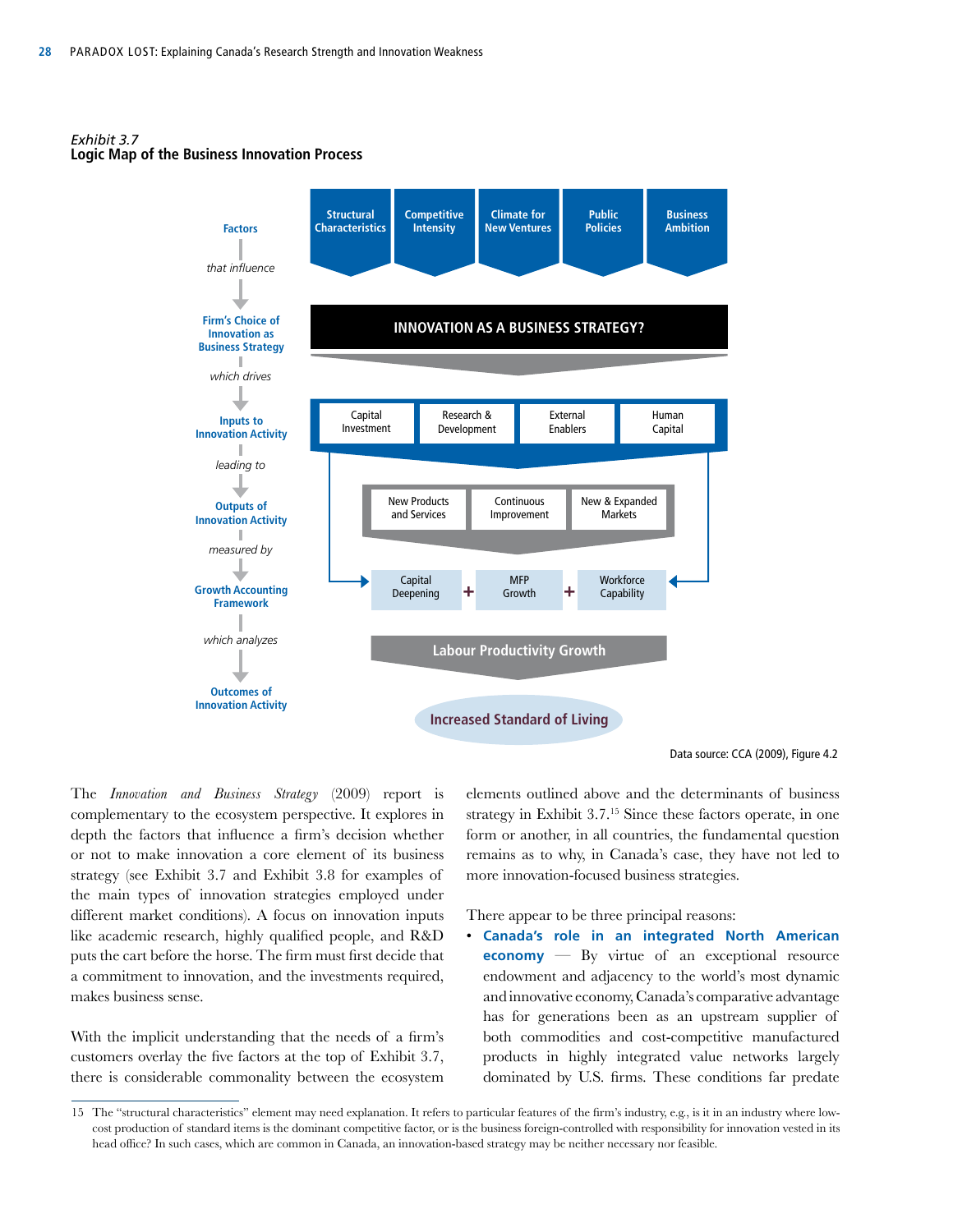the North American Free Trade Agreement (NAFTA), and have been supported by policies such as the Auto Pact and others that tolerated, or even encouraged, export of raw or lightly processed resources ("rip and ship"). Many Canadian firms have excelled in the kind of "plant floor" innovation that keeps cost down and quality up (e.g., auto assembly). But few, despite notable exceptions, have specialized at the leading edge of technology (i.e., the kinds of activities that produce high BERD intensity and require lots of people with advanced degrees in science and engineering). Acquiring needed innovation from the United States has simply been easier and cheaper.

• **Size of the domestic market** — Small markets tend to support less innovation than large markets because the smaller reward potential often does not justify the cost and risk of innovating. This has been exacerbated in Canada's case by the extraordinary competitive power of the United States, whose market Canadian firms have had trouble penetrating at the consumer level  $-$  a level where innovative business strategies are usually essential. Meanwhile, a concern over potential U.S. domination of certain industries in Canada, notably communications, transport, and agriculture, has led to protective policies that have reduced competition with the unintended effect

of reducing the motivation to innovate. The examples of small innovative powerhouses like Switzerland and Sweden, among many others, prove that a small domestic market does not necessarily inhibit innovation. The key is that these countries are aggressive competitors in global markets — as they *had* to be. Many Canadian exporters, however, have been content with the U.S. market right next door and to play an upstream or subsidiary role, as described in the first factor above.

• **Commercial success of Canadian business** — Most significantly, Canadian business has prospered in its chosen niche. Aggregate profitability ratios have matched or exceeded those in the United States. With little motivation to change a successful formula, many firms have settled into a "low-innovation equilibrium" that has conditioned business habits and ambitions, and shaped the predominant business culture in Canada.16 Canadian business behaviour cannot, therefore, be expected to change unless the conditions that have sustained its profitable, low-innovation equilibrium change first (see Box 3.4).

As the next chapter concludes, those changes are already well underway.

#### **BOX 3.4** *Wanted: Small Catastrophes*<sup>17</sup>

"Canada's problem is that technology and innovation from parent corporations, but also from other easily accessible foreign sources, have been so readily available, so economically attractive in the short term, that the growth of systematic, broad-based, indigenous innovative and technological capability has been severely inhibited […]

into becoming inexperienced, diffident and reluctant risk-takers  $[...]$ The lack of need to make risk decisions in Canada and the consequent stunting of experience in making such decisions have conditioned the managers of manufacturing enterprises in Canada We lack, above all, the entrepreneurial initiative achieved by others, not because their people have greater potential than Canadians, but because their corporations and their countries have been forced to develop more vigorous responses by exposure to severe conditions from which we have been insulated […]

The generation of indigenous technology, and the relentless search for expanding markets, did not come about in Sweden and similar countries, or even in Northern Electric, because our government provided incentives for appropriate behaviour. They developed as natural and instinctive survival responses to demands from the environment.

[...] It is uncertain whether any incentive plan to stimulate the growth of domestic technology and innovation, or to make corporations expand aggressively into foreign markets, can achieve significant success when it is applied to companies in which the drive to do these things has not already been forced to emerge because of exposure to a real stimulus from the economic environment. What we seem to need in Canada are 'small catastrophes'."

<sup>16</sup> One internationally experienced member of the Expert Panel on Business Innovation put it succinctly: "Most Canadian businessmen would rather behave like an income trust than like a venture capitalist!"

<sup>17</sup> Excerpt from Marquez (1972). Mr. Marquez was, at the time, CEO of Northern Electric, later to become Nortel Inc. His views, based on practical experience on the front lines of the technology industry, and having experienced the "catastrophe" of losing privileged access to Bell Labs' technology when AT&T's monopoly was broken up, give a particularly vivid account of the factors that have shaped, and continue to shape, the innovation behaviour of Canadian business.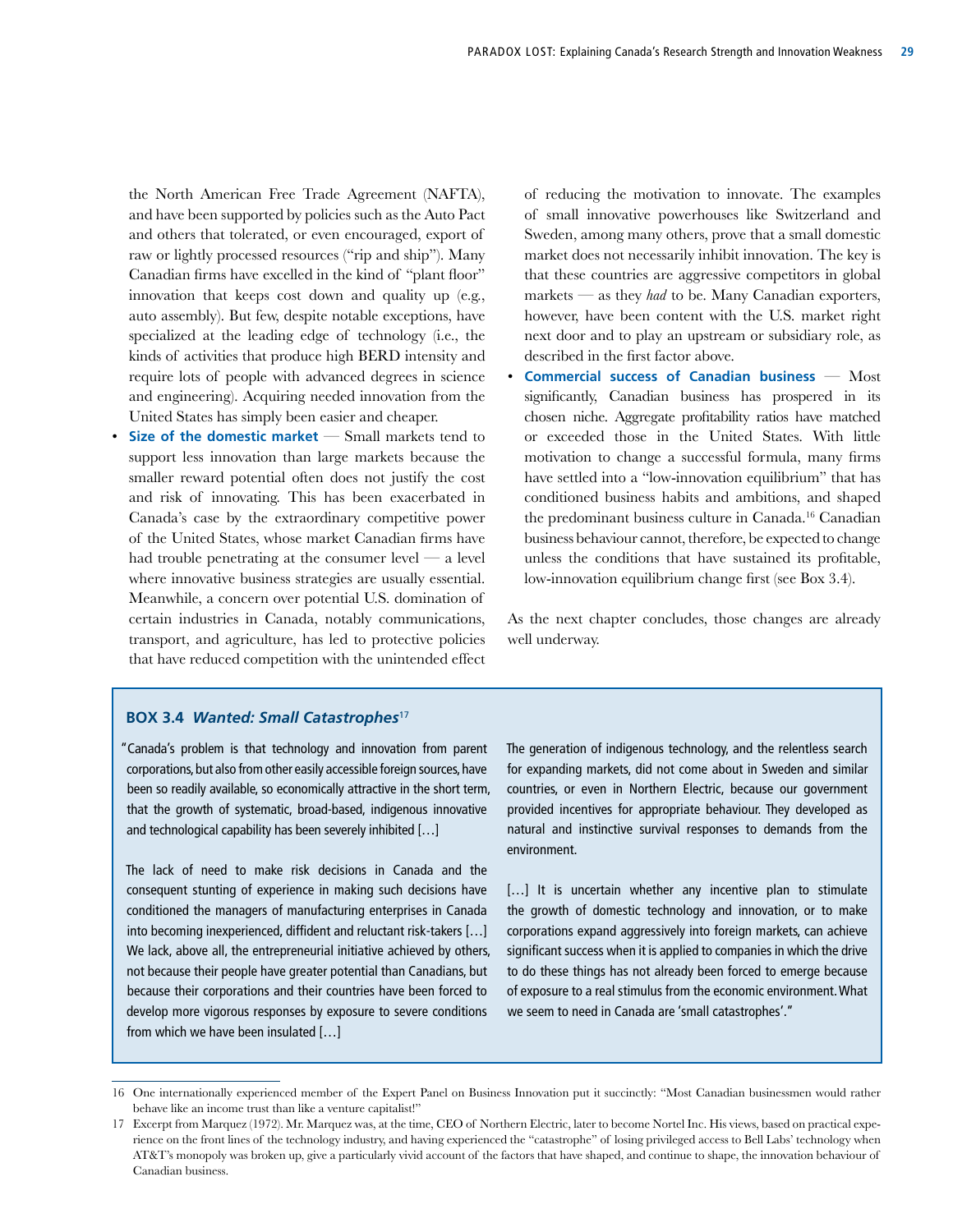#### *Exhibit 3.8* **The Six Games of Innovation**

|                                                                                                                                                                                                                                             | <b>Autonomous products</b>                                                                                                                                       | <b>Closed Systems</b>                                                                                                                                                                                                             | <b>Platform-Based Products</b>                                                                                                                                   |
|---------------------------------------------------------------------------------------------------------------------------------------------------------------------------------------------------------------------------------------------|------------------------------------------------------------------------------------------------------------------------------------------------------------------|-----------------------------------------------------------------------------------------------------------------------------------------------------------------------------------------------------------------------------------|------------------------------------------------------------------------------------------------------------------------------------------------------------------|
| <b>EMERGING MARKETS</b>                                                                                                                                                                                                                     | Eureka!                                                                                                                                                          | <b>System Breakthrough</b>                                                                                                                                                                                                        | <b>Battle of Architecture</b>                                                                                                                                    |
| New offerings - sometimes radically<br>innovative, generating emulation and<br>intense competition<br>R&D-intensive - typically 20% to 35%<br>of sales                                                                                      | A new stand-alone product<br>- e.g., the telephone; a<br>block-buster drug                                                                                       | A major system component<br>- e.g., SAP, jet engine,<br>MS-DOS                                                                                                                                                                    | A new system takes hold<br>- e.g., the QWERTY<br>keyboard, Windows, Google,<br>iPhone - creating a<br>"platform" to which many<br>modules ("apps") can<br>attach |
| Encountered in roughly 10% of the<br>economy but contributing<br>approximately 30% to 35% of GDP<br>growth                                                                                                                                  | Usually S&T-based, but not<br>exclusively (e.g., Cirque du<br>Soleil)                                                                                            | Often emerge from<br>collaboration between an<br>inventor (e.g., Bill Gates)<br>and a demanding client<br>(e.g., IBM)                                                                                                             | Success depends on<br>coalition-building and<br>network (lock-in) effects,<br>leading to rapid<br>concentration                                                  |
|                                                                                                                                                                                                                                             | Intense competition<br>generates rapid<br>improvement                                                                                                            | Managing the customer<br>(partner) relationship is a<br>key challenge                                                                                                                                                             | Venture capital often key in<br>early funding of visionaries                                                                                                     |
|                                                                                                                                                                                                                                             | Focus on market<br>development and managing<br>rapid growth                                                                                                      |                                                                                                                                                                                                                                   |                                                                                                                                                                  |
|                                                                                                                                                                                                                                             | <b>Consolidation as winners</b><br>emerge                                                                                                                        |                                                                                                                                                                                                                                   |                                                                                                                                                                  |
|                                                                                                                                                                                                                                             | Accounts for about 15% of<br>GDP growth                                                                                                                          | Accounts for about 5% of<br>growth                                                                                                                                                                                                | Accounts for about 15% of<br>growth                                                                                                                              |
| <b>MATURE MARKETS</b>                                                                                                                                                                                                                       | <b>New and Improved</b>                                                                                                                                          | <b>Pushing the Envelope</b>                                                                                                                                                                                                       | <b>Mass Customization</b>                                                                                                                                        |
| Improved value through incremental<br>innovation in products and processes<br>Moderate R&D intensity - roughly 3%<br>to 6% of sales<br>Encountered in roughly 90% of the<br>economy and contributing<br>approximately 65% to 70% of growth. | Continuous improvement of<br>products and processes.<br>Frequently found in<br>manufacturing for consumer<br>markets - e.g., P&G and<br>3M are classic exponents | Market consists of very<br>large clients seeking<br>continuously to improve<br>their offering and systems,<br>working with experts and<br>suppliers $-$ e.g.,<br>governments, banks, airlines,<br>utilities, civil infrastructure | Battle of brands through<br>innovation in systems and<br>their elements $-$ e.g.,<br>Wal-Mart, IKEA, Toyota,<br>Google, Amazon                                   |
|                                                                                                                                                                                                                                             | Focus on constant<br>incremental (systematic)<br>innovation to lower cost and<br>differentiate offerings                                                         | Technological innovation<br>per se is not the focus -<br>improved application is                                                                                                                                                  | Depends on continuous<br>improvement of both<br>platform and product                                                                                             |
|                                                                                                                                                                                                                                             |                                                                                                                                                                  | Project management is a<br>critical success factor                                                                                                                                                                                | Requires management of<br>(global) networks of trusted<br>suppliers                                                                                              |
|                                                                                                                                                                                                                                             | Accounts for about 30% of<br>growth                                                                                                                              | Accounts for about 15% of<br>growth                                                                                                                                                                                               | Accounts for about 20% of<br>growth                                                                                                                              |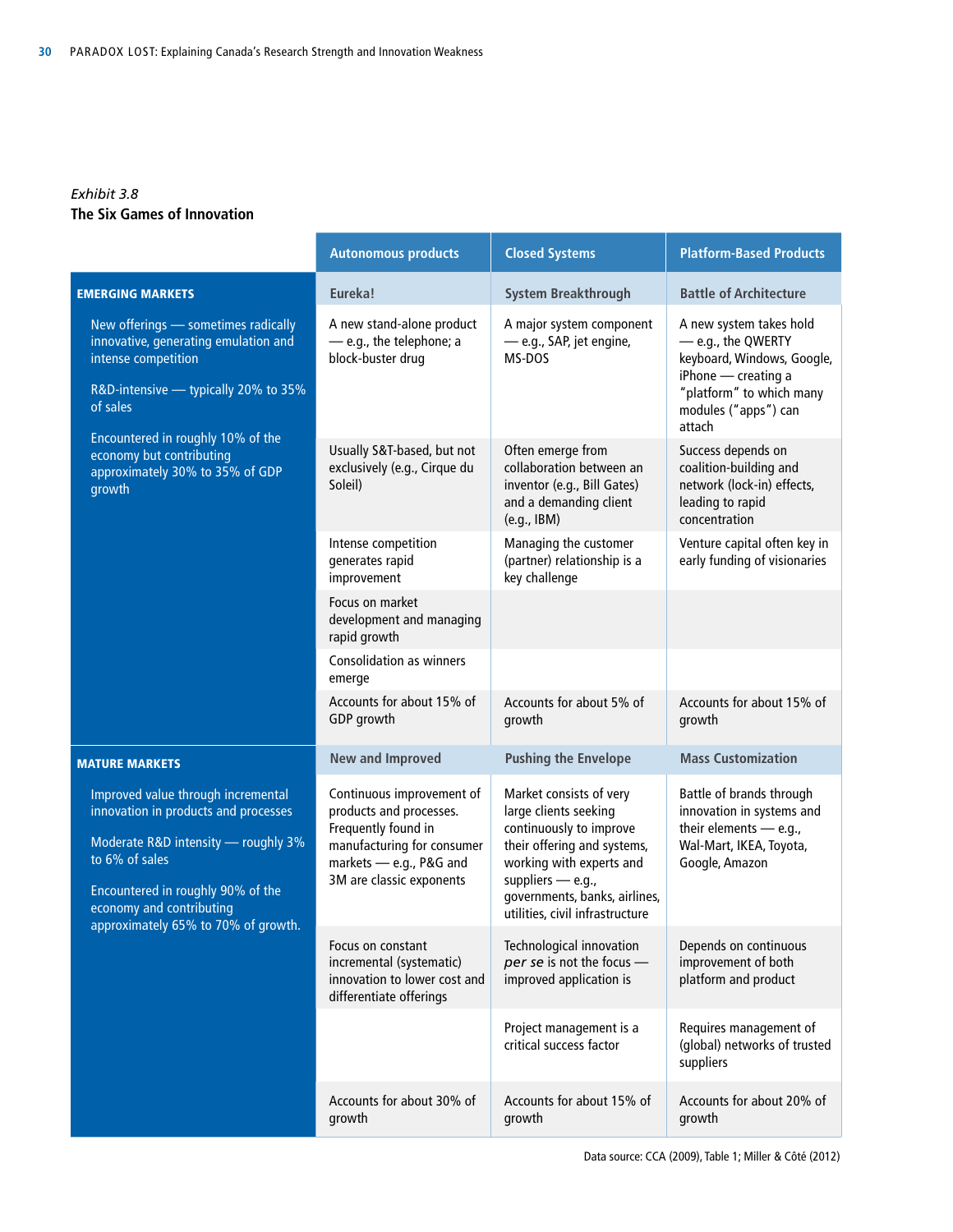# 4

## Looking Forward

Four megatrends appear destined to shape the competitive environment facing Canadian business, and the policy challenges for governments, for years to come.

First, declining growth rates in the United States and other highly developed economies, combined with a shift in economic weight and competitive vitality to emerging markets, especially in Asia, are shifting the locus of export opportunity (and import competition) from areas where Canada has enjoyed a unique geographical and cultural advantage. Despite an export-heavy economy, Canada has been less a trading nation than a junior partner in a set of highly integrated North American value networks. Major adjustments will be required in the attitudes and strategies of Canadian business.

Second, the global demand for resource commodities, particularly energy, will almost certainly remain strong, oscillating around an upward, development-driven trend. This is already creating growing environmental challenges and volatile price swings. These destabilizing factors will drive worldwide research priorities aimed at developing new sources and/or substitutes, adding to the uncertainty. Canada's economy will be at the epicentre of these developments, challenging Canadian resource firms to become innovation leaders.

Third, S&T revolutions in ICT, and fields like genomics and nanotechnology, are still in their formative stages and destined to invade all aspects of business and social life. ICT is accelerating the pace of economic change and will continue to overturn business models (including, for example, the delivery of post-secondary education). To remain competitive, Canadian firms will have to be among the leaders in the innovative application of ICT and other enabling technologies. They are not there now.

Finally, population ageing, by reducing the share of the population that is of working age, will pull in the opposite direction from the labour-reducing effect of ICT. The demographic trend will tend to create worker shortages, thus placing a premium on productivity growth and the innovation required to create it. Because of the long lead times in building human capital, anticipatory action is needed.

These megatrends have changed the game. Canadian business is, for the most part, ill prepared to play, accustomed as it has been to more than a century of profitable, secure, and relatively comfortable integration with the United States. Many Canadian firms operating at the cutting edge of global competition are already keenly aware of the challenges and opportunities ahead. Others have an intellectual awareness, but not yet the visceral realization that is needed to motivate a meaningful change in strategy. But it is coming — fast.

Looking to the future, Canada's fundamental challenge is to transform its commodity-based economy to one based on providing a greatly expanded number of markets with an increased variety of goods and services where firms must compete primarily on the basis of product and marketing innovations rather than simply on low costs of standard production. And, as more Canadian firms, out of sheer necessity, develop strategies that focus on innovation, they will create a much more powerful "business-pull" on Canada's strong S&T capacity. That is why governments must continue to provide the support needed to sustain Canada's research excellence as the demand for leadingedge skills and ideas rises to meet the supply.

The principal objectives of innovation policy, in this new context, are to:

- create or amplify the market signals that will encourage firms to adopt innovation-based strategies, e.g., market framework and procurement policies; and
- improve the capacity of the innovation ecosystem to support firm-level innovation primarily by aligning and strengthening the connecting links among institutions, policy domains, and jurisdictions.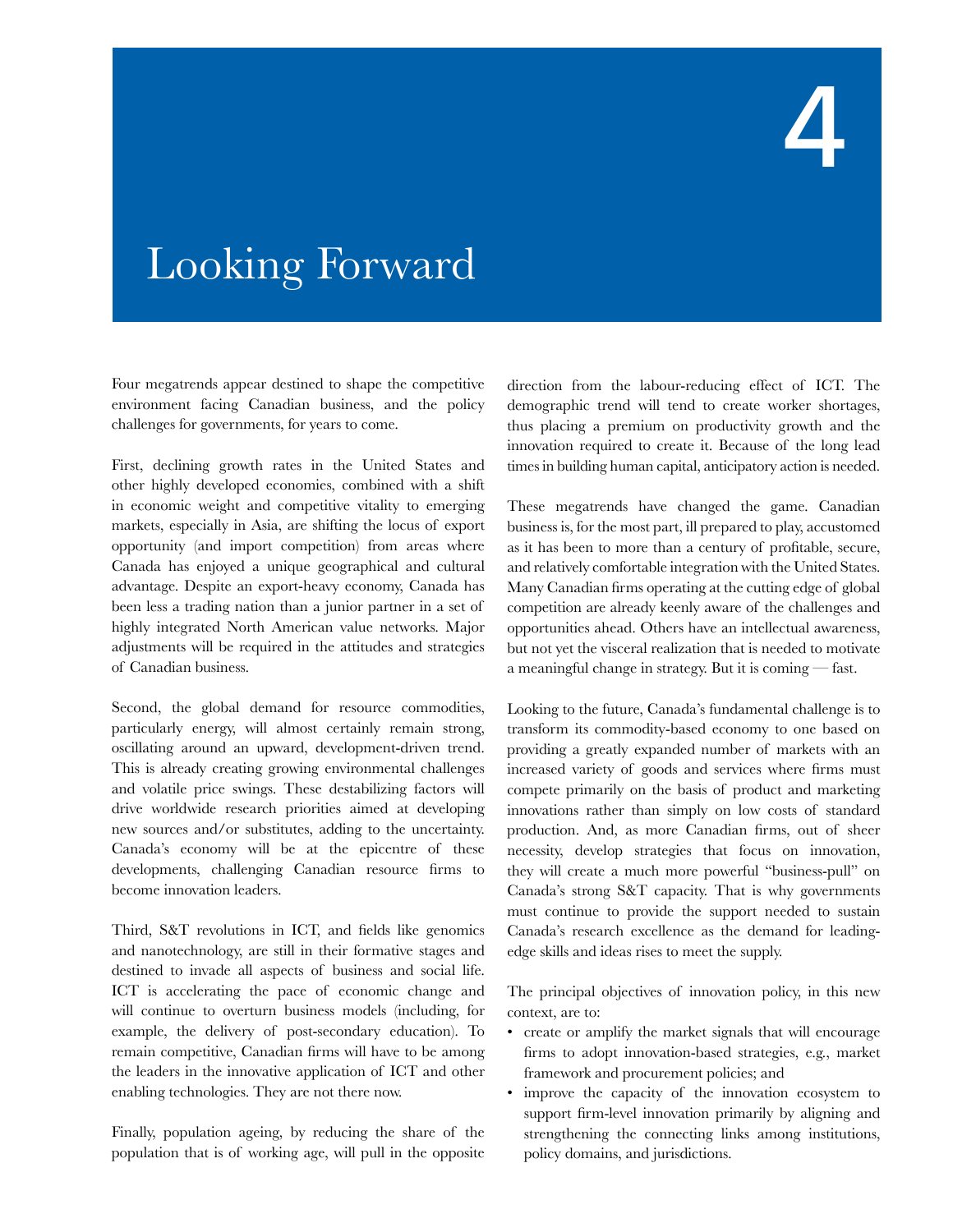#### **BOX 4.1 Council Contributions to Understanding S&T and Innovation in Canada**

The Council of Canadian Academies does not undertake original research, other than occasionally through surveys and the novel analysis of data. The principal value contributed by the Council's assessments of S&T and innovation arises from the communication to a broad audience, including senior policymakers, of research and other technical work assessed and synthesized by multidisciplinary expert panels that scrupulously acknowledge the primary sources. In that spirit, the Council's notable contributions to a broader and deeper understanding of S&T and innovation in Canada include the following:

- assessment of S&T strengths (along several dimensions) in a broad array of disciplines based on leading-edge bibliometrics and original surveys of international and domestic experts;
- quantitative linkage of Canada's poor productivity growth with weak business innovation, through emphasis on MFP as the best indicator of innovation in the application of technology, managerial efficiency, and industrial organization;
- sector-based accounting for Canada's business R&D performance, including the factors (structure/intensity) responsible for the persistent gap relative to the United States, and the sharp decline in Canadian R&D intensity since 2001;
- emphasis on Canada's exceptionally weak business investment in ICT (particularly relative to the United States) and its implications for innovation and productivity growth, including a proposal that was later reflected in the government's Digital Technology Adoption Pilot Program (DTAPP);
- an historical perspective on the factors that have profoundly influenced Canadian business behaviour in the context of innovation; and
- proposal of a broader conception of business innovation, noting the inherent limitations of a focus on R&D and describing a new firm-centric paradigm that emphasizes the innovation ecosystem and key factors that influence a firm's choice of innovation as a core business strategy.

The Council's work, summarized in this document, suggests that the conceptual framework governing innovation policy needs to shift from the prevailing paradigm of R&D *supplypush* to a *demand-pull* perspective centred on the firm, the innovation ecosystem, and the factors that determine the choice of business strategy.

#### In summary:

- Policy-makers and commentators need to acknowledge that the business innovation problem in Canada has a pedigree as old as the country itself.
- Canadian business has not become more innovative because it has been able to prosper without needing to do so.
- Now, because circumstances are becoming radically different from those that have shaped Canadian business culture and strategic behaviour for more than a century, business will have to embrace innovation-focused business strategies to compete and survive.
- This creates the conditions where public policies to support business innovation can be more effective than in the past because innovation policy objectives and business motivation will finally be aligned.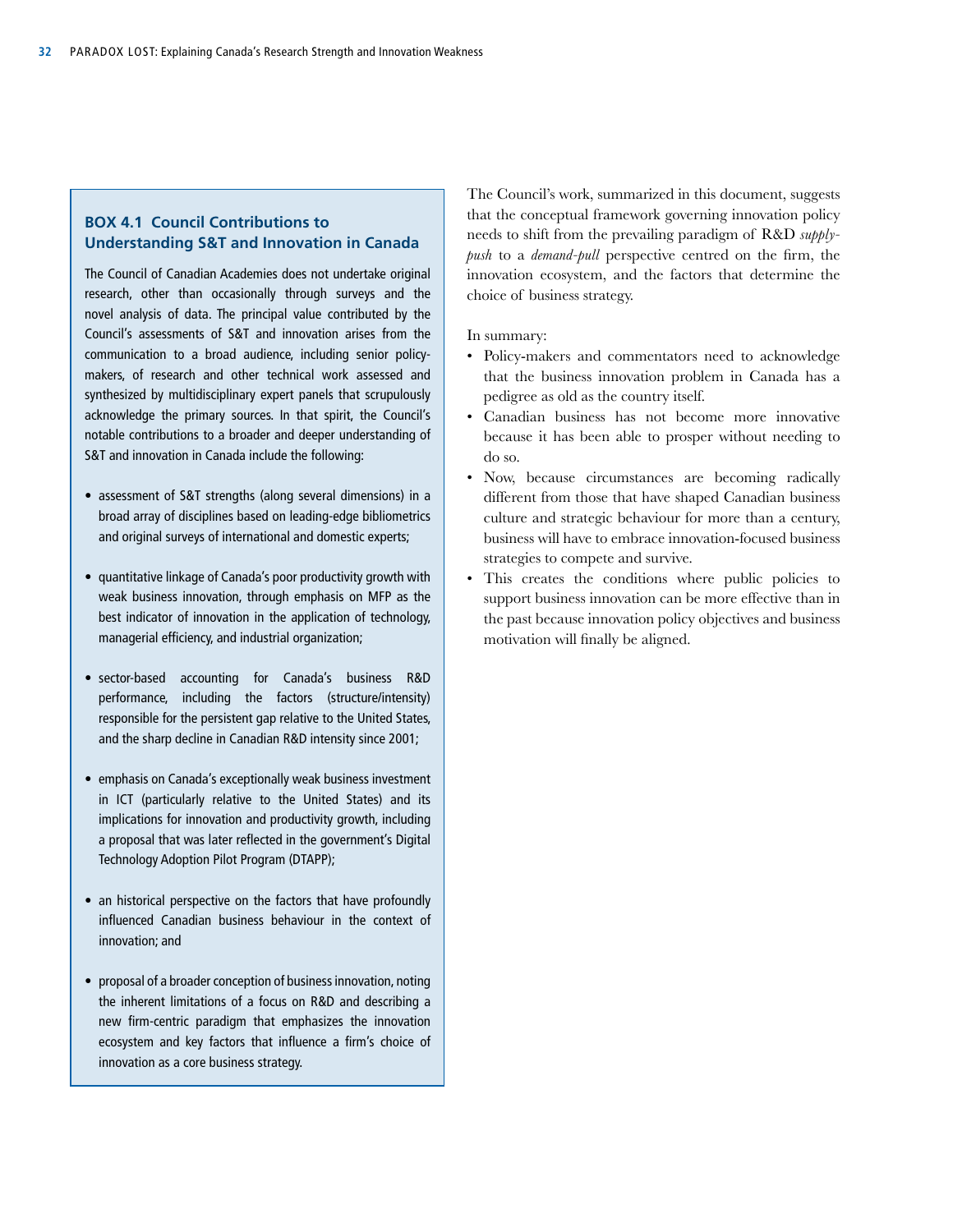#### **REFERENCES**

- Baldwin, J. R., Gu, W., & Macdonald, R. (2012). *Intangible Capital and Productivity Growth in Canada.* Ottawa (ON): Statistics Canada.
- Baldwin, J. R. & Gu, W. (2013). *Multifactor Productivity Measurement at Statistics Canada*. Ottawa (ON): Statistics Canada.
- CCA (Council of Canadian Academies). (2006). *The State of Science & Technology in Canada*. Ottawa (ON): Committee on the State of Science and Technology in Canada, CCA.
- CCA (Council of Canadian Academies). (2009). *Innovation and Business Strategy: Why Canada Falls Short*. Ottawa (ON): Expert Panel on Business Innovation, CCA.
- CCA (Council of Canadian Academies). (2010). *Catalyzing Canada's Digitial Economy: A Response to a Public Consultation on Canada's Digital Economy Strategy*. Ottawa (ON): Expert Panel on Digitial Technologies and Innovation, CCA.
- CCA (Council of Canadian Academies). (2012a). *The State of Science and Technology in Canada*. Ottawa (ON): Expert Panel on the State of Science and Technology in Canada, CCA.
- CCA (Council of Canadian Academies). (2012b). *Informing Research Choices: Indicators and Judgment*. Ottawa (ON): Expert Panel on Science Performance and Research Funding, CCA.
- CCA (Council of Canadian Academies). (2013a). *The State of Industrial R&D in Canada*. Ottawa (ON): Expert Panel on the State of Industrial R&D in Canada, CCA.
- CCA (Council of Canadian Academies). (2013b). *Innovation Impacts: Measurement and Assessment*. Ottawa (ON): Expert Panel on the Socio-economic Impact of Innovation Investments, CCA.
- CSLS (Centre for the Study of Living Standards). (2013). Aggregate Income and Productivity Trends: Canada vs United States. Retrieved July 2013, from http://www.csls.ca/data/ ipt1.asp.
- Diewert, W. E. & Yu, E. (2012). New estimates of real income and multifactor productivity growth for the Canadian business sector, 1961-2011. *International Productivity Monitor*, 24, 27-48.
- Industry Canada. (2011). *Innovation Canada: A Call to Action*. Ottawa (ON): Independent Panel on Federal Support to Research and Development, Industry Canada.
- Krugman, P. (1990). *The Age of Diminished Expectations: U.S. Economic Policy in the 1990s*. Cambridge (MA): MIT Press.
- Lynch, K. (2012). *Are science and technology up to the task of shaping Canada @ 150?* Ottawa (ON): Killam Trusts 2012 Annual Lecture.
- Marquez, V. O. (1972). Building an innovative organization Wanted: Small catastrophes. *Business Quarterly*, 37(4), 40-47.
- Miller, R. & Côté, M. (2012). *Innovation Reinvented: Six Games That Drive Growth*. Toronto (ON): University of Toronto Press.
- OECD (Organisation for Economic Co-operation and Development). (2013). *Main Science and Technology Indicators*. Paris, France: OECD.